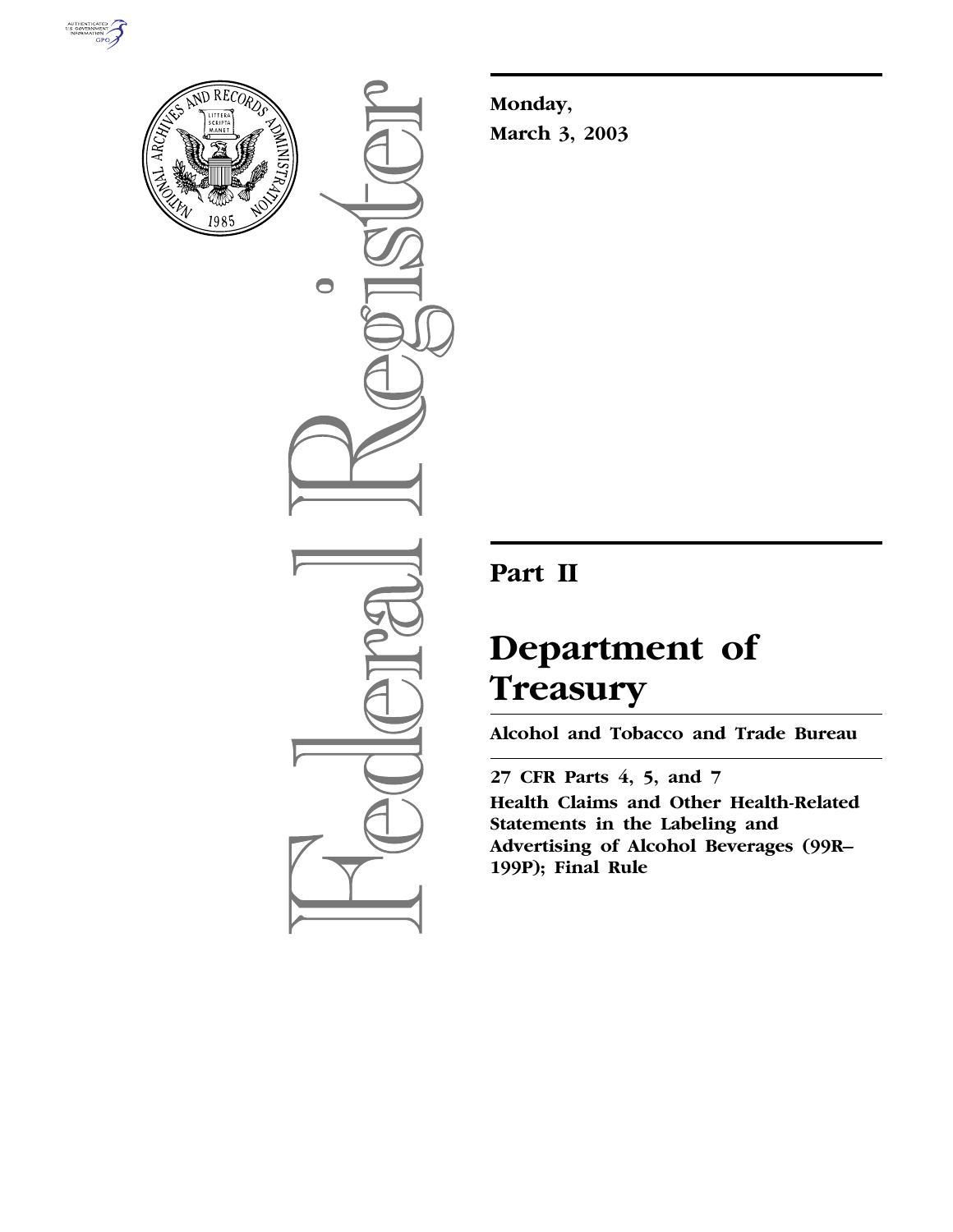## **DEPARTMENT OF THE TREASURY**

## **Alcohol and Tobacco Tax and Trade Bureau**

## **27 CFR Parts 4, 5, and 7**

**[TTB T.D.–1; Ref: ATF Notice Nos. 884, 892, and 896]** 

## **RIN: 1512–AB97**

## **Health Claims and Other Health-Related Statements in the Labeling and Advertising of Alcohol Beverages (99R–199P)**

**AGENCY:** Alcohol and Tobacco Tax and Trade Bureau (TTB), Treasury. **ACTION:** Final rule, Treasury decision.

**SUMMARY:** TTB is amending the regulations to prohibit the appearance on labels or in advertisements of any health-related statement, including a specific health claim, that is untrue in any particular or tends to create a misleading impression. A specific health claim on a label or in an advertisement is considered misleading unless the claim is truthful and adequately substantiated by scientific evidence; properly detailed and qualified with respect to the categories of individuals to whom the claim applies; adequately discloses the health risks associated with both moderate and heavier levels of alcohol consumption; and outlines the categories of individuals for whom any levels of alcohol consumption may cause health risks. In addition, TTB will consult with the Food and Drug Administration (FDA), as needed, on the use of specific health claims on labels. If FDA determines that a specific health claim is a drug claim that is not in compliance with the requirements of the Federal Food, Drug, and Cosmetic Act, TTB will not approve the use of such statement on a label.

Health-related statements that are not specific health claims or health-related directional statements will be evaluated on a case-by-case basis to determine if they tend to mislead consumers. The final rule provides that health-related directional statements (statements that direct or refer consumers to a third party or other source for information regarding the effects on health of alcohol consumption) will be presumed misleading unless those statements include a brief disclaimer advising consumers that the statement should not encourage consumption of alcohol for health reasons, or some other appropriate disclaimer to avoid misleading consumers. TTB believes that the final regulations will ensure

that labels and advertisements do not contain statements or claims that would tend to mislead the consumer about the significant health consequences of alcohol consumption.

**DATES:** This rule is effective June 2, 2003.

**FOR FURTHER INFORMATION CONTACT:** William H. Foster, Regulations and Procedures Division, Alcohol and Tobacco Tax and Trade Bureau, 650 Massachusetts Avenue, NW., Washington, DC 20226 (202–927–8210). **SUPPLEMENTARY INFORMATION: Please note:** References to ''ATF'' are to the Bureau of Alcohol, Tobacco and Firearms as it existed before January 24, 2003. The new Alcohol and Tobacco Tax and Trade Bureau (TTB) has taken over the former ATF's responsibilities for alcohol beverage labeling regulations.

#### **Table of Contents**

I. Background

- II. Health Consequences of Alcohol Consumption
- III. Industry Circular 93–8
- IV. Role of Other Federal Agencies With Respect to Specific Health Claims and Other Health-Related Statements
- V. Fourth Edition of the Dietary Guidelines for Americans (1995)
- VI. Competitive Enterprise Institute Petition VII. Other Health-Related Statements on
- Alcohol Beverage Labels
- VIII. Notice of Proposed Rulemaking
- IX. Notice of Hearings
- X. Recent Developments XI. Analysis of Comments Received in Response to Notice No. 884
- XII. Is There a Need To Engage in Rulemaking on This Issue?
- XIII. Does the ABLA Preclude the Use of Specific Health Claims or Other Health-Related Statements on the Labels of Alcohol Beverages?
- XIV. What Are the Effects on Health of Alcohol Consumption?
- XV. Are Health Claims and Health-Related Statements in the Labeling and Advertising of Alcohol Beverages Inherently Misleading?
- XVI. Are Health-Related Directional Statements Misleading?
- XVII. Should the Same Standards Apply to Wines, Distilled Spirits, and Malt Beverages?
- XVIII. Should TTB Adopt the Procedures Set Forth in FDA's Regulations?
- XIX. Is the Final Rule Consistent With the First Amendment?
- XX. Final Rule
- XXI. Applications for and Certificates of Label Approval
- XXII. Notes Appearing in Text of Supplementary Information
- XXIII. How This Document Complies With the Federal Administrative
- Requirements for Rulemaking
- **Disclosure**
- Drafting Information
- List of Subjects

Authority and Issuance

#### **I. Background**

The Federal Alcohol Administration Act (FAA Act), 27 U.S.C. 205(e) and (f), authorizes TTB to issue regulations on the packaging, labeling and advertising of alcohol beverages in order to prohibit deception of the consumer, and to prohibit, irrespective of falsity, statements relating to analyses, guarantees, and scientific or irrelevant matters that are likely to mislead the consumer. The FAA Act generally requires bottlers and importers of alcohol beverages to obtain certificates of label approval prior to the bottling or importation of alcohol beverages for sale in interstate commerce. Pre-approval of advertising is not required by the FAA Act.

Regulations that implement the provisions of section 205(e) and (f), as they relate to the labeling and advertising of wine, distilled spirits, and malt beverages, are set forth in Title 27, Code of Federal Regulations (CFR), parts 4, 5, and 7, respectively. These current regulations prohibit the appearance on labels or in advertisements of any statement, design, representation, pictorial representation, or device representing that the use of wine, distilled spirits, or malt beverages has curative or therapeutic effects if the representation is untrue in any particular or tends to create a misleading impression. This standard originated more than 60 years ago with the initial labeling and advertising regulations issued under the FAA Act.

TTB and its predecessor agencies have historically taken a very strict view of the regulatory prohibition on false or misleading curative or therapeutic claims about alcohol beverages. This strict interpretation is based on the view that ''distilled spirits, wines and malt beverages are, in reality, alcoholic beverages and not medicines of any sort, \* \* \*.'' FA–129, dated January 5, 1938.

In view of the undisputed health risks associated with alcohol consumption, we and our predecessors have always taken the position that statements attributing positive effects on health to the consumption of alcohol beverages are misleading unless such statements are appropriately qualified and properly balanced. TTB views statements that make substantive claims regarding health benefits associated with alcohol beverage consumption (*e.g.*, ''moderate alcohol consumption is good for your health'') as making curative or therapeutic claims. Claims that set forth only a partial picture or representation might be as likely to mislead the consumer as those that are actually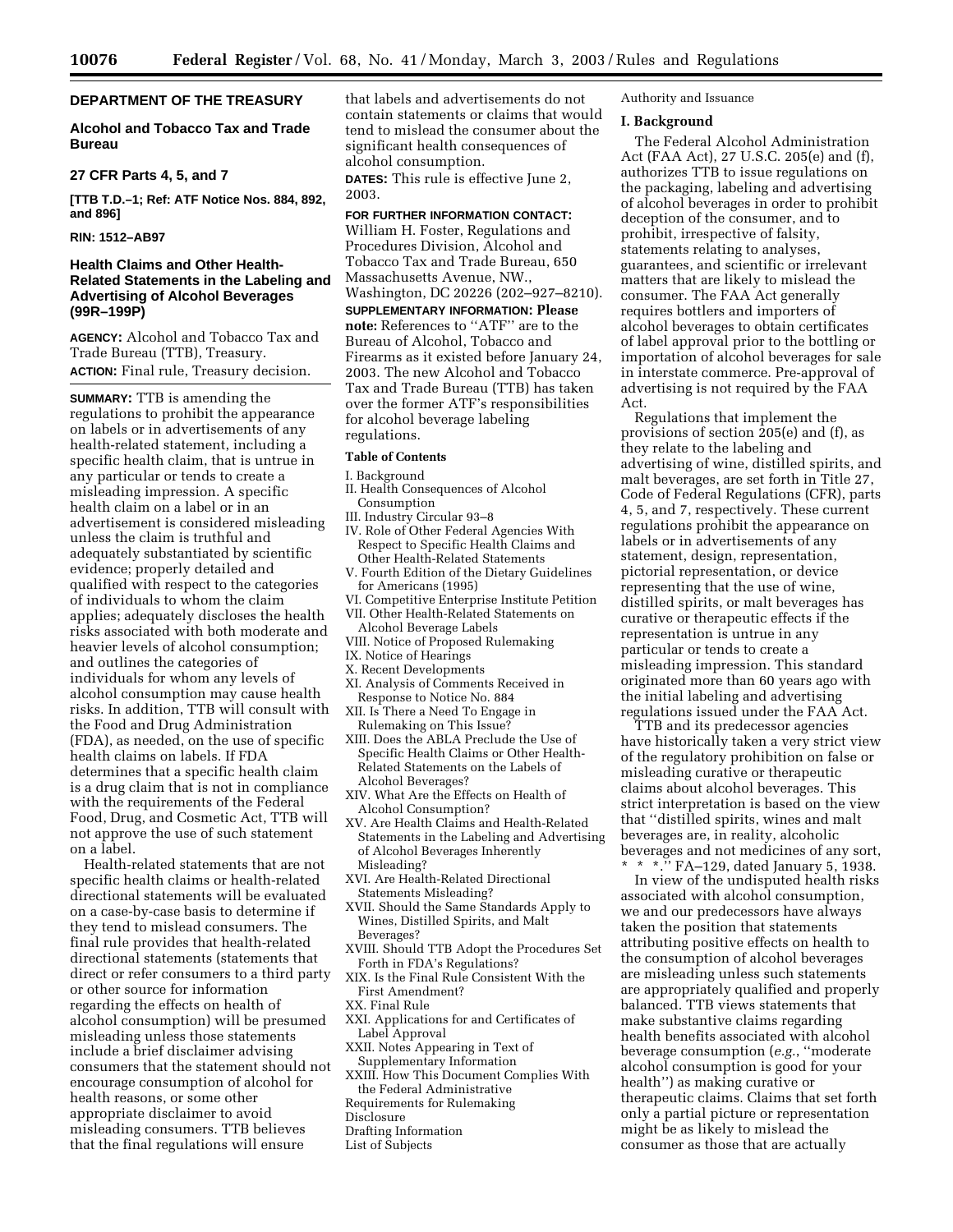false. A claim that is supported by scientific evidence might still mislead the consumer without appropriate qualification and detail. Any such claim is considered misleading unless it is properly qualified and balanced, sufficiently detailed and specific, and outlines the categories of individuals for whom any positive effects on health would be outweighed by numerous negative effects on health.

## **II. Health Consequences of Alcohol Consumption**

The risks associated with alcohol consumption are well documented. In Notice No. 884, ATF summarized these risks as set forth in an article by Charles H. Hennekens, M.D. as follows: 1

The hazards of heavy alcohol consumption are clear and substantial and have farreaching health and social consequences. Alcohol is the second leading cause of preventable deaths in the United States as well as most industrialized countries, second only to cigarette smoking. Drinking increases the risk of cancer of the liver, mouth, tongue, and esophagus and has been implicated as a cause of 3 to 5 percent of all cancer deaths. Heavy alcohol consumption is also associated with increased risks of hemorrhagic stroke and cardiomyopathy, and it predisposes to hepatic cirrhosis, the ninth most common cause of death in the United States. In pregnant women, heavy alcohol consumption is associated with fetal alcohol syndrome. Alcohol drinking is also implicated in over 40 percent of all fatal traffic crashes, which are a chief cause of premature deaths in younger people, and it is associated with suicides, industrial accidents, sex crimes, robberies, and murders. It is estimated that 14 million U.S. residents suffer from alcohol abuse and dependence, and 76 million are affected by its presence in a family member. (Citations omitted).

It is true that heavier levels of alcohol consumption cause many of these health risks. It is also true that there are millions of Americans with alcohol dependency problems who find themselves unable or unwilling to control their consumption of alcohol. Given the serious health risks associated with higher levels of alcohol consumption, and given the fact that most medical studies agree that the effects of moderate consumption differ from individual to individual, it was ATF's longstanding, and is now our, position that any claim associating health benefits with moderate alcohol consumption must be carefully evaluated to ensure that it does not mislead the consumer about the various health consequences related to the consumption of alcohol beverages.

Prior to engaging in this rulemaking, ATF recognized that there were several scientific studies establishing a link

between moderate alcohol consumption and a reduced risk of coronary artery disease (''CAD'').2 However, it was ATF's conclusion that there was not significant scientific evidence to support an unqualified conclusion that moderate alcohol consumption has net health benefits for all or even most individual consumers. Some studies have suggested that only older drinkers will accrue any net health benefits from moderate alcohol consumption.3 This is because younger individuals have such a low risk for coronary artery disease, and are much more likely to be at risk from alcohol consumption, even at lower levels. This difference in risk factors has been explained as follows:4

The net outcome of all-cause mortality associated with a certain alcohol consumption level therefore also depends on the drinker's absolute risk of dying from these various causes. Accordingly, older people—who are at high absolute risk of coronary heart disease and ischemic stroke and at low risk for injury, cirrhosis, and other alcohol-related diseases'are most likely to benefit from low levels of alcohol consumption. In contrast, for men and women under age 40, who have relatively low absolute risk of dying from strokes, heart disease, and alcohol-related diseases but a high absolute risk of dying from injury, allcause mortality will increase even at relatively low alcohol-consumption levels. \* \* \*. Finally, the absolute risk of death from injury or coronary heart disease is lower in young women than in young men, leading to an increase in all-cause mortality even in young women who are light drinkers (less than two drinks every 3 days) compared with abstainers. (Citations omitted).

Overall, the available scientific literature establishes that there may be serious health risks associated with heavy as well as moderate alcohol consumption, depending on the individual.5

#### **III. Industry Circular 93–8**

On August 2, 1993, ATF published Industry Circular 93–8. The circular generally restated ATF's longstanding position regarding misleading curative and therapeutic claims. ATF explained that claims that set forth only a partial picture, representation, or truth might be as likely to mislead the consumer as those that are actually false. Thus, a statement that attributed health benefits to the moderate consumption of alcohol beverages, even if backed up by medical evidence, might have an overall misleading effect if such statement was not properly qualified, did not give all sides of the issue, and did not outline the categories of individuals for whom any such positive effect would be outweighed by numerous negative effects on health.

ATF also explained that its policy regarding health claims on labels had been reinforced by the 1988 enactment of the Alcoholic Beverage Labeling Act (ABLA), 27 U.S.C. 213 *et seq.* The ABLA contains a declaration of policy and purpose which states that the Congress finds that ''the American public should be informed about the health hazards that may result from the consumption or abuse of alcoholic beverages, and has determined that it would be beneficial to provide a clear, nonconfusing reminder of such hazards, and that there is a need for national uniformity in such reminders in order to avoid the promulgation of incorrect or misleading information and to minimize burdens on interstate commerce.'' 27 U.S.C. 213. As a result of this concern, the ABLA requires that any alcohol beverage container held for sale or distribution in the United States must bear the following statement on the label:

Government Warning: (1) According to the Surgeon General, women should not drink alcoholic beverages during pregnancy because of the risk of birth defects. (2) Consumption of alcoholic beverages impairs your ability to drive a car or operate machinery, and may cause health problems.

It is clear that one of the purposes of the ABLA was to avoid confusing the American public about the health hazards associated with the consumption of alcohol beverages. In order to effectuate this goal, Congress prescribed specific language that must appear on the labels of alcohol beverage containers. To the extent that the overall message of any health claim is inconsistent with the message of the Government warning statement, then it may result in label information that is confusing and could mislead the consumer, and would thus be prohibited under the FAA Act.

In Industry Circular 93–8, ATF further noted that other Federal agencies, such as the Food and Drug Administration and the Federal Trade Commission, might have jurisdiction over certain aspects of advertising and labeling issues involving health claims. We will address this issue further in section IV (''Role of Other Federal Agencies with Respect to Specific Health Claims and other Health-Related Statements'').

ATF also stated that the distribution of advertising materials that included the full text of the April 1992 edition of ''Alcohol Alert,'' a publication of the National Institute on Alcohol Abuse and Alcoholism (NIAAA), would not be in violation of current regulations. This NIAAA publication provides a comprehensive discussion of the health consequences of moderate alcohol consumption. The industry circular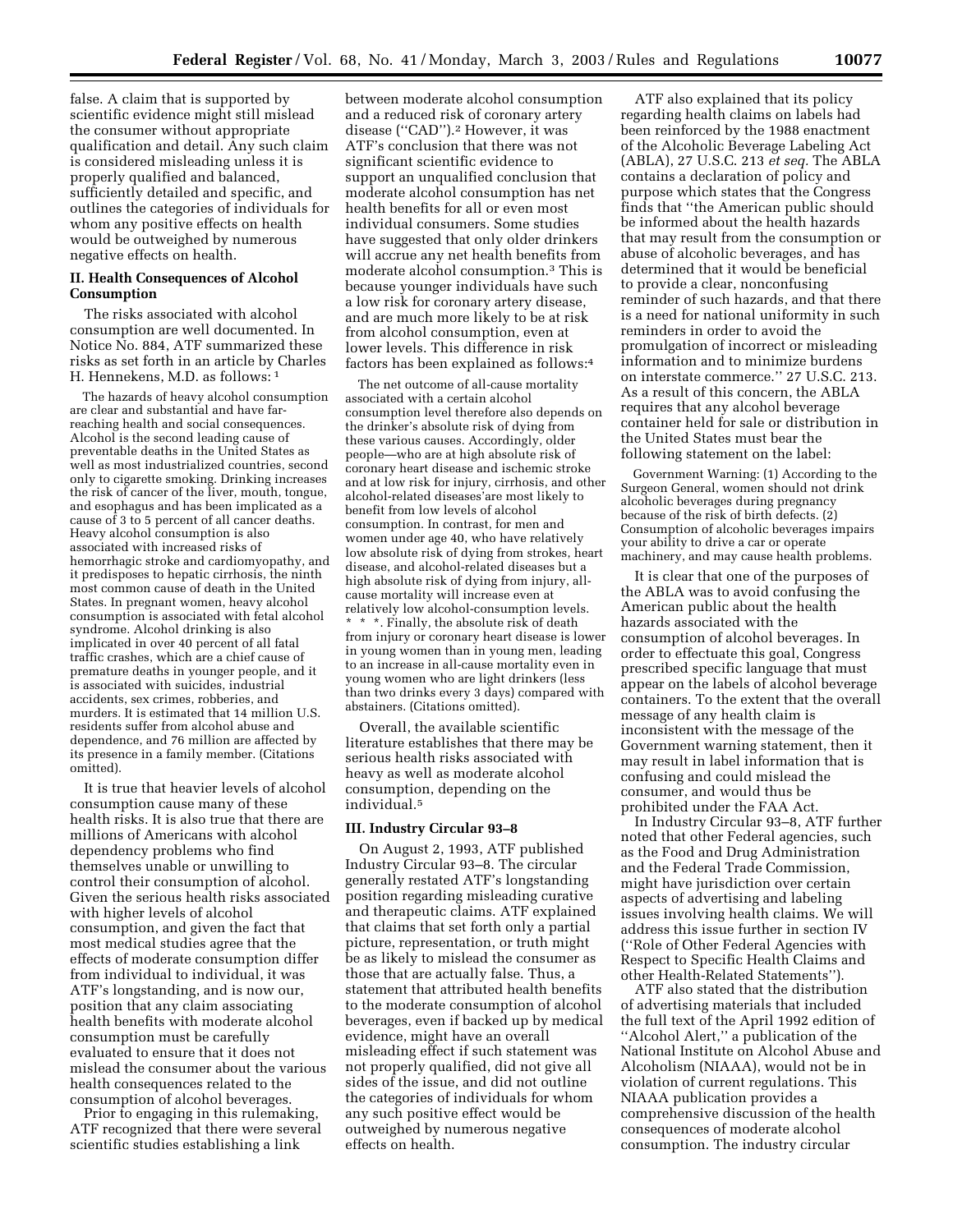stated that if the advertising materials also contained editorializing, advertising slogans, or exhortations to consume the product, ATF would evaluate the additional text to determine whether or not the advertisement presented a balanced picture of the risks associated with alcohol consumption. In addition, ATF stated that the use of buttons, shelf talkers (additional product information placed on the retail shelf), table tents, and similar items that excerpt any portion of the NIAAA publication, contain health slogans or other inferential statements drawn from this publication, or are based on any other publication or article citing the health benefits of alcohol consumption, would be closely scrutinized to determine if they presented a balanced picture of the risks associated with alcohol consumption.

ATF reminded industry members in Industry Circular 93–8 that substantive health claims on labels are considered to be misleading unless they are properly qualified, present all sides of the issue, and outline the categories of individuals for whom any positive effects on health would be outweighed by numerous negative effects on health. Finally, ATF stated that it intended to initiate rulemaking on this issue; however, pending rulemaking, ATF would continue to evaluate claims in labeling and advertising on a case-bycase basis.

## **IV. Role of Other Federal Agencies With Respect to Specific Health Claims and Other Health-Related Statements**

While TTB now has primary jurisdiction over the labeling and advertising of alcohol beverages, under certain circumstances the labeling and advertising of alcohol beverages may also be subject to the jurisdiction of the Food and Drug Administration (FDA) or the Federal Trade Commission (FTC). For example, since certain wine products containing less than 7 percent alcohol by volume are not wines subject to the FAA Act, the labeling of such products generally falls within FDA's jurisdiction. ATF always utilized, as TTB does now, the scientific and public health expertise of FDA in approving ingredients in alcohol beverages, requiring label disclosure of certain substances, and identifying adulterated alcohol beverages that are deemed mislabeled.

By letter dated April 9, 1993, FDA advised ATF that certain curative, therapeutic, or disease-prevention claims for an alcohol beverage might place the product in the category of a drug under the Federal Food, Drug and Cosmetic Act (FFDC Act), 21 U.S.C.

 $321(g)(1)(B)$ . FDA evaluates health claims on food labels pursuant to its authority under the FFDC Act, as amended by the Nutrition Labeling and Education Act (NLEA), Pub. L. 101–535 (1990). The law provides that a food product is misbranded if it bears a claim that characterizes the relationship of a nutrient to a disease or health-related condition, unless the claim is made in accordance with certain procedures mandated by FDA. 21 U.S.C. 343(r)(1)(B). FDA's regulations provide that FDA will approve a health claim when it determines, ''based on the totality of publicly available scientific evidence'' that there is ''significant scientific agreement, among experts qualified by scientific training and experience to evaluate such claims, that the claim is supported by such evidence.'' 21 CFR 101.14(c).

FTC's general jurisdiction over advertising extends to alcohol beverages. In a policy statement published in the **Federal Register** on June 1, 1994 (59 FR 28394), FTC stated that it is necessary to examine ''whether qualified claims are presented in a manner that ensures that consumers understand both the extent of the support for the claim and the existence of any significant contrary view within the scientific community.'' The FTC policy statement stated that an unqualified health claim in the advertising of a food was likely to be deceptive if the food also contained a nutrient that increased the risk for another disease or health-related condition, and the risk-increasing nutrient was closely related to the subject health claim.

## **V. Fourth Edition of the Dietary Guidelines for Americans (1995)**

The Fourth Edition (1995) of the ''Dietary Guidelines for Americans'' was published by the U.S. Department of Agriculture (USDA) and the U.S. Department of Health and Human Services (HHS) in 1996. This edition of the Guidelines contained a detailed discussion of the health consequences of alcohol consumption.

The 1995 Guidelines acknowledged that ''[c]urrent evidence suggests that moderate drinking is associated with a lower risk for coronary heart disease in some individuals.'' The Guidelines then went on to discuss the ''serious health problems'' caused by higher levels of alcohol consumption, including increased risk for high blood pressure, stroke, and heart disease.

The 1995 Guidelines recommended that if adults chose to drink alcohol beverages, they should consume them only in moderation. The term

''moderation'' was defined as no more than one drink per day for women and no more than two drinks per day for men. However, the 1995 Guidelines stressed that many people should not drink alcohol beverages at all, including children and adolescents, women who are trying to conceive or who are pregnant, individuals who plan to drive or take part in activities that require attention or skill, and individuals using prescription and over-the-counter medications. Finally, the 1995 Guidelines suggested that individuals of any age who could not restrict their drinking to moderate levels should not drink at all.

## **VI. Competitive Enterprise Institute Petition**

On May 9, 1995, the Competitive Enterprise Institute (CEI) submitted a petition asking ATF to issue a rule allowing alcohol beverage labels and advertisements to carry statements regarding the purported benefits of moderate alcohol consumption. More specifically, CEI proposed that ATF issue a rule specifically allowing the following statement to appear on labels and in advertisements: ''There is significant evidence that moderate consumption of alcoholic beverages may reduce the risk of heart disease.'' By letter dated November 10, 1995, CEI submitted a survey purporting to show that less than 42 percent of the general public was ''aware of the medical benefits of moderate consumption.''

By letter dated January 13, 1997, ATF denied CEI's rulemaking petition. ATF determined that CEI's proposed claim was not appropriately qualified, in that it did not define the categories of individuals for whom there would be no appreciable benefits (such as younger individuals already at low risk of heart disease), or individuals for whom there would be significant risks associated with moderate alcohol consumption (such as recovering alcoholics and persons otherwise at risk for alcohol abuse, or people with certain medical conditions). The claim was not balanced, in that it did not explain the significant risks associated with higher levels of alcohol consumption, as well as the potential risks of moderate alcohol consumption for certain individuals. ATF found that the claim, taken in isolation, would tend to mislead the consumer about the significant health consequences of alcohol consumption.

Before ATF had issued its denial of CEI's petition, CEI had filed suit (October 29, 1996) in the United States District Court for the District of Columbia, challenging ATF's delay in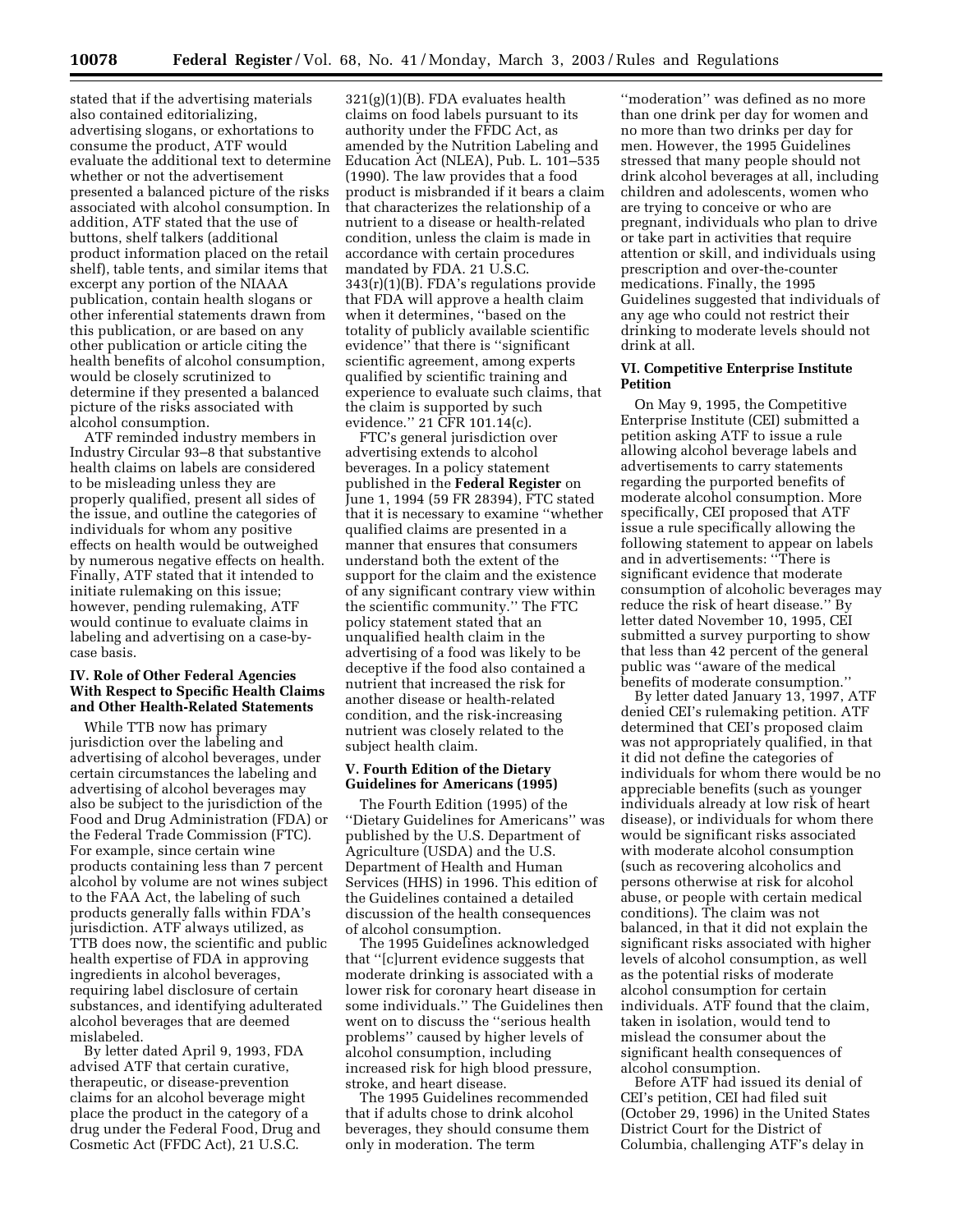acting on its petition. In 1997, CEI amended its complaint to challenge ATF's denial of the rulemaking petition. CEI also alleged that ATF had a ''de facto'' ban on the use of health claims, which violated the First Amendment and the FAA Act. In 1998, the district court granted the Government's motion for summary judgment on CEI's challenge to the denial of its rulemaking petition. Both parties filed motions for summary judgment on the remaining issues.

## **VII. Other Health-Related Statements on Alcohol Beverage Labels**

On February 4, 1999, ATF approved two applications for certificates of label approval bearing directional healthrelated statements directing consumers to the Dietary Guidelines or their family doctor for information about the ''health effects of wine consumption.'' ATF approved those labels based on its determination that the statements were not substantive health claims, but instead were neutral statements directing consumers to third parties for additional information regarding the effects on health of alcohol consumption. The first approved labeling statement read as follows:

The proud people who made this wine encourage you to consult your family doctor about the health effects of wine consumption.

The second labeling statement read as follows:

To learn the health effects of wine consumption, send for the Federal Government's *Dietary Guidelines for Americans,* Center for Nutrition Policy and Promotion, USDA, 1120 20th Street, NW., Washington, DC 20036 or visit its web site: *http://www.usda.gov/fcs/cnpp.htm.*

Prior to being approved, the two applications received a great deal of public attention. In July of 1997, both HHS and FTC urged ATF not to approve the labels until a consumer survey was conducted. In that same month, Senators Robert Byrd and Strom Thurmond wrote to the Secretary of the Treasury, also raising several concerns about the proposed labeling statements. ATF also received several letters from public health organizations concerned that the labels would encourage consumers to consume alcohol beverages for health reasons. In view of these concerns, ATF decided to defer final action on the labels pending the completion of a consumer survey by the Center for Substance Abuse Prevention (CSAP), a component of HHS.

In January of 1998, CSAP transmitted to ATF the main findings from its consumer survey. The survey found that most subjects reported that they do not

read wine labels, and that neither of the two labeling statements would likely induce wine drinkers to alter their drinking pattern, quantitatively or otherwise. However, several members of the focus groups reported that information about the positive effects on health of wine consumption from the media had led them to increase their wine intake.

While the CSAP survey did not establish that the labeling statements would influence the drinking patterns of wine drinkers, it did indicate that heavy drinkers may justify or increase their consumption levels based on their independent understanding of information regarding the alleged health benefits of moderate consumption. Furthermore, the survey established that consumers would be no more likely to seek additional health information after reading the proposed labeling statements.

Based on the evidence before it, including the consumer survey conducted by CSAP, ATF concluded that there was insufficient evidence in the record to establish that the directional statements tended to mislead consumers about the effects on health of alcohol consumption. Accordingly, the labels were approved.

The approval of these labels generated considerable interest from Federal health officials, members of Congress, and public advocacy groups, who expressed concern about consumer perception of the label statements. Of particular note, former Surgeon General David Satcher expressed concern that people might draw an incorrect message from these labels.

Moreover, ATF became aware of a number of press accounts interpreting the directional statements as actual health claims about the benefits of alcohol consumption. For example, on February 5, 1999, the ''Wall Street Journal'' wrote that the expected decision to approve the labels would allow ''wine producers to put labels on bottles that point to the potential health benefits of their product.'' On February 5, 1999, the Associated Press reported the decision as follows: ''Scientific studies have suggested it, and now winemakers finally may get a chance to tout it through their labeling: A glass or two of the grape each day could be good for you.'' On February 6, 1999, the ''Los Angeles Times'' reported that ''[t]he federal government approved changes Friday that will allow winemakers for the first time to tout on labels the connection between drinking wine and better health.'' That same date, the ''Washington Post'' reported that ATF had ''decided that winemakers may add

another label to the bottle to encourage consumers to learn more about the possible benefits of drinking wine.'' In an article dated February 9, 1999, the ''San Francisco Examiner'' stated that ATF's decision ''would allow winemakers to carry bottle labels suggesting consumers check with their doctors or the government's nutritional guidelines on the possible health benefits of wine.''

#### **VIII. Notice of Proposed Rulemaking**

On October 25, 1999, ATF invited comments on its current policy on health claims and health-related statements by publishing the policy as a proposed regulation in the **Federal Register** (Notice No. 884; 64 FR 57413). As proposed, labels or advertisements could not contain any statement, design, representation, pictorial representation, or device, whether explicit or implicit, representing that consumption of alcohol beverages has curative or therapeutic effects if such statement is untrue in any particular or tends to create a misleading impression. A substantive claim regarding health benefits associated with the use of an alcohol beverage would be misleading unless such claim was properly qualified and balanced, sufficiently detailed and specific, and outlined the categories of individuals for whom any positive effects on health would be outweighed by numerous negative effects on health.

ATF also sought comments on whether even balanced and qualified health claim statements should be prohibited because the negative consequences of alcohol consumption are so serious as to make any healthrelated statement on labels or in advertisements inherently misleading. In addition, ATF sought comments on whether health-related directional statements such as those approved in February 1999 tend to mislead consumers about the health consequences of alcohol consumption.

The comment period for Notice No. 884, initially scheduled to close on February 22, 2000, was extended until June 30, 2000, pursuant to Notice No. 896. (*See* following section, ''Notice of Hearings.'')

#### **IX. Notice of Hearings**

On December 9, 1999, ATF announced in a press release that after the close of the comment period, it would hold public hearings on the issue of health claims in the labeling and advertising of alcohol beverages. ATF stated that the hearings would provide it with a comprehensive record on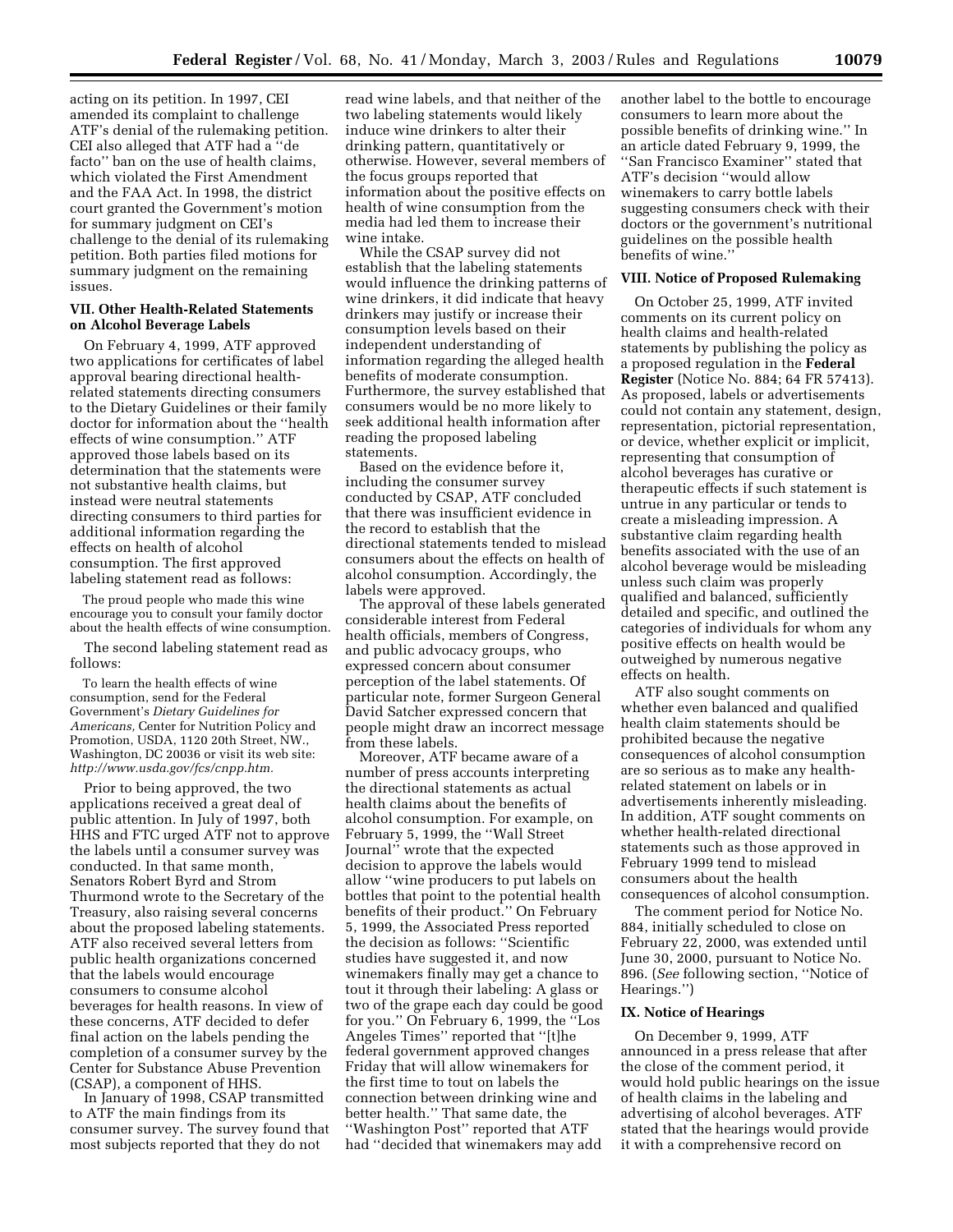which to base final regulations on health claims.

Because it was seeking public comments on this very issue, ATF announced that it would suspend action on any new applications for label approval bearing similar health-related directional statements pending the completion of the rulemaking proceeding. ATF noted that due to the adverse consequences of alcohol consumption, it was concerned about any risk of misperception resulting from the two approved statements.

On February 28, 2000, ATF published a notice in the **Federal Register** announcing the dates and locations of five hearings that it planned to hold concerning the proposed regulations (Notice No. 892; 65 FR 10434). ATF subsequently canceled the hearings that were scheduled for Atlanta, Chicago, and Dallas, due to the low number of requests to present oral comments in those locations (Notice No. 896; 65 FR 24158). In addition, the hearings scheduled for Washington, DC and San Francisco, California, were limited to two days each. The hearing in Washington, DC was held on April 25– 26, 2000, and the hearing in San Francisco was held on May 23–24, 2000. ATF also extended the close of the comment period regarding Notice No. 884 from February 22, 2000, to June 30, 2000. Written comments addressing testimony presented at the hearings could also be submitted up until June 30, 2000.

#### **X. Recent Developments**

#### *A. 1999 Alcohol Alert*

In 1999, NIAAA published an ''Alcohol Alert'' on ''Alcohol and Coronary Heart Disease'' (No. 45–1999). In this publication, NIAAA reaffirmed that ''[r]esearch has revealed an association between moderate alcohol consumption and lower risk for CHD.'' (Footnote omitted). However, NIAAA cautioned that ''[a]n association between moderate drinking and lower risk for CHD does not necessarily mean that alcohol itself is the cause of the lower risk. For example, a review of population studies indicates that the higher mortality risk among abstainers may be attributable to shared traits other than the participants' nonuse of alcohol.'' (Footnote omitted). NIAAA noted that ''[t]he role of exercise in the alcohol-CHD association requires additional study.''

NIAAA noted that ''[t]he apparent benefits of moderate drinking on CHD mortality are offset at higher drinking levels by increasing risk of death from other types of heart disease; cancer;

liver cirrhosis; and trauma, including trauma from traffic crashes. Moderate drinking is not risk free. The trade-offs between risks and benefits can be exemplified by the fact that alcohol's anticlotting ability, potentially protective against heart attack, may increase the risk of hemorrhagic stroke, or bleeding within the brain.'' (Footnotes omitted).

In a commentary that appeared with the Alert, NIAAA Director Enoch Gordis, M.D., offered the following advice with respect to the health implications of alcohol consumption:

(1) Individuals who are not currently drinking should not be encouraged to drink solely for health reasons, because the basis for health improvements has not yet been established as deriving from alcohol itself;

(2) Individuals who choose to drink and are not otherwise at risk for alcohol-related problems should not exceed the one-to twodrink-per-day limit recommended by the U.S. Dietary Guidelines; and

(3) Individuals who currently are drinking beyond the U.S. Dietary Guidelines' recommended limits should be advised to lower their daily alcohol intake to these limits.

## *B. Dietary Guidelines—Fifth Edition (2000)*

In the summer of 2000, USDA and HHS published the ''Dietary Guidelines for Americans, 2000.'' The 2000 Dietary Guidelines contain more specific guidance about alcohol consumption, and summarize the current medical evidence regarding the risks associated with alcohol consumption as follows:

Alcoholic beverages supply calories but few nutrients. Alcoholic beverages are harmful when consumed in excess, and some people should not drink at all. Excess alcohol alters judgment and can lead to dependency and a great many other serious health problems. Taking more than one drink per day for women or two drinks per day for men \* \* \* can raise the risk for motor vehicle crashes, other injuries, high blood pressure, stroke, violence, suicide, and certain types of cancer. Even one drink per day can slightly raise the risk of breast cancer. Alcohol consumption during pregnancy increases risk of birth defects. Too much alcohol may cause social and psychological problems, cirrhosis of the liver, inflammation of the pancreas, and damage to the brain and heart. Heavy drinkers are also at risk of malnutrition because alcohol contains calories that may substitute for those in nutritious foods. If adults choose to drink alcoholic beverages, they should consume them only in moderation \* \* \* and with meals to slow alcohol absorption.

The 2000 Dietary Guidelines also contain a discussion of the possible health benefits of alcohol consumption; however, the following excerpt from this section emphasizes that these benefits accrue primarily to older

drinkers, and that there are other ways of reducing the risk of heart disease:

Drinking in moderation may lower risk for coronary heart disease, mainly among men over age 45 and women over age 55. However, there are other factors that reduce the risk of heart disease, including a healthy diet, physical activity, avoidance of smoking, and maintenance of a healthy weight. Moderate consumption provides little, if any, health benefit for younger people. Risk of alcohol abuse increases when drinking starts at an early age. Some studies suggest that older people may become more sensitive to the effects of alcohol as they age.

The 2000 Dietary Guidelines recommend that if adults choose to drink alcohol beverages, they should consume them only in moderation. The term ''moderation'' is defined as no more than one drink per day for women and no more than two drinks per day for men. The Dietary Guidelines also conclude that for some people, even moderate drinking is not recommended. Thus, many people should not drink alcohol beverages at all, including children and adolescents; individuals of any age who cannot restrict their drinking to moderate levels; women who may become pregnant or who are pregnant; individuals who plan to drive, operate machinery, or take part in other activities that require attention, skill, or coordination; and individuals taking prescription or over-the-counter medications that can interact with alcohol.

## *C. Recent Developments in the CEI Litigation*

On June 18, 2001, the district court granted the Government's motion for summary judgment on the remaining issues in the CEI litigation. The court ruled that the case was not ready for judicial review given the fact that ATF was in the middle of a rulemaking proceeding on the very issues raised by CEI in the litigation. The plaintiffs appealed this decision to the Court of Appeals. On May 10, 2002, the appellate court upheld the district court's ruling that the case was not ripe (ready) for judicial review because ATF was nearing completion of a rulemaking proceeding on the use of health claims. Thereafter, the plaintiffs filed a petition for rehearing with the Court of Appeals that was denied.

## **XI. Analysis of Comments Received in Response to Notice No. 884**

In response to Notice No. 884, ATF received 535 comments. Comments were submitted by several United States Senators, two Federal agencies, an agency of a foreign government, consumers and consumer organizations,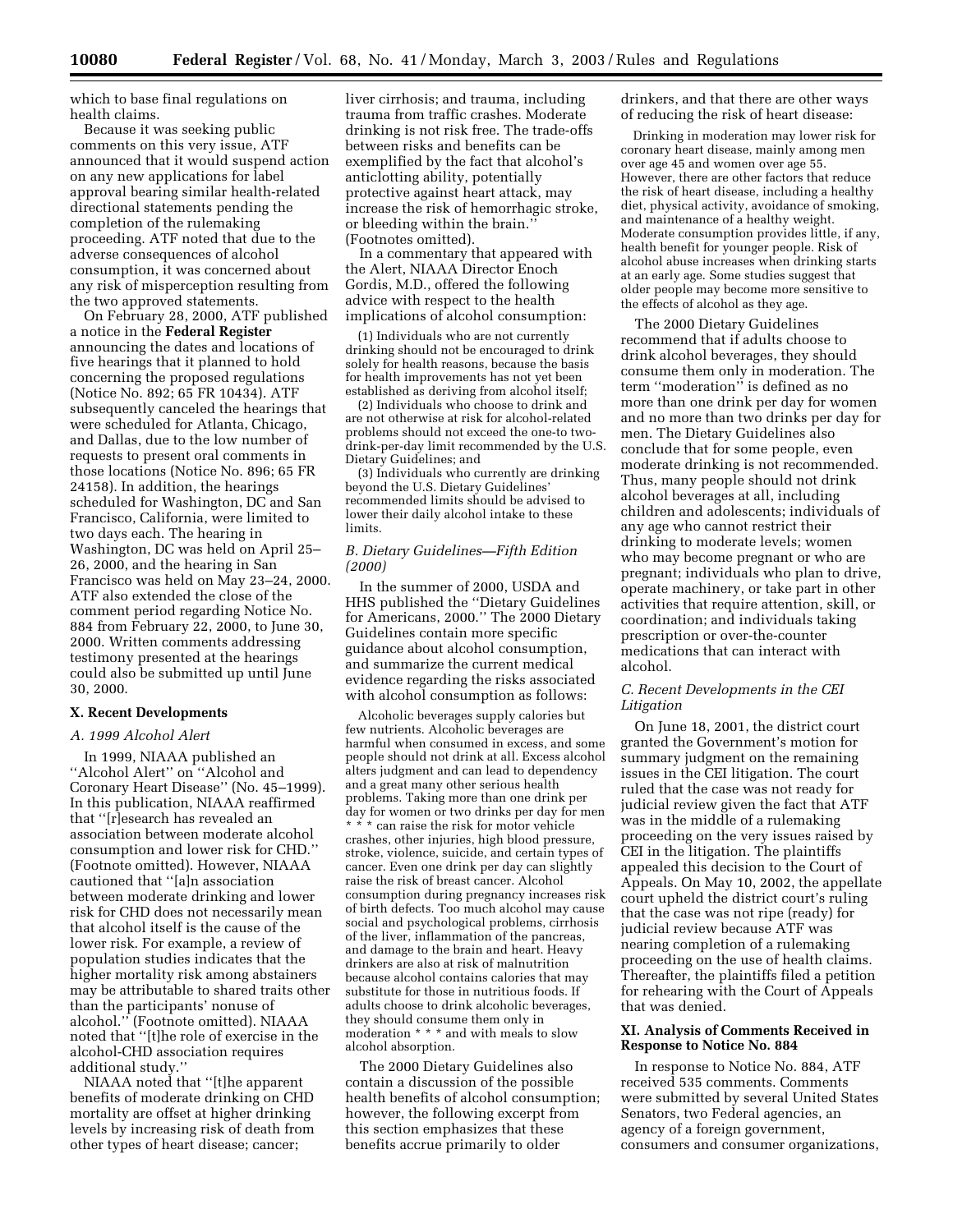medical professionals (including physicians, nurses, and local health departments), public health organizations, industry members, and others.

As previously noted, in Notice No. 884 ATF sought comments on whether the serious health risks associated with alcohol consumption meant that any health claim, even a balanced and qualified one, was inherently misleading to consumers. In response, approximately 45 commenters supported the use of substantive health claims or health-related statements in the labeling and advertising of alcohol beverages. On the other side, approximately 120 commenters opposed the use of either substantive health claims or health-related directional statements in the labeling or advertising of alcohol beverages. Many of these commenters suggested that health statements were inherently misleading when used to market alcohol beverages.

ATF specifically sought comments on whether health-related directional labeling statements such as the ones approved in February 1999 tended to mislead consumers about the health consequences of alcohol consumption. The vast majority of the commenters focused exclusively on this issue. Approximately 355 comments supported the use of health-related directional statements on alcohol beverage labels. The major issues raised by the commenters, as well as the individuals who testified at the public hearings, are summarized below.

## **XII. Is There a Need To Engage in Rulemaking on This Issue?**

## *A. Issue*

Four comments either opposed ATF's decision to engage in rulemaking on this issue or suggested that the notice of proposed rulemaking be withdrawn. These were comments submitted by the Beer Institute, a trade association for domestic and international brewers; the National Association of Beverage Importers (NABI), a trade association representing importers of beer, wine, and distilled spirits; the Distilled Spirits Council of the United States (DISCUS), a national trade association representing producers and marketers of distilled spirits and importers of wine; and a comment submitted jointly by CEI and Consumer Alert (CA).

DISCUS, the Beer Institute, and NABI all questioned the necessity for engaging in rulemaking on the issue of health claims and health-related statements in the labeling and advertising of alcohol beverages. (Comments 530, 396, and 522). These comments suggested that

the authorization of any directional statement on a label would be in violation of the ABLA. TTB does not agree with this legal analysis. This issue will be discussed further in section XIII.

DISCUS and Beer Institute also objected to the proposed advertising regulations. DISCUS suggested that ATF's proposal was ''insurmountably vague and ambiguous. It only would serve to interfere with the rights of advertisers to engage in truthful, nonmisleading speech about their products that are consumed responsibly by over a hundred million Americans.'' DISCUS suggested that ''[a]n advertiser could run afoul of the provisions of BATF's proposed rule without making any type of curative or therapeutic claim,'' giving as an example an advertisement depicting attractive individuals relaxing in an enjoyable setting. The Beer Institute similarly suggested that the requirements for labeling and advertising should be separate, and that the proposed regulation complicated the existing advertising standard. The Beer Institute suggested that the current standard is readily understood and straightforward, and that instead of issuing new regulations, ATF should adopt a more formal review process of health statements on a case-by-case basis.

These commenters also suggested that large portions of the alcohol beverage industry had no interest in using health claims in the labeling or advertising of their products. For example, the Beer Institute comment suggested that there was no need to amend the malt beverage regulations, since to its knowledge, none of its constituents had ever used such claims in the past, and none had any intention to do so in the future. NABI raised similar concerns, and stated that it did not support the proposed amendment to the regulations ''because any such support might imply the industry intends to make healthrelated statements on its labels and in its advertising.'' The comment from DISCUS stressed that ''America's distillers do not recommend that consumers drink beverage alcohol for health reasons.'' (Comment 530).

CEI, a pro-market public interest group dedicated to advancing the principles of free markets and limited government, and CA, a free-market consumer advocacy group, suggested that the proposed rule should be withdrawn because the issuance of a regulation based on the proposal would restrict commercial speech in a way that violates the First Amendment. (Comment 326). These issues will be discussed further in section XIX.

#### *B. Decision*

After carefully considering the record, TTB has determined that it is important to issue a final rule on specific health claims and other health-related statements in the labeling and advertising of alcohol beverages. The rulemaking record confirms that alcohol abuse is an important public health issue. The use of health claims and health-related statements in the labeling and advertising of alcohol beverages requires a balance between a producer's First Amendment right to label and advertise its products in a truthful and non-misleading fashion and the public's right to be informed of the significant health risks associated with alcohol consumption. Specific regulations on the use of health claims and other health-related statements in the labeling and advertising of alcohol beverages will ensure that both the industry and the public are aware of the restrictions on the use of labeling and advertising statements that might tend to mislead the consumer about the serious health risks associated with alcohol consumption.

TTB recognizes that based on the administrative record, it does not appear that distillers and brewers are interested in using health claims or health-related statements in the labeling or advertising of alcohol beverages. However, as noted later in this preamble, both the Wine Institute and the American Vintners Association (AVA), two industry associations representing hundreds of wineries, supported ATF's proposed rule regarding substantive health claims. At least one individual testifying at the hearing, Mr. John Hinman, indicated that there were wineries interested in using a 664-word substantive health claim in advertising materials. The Wine Institute and AVA, as well as many individual wineries, commented in favor of allowing directional statements in the labeling of alcohol beverages. Thus, the record reflects that there may be some wineries interested in using substantive health claims in the advertising of alcohol beverages, and that many wineries are interested in using directional statements on labels. For this reason, TTB believes it is important to issue regulations that set forth the standards that must be met in the event that a specific health claim or other health-related statement is used in the labeling or advertising of alcohol beverages. As set forth later in section XVII, the same standards should apply to wines, distilled spirits, and malt beverages, even if there is no evidence that any members of the malt beverage or distilled spirits industries are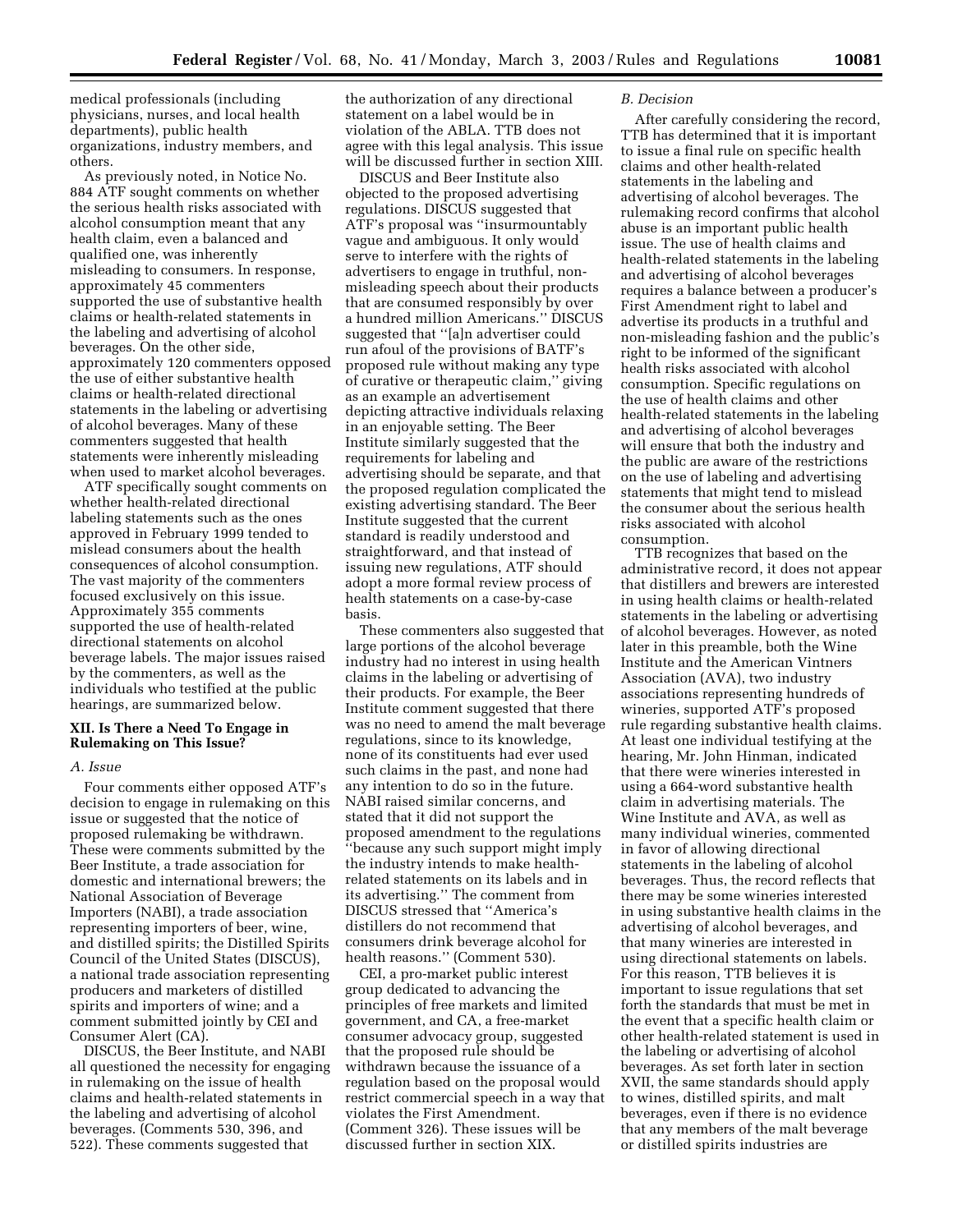interested in using health claims or health-related statements. The rule does not require anyone to use such statements; it merely sets forth the standards that would apply in the event that an industry member wishes to use a specific health claim or a healthrelated statement on a label or in an advertisement.

TTB does not agree that the proposed regulations would inject uncertainty with respect to the use of advertisements that do not involve health claims or health-related statements, such as the example provided by DISCUS of an advertisement that shows people relaxing in an attractive setting. There is nothing in the proposed rule that would extend the definition of a health claim or curative or therapeutic claim to cover such advertisements. However, we agree that the lack of any definition of a ''curative or therapeutic claim'' or ''health claim'' in the proposed rule might give rise to some uncertainty as to what types of advertising claims would be covered by the regulation. Accordingly, the final rule includes definitions of the terms ''health-related statement'' (which includes statements of a curative or therapeutic nature), ''specific health claims,'' and ''healthrelated directional statements.'' We believe that these definitions should resolve any concerns by the commenters that the labeling or advertising regulations are intended to broaden ATF's traditional interpretation of a curative or therapeutic claim.

## **XIII. Does the ABLA Preclude the Use of Specific Health Claims or Other Health-Related Statements on the Labels of Alcohol Beverages?**

#### *A. Issue*

Five commenters, including Senator Thurmond (Comment 526), DISCUS (Comment 530), the Beer Institute (Comment 396), NABI (Comment 522), and Remy Amerique, Inc. (Comment 531), suggested that the use of any health claims or other health-related statements on alcohol beverage labels was foreclosed by the provisions of the ABLA. They argued that it was Congress' intent to foreclose the use of any other health-related statements on alcohol beverage labels.

## *B. Decision*

TTB does not agree with those commenters who suggested that the ABLA specifically precludes the voluntary use by industry members of any health-related statements on alcohol beverage labels other than the required warning statement. The ABLA was

enacted in 1988. Pursuant to 27 U.S.C. 215, alcohol beverage containers distributed or sold in the United States must bear a Government warning statement, which warns that alcohol consumption during pregnancy may cause birth defects; that alcohol consumption impairs one's ability to drive a car or to operate machinery; and that consumption of alcohol beverages ''may cause health problems.''

Some commenters argued that the ABLA provided ATF with authority to deny any statement on an alcohol beverage label that discusses the relationship between alcohol consumption and health. The ABLA provides that ''[n]o statement relating to alcoholic beverages and health, other than the statement required by section 204 [27 U.S.C. 215] of this title, shall be required under State law to be placed on any container of an alcoholic beverage, or on any box, carton, or other package, irrespective of the material from which made, that contains such a container.'' This section of the law preempts State governments from each requiring their own version of a health warning statement on alcohol beverage containers. However, it in no way precludes producers from voluntarily placing either additional warning statements or health claims on alcohol beverage labels. *See* also 27 U.S.C. 213 (setting forth Congress' policy to ensure that the public is adequately reminded about any health hazards that may be associated with alcohol consumption or abuse, and not impeded by ''diverse, nonuniform, and confusing requirements for warnings or other information on alcoholic beverage containers with respect to any relationship between the consumption or abuse of alcoholic beverages and health'').

Some commenters argued that 27 U.S.C. 217 provides the exclusive method for allowing additional statements regarding alcohol consumption and health on the label. Section 217 provides that if the Secretary, after consulting with the Surgeon General, determines that there should be a change in the mandatory health warning statement, or if such statement should be deleted, he shall report such information to the Congress together with specific recommendations for necessary amendments to the ABLA. After soliciting public comments on this issue, ATF determined in 1993 that there was no need to seek changes to the required health warning statement. However, this provision applies only to the required health warning statement, not to voluntary statements that producers seek to place on alcohol

beverage labels. Thus, it is clear that the statute does not specifically preclude the voluntary use of additional healthrelated statements on alcohol beverage labels.

## **XIV. What Are the Effects on Health of Alcohol Consumption?**

#### *A. Issue*

Most of the commenters who addressed this issue agreed that there was a link between moderate alcohol consumption and a reduced risk of heart disease in certain individuals. However, some commenters concluded that the risks associated with alcohol consumption greatly outweighed any purported cardiovascular benefits, while other commenters emphasized the benefits associated with moderate consumption.

CEI and CA presented a review of the medical evidence summarized by Michael Gough (Ph.D.), which concluded that most adults would benefit from moderate alcohol consumption. Dr. Gough stated that ''with the exception of those welldefined groups of people who should avoid alcohol, there is clearly convincing evidence for the health benefits of moderate alcohol consumption.'' Dr. Gough acknowledged that individuals in their 20s and 30s do not accrue net benefits from consuming alcohol since they are at low risk for heart disease; however, he suggests that ''[b]ased on understanding of the biological basis for the protective effects of alcohol, it is likely that moderate alcohol consumption in the 20s and 30s is important to the beneficial effects seen in later years.''

CEI attached numerous medical studies regarding the effects on health of alcohol consumption. In most important respects, the studies were consistent with ATF's summary of the medical evidence in Notice No. 884. Several of the studies reported an association between light to moderate alcohol consumption and a reduced risk of heart disease. However, many of these same studies supported the conclusion that the health benefits of alcohol consumption do not apply to certain groups.

For example, the authors of one study began by noting that ''[m]en and women who drink alcoholic beverages regularly have, in comparison with abstainers, higher death rates from injuries, violence, suicide, poisoning, cirrhosis, certain cancers, and possibly hemorrhagic stroke, but lower death rates from coronary heart disease and thrombotic stroke. The net balance of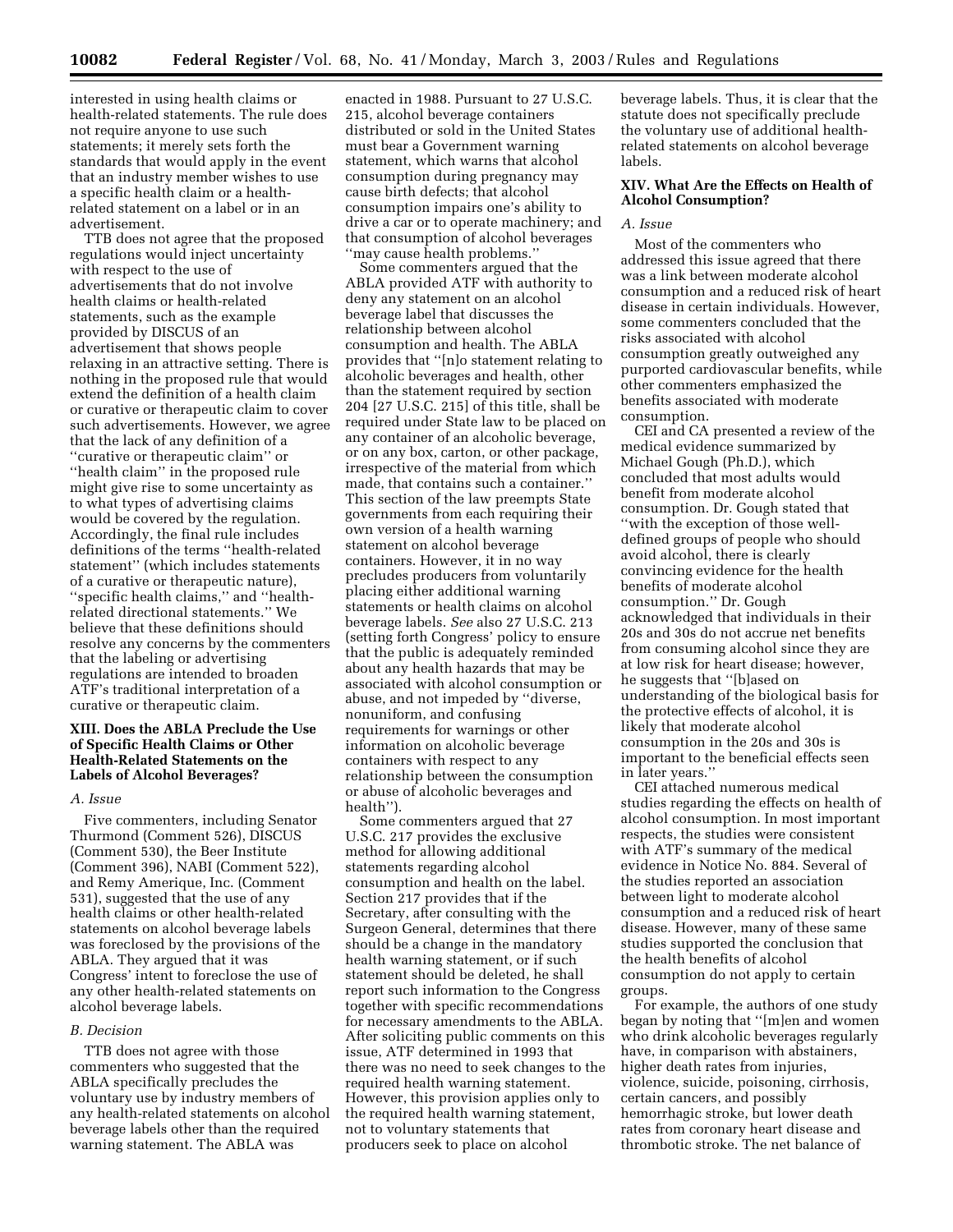risks and benefits is likely to differ in different age groups and populations.'' 6 (Footnotes omitted). One of the conclusions of the study is that ''the balance of adverse and beneficial effects of drinking on mortality from all causes depends not only on the amount of alcohol consumed but also on age and background cardiovascular risk.'' 7

Another article noted that it has not yet been determined how alcohol reduces the risk of coronary heart disease. The authors stated that: 8

Several possible mechanisms for a protective role of alcohol against coronary disease have been hypothesized, including alcohol-mediated increases in HDL cholesterol levels. \* \* \* Knowledge of the basic mechanisms by which alcohol exerts a protective effect against coronary heart disease is critical to assessing the potential importance of moderate alcohol consumption to the public health, particularly if the beneficial effects of alcohol can be achieved through other interventions. Because heavy consumption of alcohol has been implicated in accidents, cirrhosis, cancer, and other adverse outcomes, the difference between drinking small-to-moderate quantities of alcohol and drinking large amounts may mean the difference between preventing and causing disease. Any clinical recommendations based on this epidemiologic evidence should therefore be cautious. (Footnotes omitted).

Among the more recent studies submitted by CEI and CA was one that focused on the effects on health of alcohol consumption on women. The authors noted that before beginning the study, it was unclear ''[w]hether the apparent overall benefit of light-tomoderate alcohol intake among men'' could be extrapolated to women, noting that ''[a]s compared with men, women have a lower risk of coronary heart disease, attain higher blood alcohol concentrations for a given amount of alcohol consumed, and are more susceptible to alcoholic liver disease. Moreover, women who consume moderate quantities of alcohol have an increased risk of breast cancer.'' 9 (Footnotes omitted). The results of the study showed that light to moderate female drinkers had a reduced risk of heart disease, with women who drank one to three drinks per week having the lowest risk of mortality.10 However, the study concluded that ''the apparent benefit of light-to-moderate alcohol consumption was mainly confined to women at greater risk for coronary heart disease, specifically older women and women with one or more coronary risk factors.'' 11

The Wine Institute, representing over 500 California winery and associate members, also submitted summaries of several medical studies that established

a link between moderate alcohol consumption and reduced risk of cardiovascular disease (Comment 401). In its summary of these studies, the Wine Institute asserted that moderate drinkers have a 40–50 percent reduction in coronary artery disease risk compared with individuals who are abstinent, with a lower overall mortality rate as well.

As ATF stated in Notice No. 884, the serious health risks associated with alcohol consumption are well established, and ATF received many comments from public health organizations that focused on those adverse consequences. The major points made by these commenters are summarized below.

Many of the commenters focused on the serious public health risks associated with alcohol abuse. The National Council on Alcoholism and Drug Dependence, Inc. (NCADD) commented that ''[w]hile most people who choose to drink do so without negative health or life consequences, there are 13.8 million Americans over the age of 18 who have problems with drinking, including 8.1 million people who are alcoholic. Millions of others, because of a family history or the addictive potential of alcohol, are at risk for developing an addiction.'' (Comment 15). NCADD noted that alcohol contributes to 100,000 deaths annually, making it the third leading cause of preventable mortality in the United States, after tobacco and diet/activity patterns. While there are fewer deaths from alcohol-related causes than from cancer or heart disease, alcohol-related deaths tend to occur at much younger ages.

Some commenters focused on the cost to society associated with alcohol abuse. For example, the Center for Science in the Public Interest (CSPI) commented that ''[a] substantial body of evidence has shown a positive relationship between the aggregate consumption of alcohol in society and population rates of alcohol-related diseases, accidents, criminal violence, and suicide. According to the National Institute on Alcohol Abuse and Alcoholism (NIAAA), alcohol abuse and alcoholism cost society more than \$166 billion annually and each year over 110,640 deaths have alcohol-related causes.'' (Comment 400). (Footnotes omitted).

Many of the commenters set forth the serious risks associated with higher levels of alcohol consumption. NCADD noted that ''[h]eavy and chronic drinking can harm virtually every organ and system in the body, and is the single most important cause of illness and death from liver disease. It is also

associated with cardiovascular diseases such as cardiomyopathy, hypertension, arrhythmias and stroke.'' The Marin Institute identified similar health risks associated with alcohol consumption. (Comment 324).

Many recognized experts on the effects on health of alcohol consumption testified at the public hearings held by ATF in Washington, DC and San Francisco, California. Dr. David Satcher, former Assistant Secretary for Health and Surgeon General, testified about the public health dangers associated with alcohol consumption as follows:

Although the majority of Americans who consume alcoholic beverages do so safely, alcohol is one of the nation's leading causes of preventable injury and premature death. Each year, over 100,000 premature deaths result from alcoholism and alcohol abuse. Alcohol represents, therefore, the third leading cause of premature death, right behind tobacco and physical inactivity. Traffic crashes involving alcohol killed more than 16,000 people in 1997, and one in four victims of violent crime report that the offender had been drinking alcohol prior to committing the crime. Fetal alcohol syndrome continues to be the leading preventable cause of mental retardation. I think we fail to appreciate that the roots of alcoholism and alcohol abuse have their origins in adolescence and that children are especially vulnerable to its dangers. Alcohol is the nation's number one drug problem among youth, and it is involved in teen automobile crashes, homicides, and suicides, the three leading causes of teen death. (April 25, 2000; Washington, DC, pages 72–73).

Other physicians testified regarding the effects on health of alcohol consumption. Dr. Carlos Camargo, an emergency room physician and alcohol researcher, testified at the invitation of CSPI. He stated that ''there is persuasive evidence that moderate alcohol consumption reduces risk of coronary heart disease in some people. There is also persuasive evidence that even moderate drinking carries significant health risks for many people.'' (April 25, 2000; Washington, DC, page 94).

Dr. Michael Criqui, a physician, epidemiologist, and professor, also expressed concerns regarding the use of any health-related statement in connection with the labeling of alcohol beverages. Dr. Criqui stressed that when evaluating the potential health benefits associated with alcohol consumption, it is important to look at the effects of various diseases on the potential years of life lost before age 75. He noted that while heart disease is the single largest cause of death in developed countries, it usually occurs at older ages. Motor vehicle crashes and suicides together cause the loss of more potential years of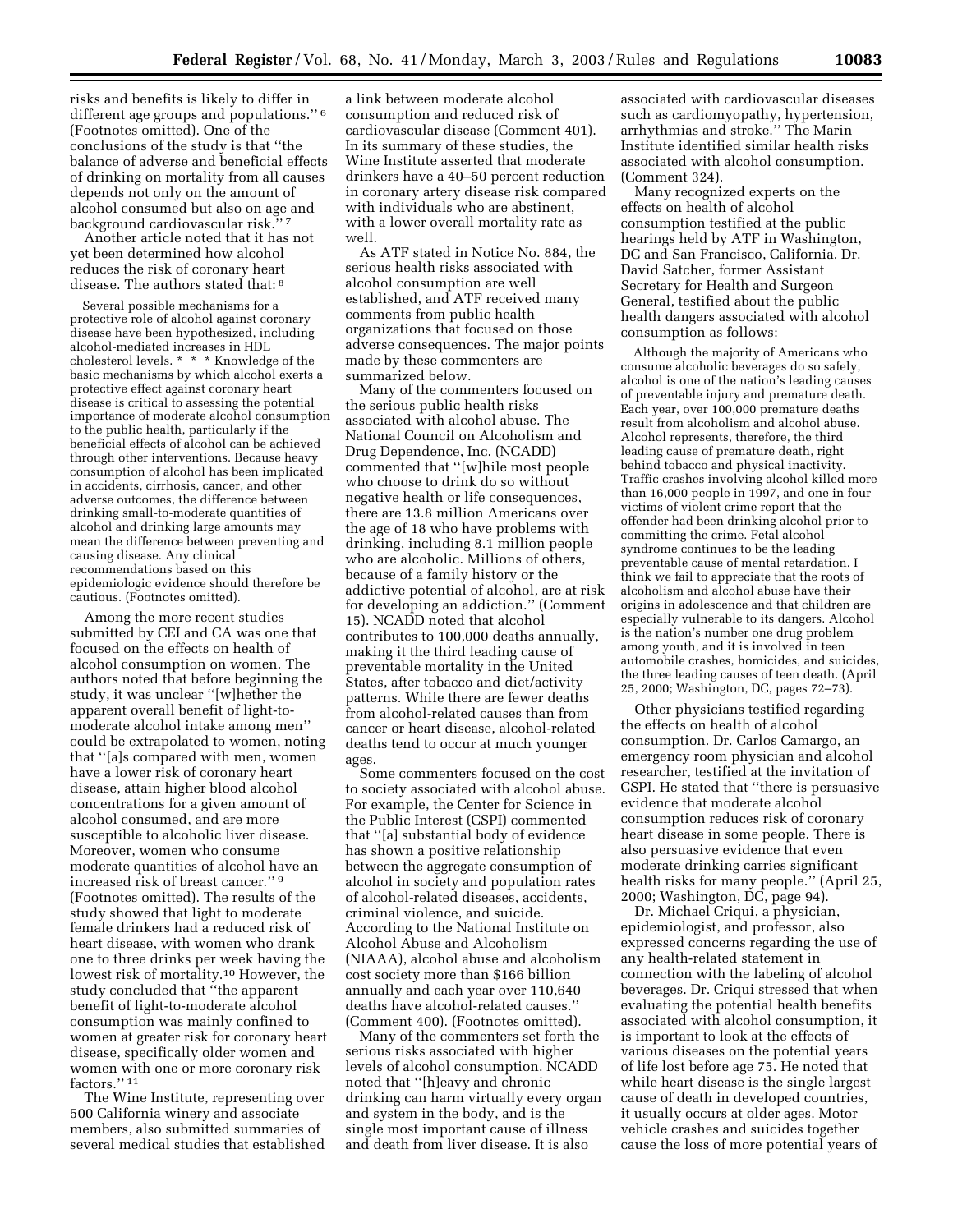life in men than heart disease, and both are linked to alcohol use. In women, breast cancer and motor vehicle accidents each account for more potential years of life lost before age 75 than heart disease. (May 23, 2000; San Francisco, CA, pages 53–54).

Dr. Criqui also stressed the importance of evaluating the patterns of consumption among drinkers. He said that in the United States, about 80% of men and 70% of women drink alcohol, with 50% of drinkers reporting temporary problems with alcohol. (*Id.* at page 55). About 10% of men and 5% of women are alcoholics. Furthermore, Dr. Criqui stated that ''half of all the alcohol consumed in the United States is consumed by the 10% of men and the 5% of women who are alcoholdependent.'' (*Id.* at page 57).

Other medical professionals stressed the health benefits associated with moderate drinking for persons who do not belong in the categories of individuals for whom alcohol consumption is contraindicated. Dr. Curtis Ellison, a Professor of Medicine, testified that ''science clearly indicates that moderate drinkers have much lower risk of coronary heart disease and ischemic stroke. Because these are the number one and number three causes of death, it is not surprising that moderate drinkers will live longer in the United States.'' (April 26, 2000; Washington, DC, page 109). Dr. Ellison suggested that ''if I am withholding from a patient information that may reduce that individual's risk of a heart attack by 30 or 40 percent and do not tell him about it, I am doing him a disservice.'' (*Id.* at page 110).

#### *B. Decision*

The evidence presented by the medical experts, as well as the studies presented with some of the comments, indicate that there are differences of opinion as to how the relative risks and benefits of alcohol consumption should be weighed. The evidence reflects a broad consensus that heavy levels of alcohol consumption pose serious health risks. The record also reflects that there is a broad consensus that certain categories of people should not consume any alcohol. With regard to those individuals for whom alcohol consumption is not contraindicated, there was some difference among the experts as to how to weigh the relative risks and benefits of moderate consumption, with some experts stressing the protection against cardiovascular disease, and other experts stressing the increased risk of injury and certain cancers.

Because TTB is not an expert on public health issues, we (and our predecessors) have generally deferred to the findings of the Department of Health and Human Services, including NIAAA, FDA, CSAP, and the Surgeon General, on issues related to the effects on health of alcohol consumption. In the case at hand, TTB finds that the evidence in the rulemaking record supports the findings of NIAAA's 1999 ''Alcohol Alert'' and the 2000 Dietary Guidelines published by USDA and HHS. The main points of these findings can be summarized as follows:

• Alcohol beverages are harmful when consumed in excess, and some people should not drink at all. Excess alcohol alters judgment and can lead to dependency and many other serious problems. Heavy levels of alcohol consumption cause social and psychological problems, cirrhosis of the liver, inflammation of the pancreas, and damage to the brain and heart.

• Taking more than one drink per day for women or two drinks per day for men can raise the risk for motor vehicle accidents, other injuries, high blood pressure, stroke, violence, suicide, and certain types of cancer. Even one drink per day can slightly raise the risk of breast cancer.

• Alcohol consumption during pregnancy increases the risk of birth defects.

• Certain individuals should not drink any alcohol; for these individuals, even moderate levels of alcohol consumption may cause health risks. Included in this category are children and adolescents; individuals of any age who cannot restrict their drinking to moderate levels; women who may become pregnant or who are pregnant; individuals who plan to drive, operate machinery, or take part in other activities that require attention, skill, or coordination; and individuals taking prescription or over-the-counter medications that can interact with alcohol.

• Moderate levels of alcohol consumption are associated with a reduced risk of coronary artery disease for certain individuals, but causation has not been conclusively established.

• To the extent that moderate consumption is linked to a lowered risk for coronary heart disease, the link appears mainly among men over 45 and women over age 55. Moderate consumption provides little, if any, health benefit for younger people.

• The effects on health of alcohol consumption vary from individual to individual, depending on the individual's health profile and history, as well as the levels of consumption.

Risk of alcohol abuse increases when drinking starts at an early age. Some studies suggest that older people may become more sensitive to the effects of alcohol as they age.

Based on the above, it is TTB's conclusion that the medical data still supports ATF's longstanding (and now our) position that notwithstanding the data linking moderate alcohol consumption to a reduced risk of heart disease in some individuals, there are significant health risks associated with all levels of alcohol consumption. The medical data submitted by the commenters, as well as the testimony presented by experts at the public hearings, suggest that there is a link between moderate alcohol consumption and a reduced risk of heart disease in certain individuals; however, causation has not been conclusively established. The risk/benefit ratio varies with the individual's own health profile and the level of consumption. For example, moderate alcohol consumption confers few, if any, benefits on people at low risk for heart disease. The evidence also establishes that there are serious risks associated with higher levels of alcohol consumption, and that even moderate consumption poses health risks for certain individuals. Finally, there are certain categories of individuals for whom any level of alcohol consumption is not recommended.

## **XV. Are Health Claims and Health-Related Statements in the Labeling and Advertising of Alcohol Beverages Inherently Misleading?**

*A. Comments in Opposition to the Use of Health Claims and/or Health-Related Statements* 

Approximately 120 comments opposed the use of health claims and/ or health-related statements (including directional statements) in the labeling and advertising of alcohol beverages. Many of these commenters, including the American Medical Association, the American Cancer Society, and the Center for Science in the Public Interest, commented in support of a complete ban on the use of such statements in the labeling or advertising of beverage alcohol. The primary arguments made by these commenters are summarized below.

1. It Has Not Been Proven That Moderate Alcohol Consumption Lowers the Risk of Heart Disease

NCADD commented that the evidence for the alleged health benefits of alcohol consumption was ''far from concrete,'' noting that the 1999 NIAAA report concludes that while there is ''an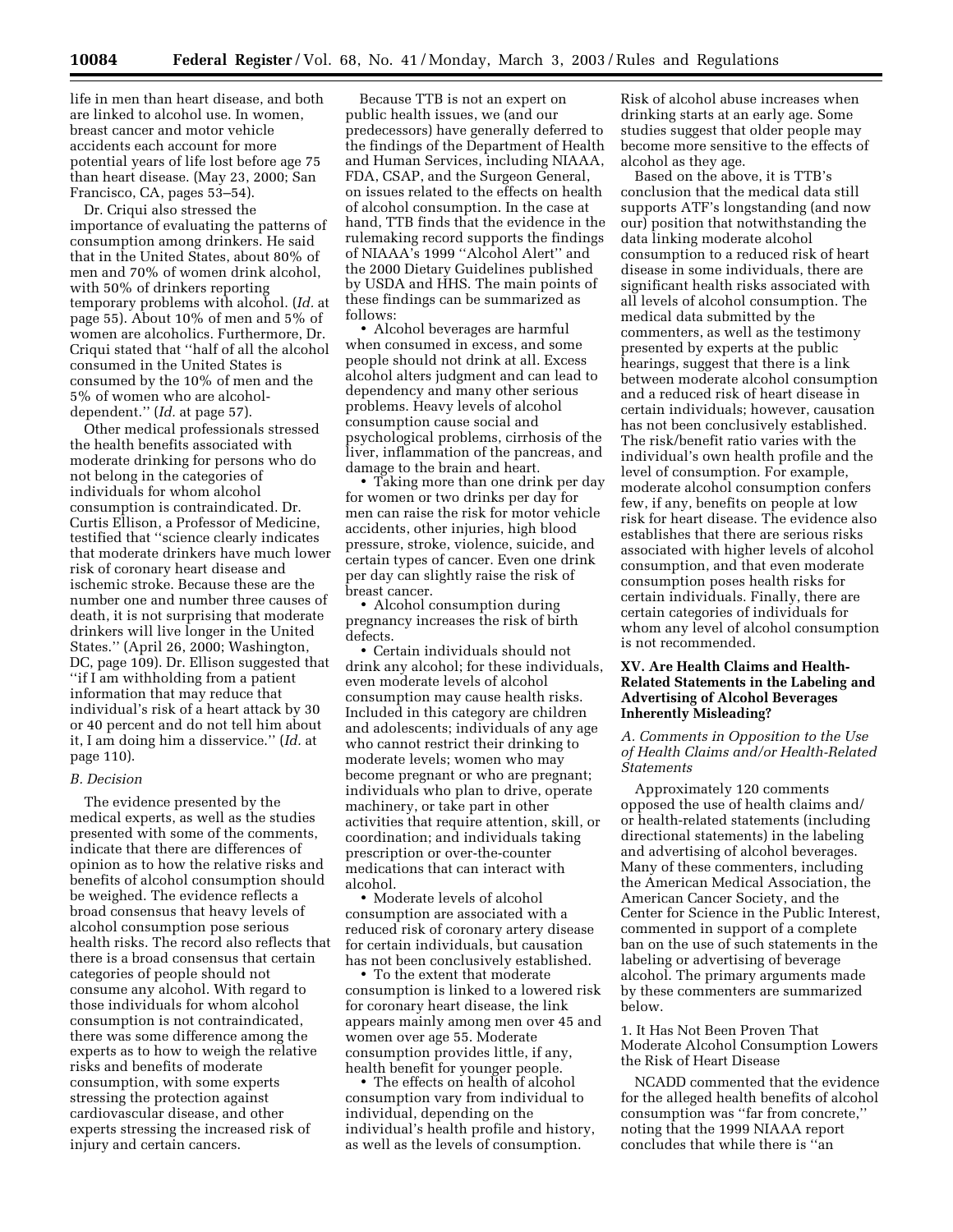association between moderate drinking and a lower risk of CHD, science has not confirmed that alcohol itself causes the lower risk.'' ''Alcohol Alert,'' National Institute on Alcohol Abuse and Alcoholism, No. 45, October 1999. (Comment 15). Most other commenters, however, acknowledged that there was a link or association between moderate alcohol consumption and reduced risk of heart disease in some individuals.

2. Because the Negative Health Consequences of Alcohol Consumption Outweigh the Potential Benefits, Health Claims and Health-Related Statements Are Inherently Misleading and Should Be Banned

Many of the commenters stated that health claims for alcohol beverages were inherently misleading because the health risks associated with alcohol consumption outweigh the purported cardiovascular benefits. For example, the American Cancer Society commented in favor of a ban on all health benefit claims and health-related statements in the labeling and advertising of alcohol beverages. (Comment 527). They noted that ''[w]hile moderate intake of alcohol has been shown to reduce the risk of coronary heart disease in middle-aged adults, 100,000 deaths each year are attributed to alcohol-related diseases.''

The American Medical Association (AMA) strongly urged ATF to reject any type of beneficial claim for alcohol products on container labels, noting that such claims would be misleading, and for many persons, inaccurate. (Comment 534). AMA stated that ''[w]hile some research indicates that moderate drinking is associated with a decreased risk of some diseases, other research shows that such risks actually substantially increase for certain people.''

Senator Strom Thurmond opposed the use of any health-related statements on alcohol beverage labels. (Comment 526). He testified that health claims were inherently misleading because of the serious health risks associated with alcohol consumption; because the supposed health benefits of moderate drinking have not been conclusively established; and because any explanatory statements are simply insufficient to clarify a misleading health claim. (April 25, 2000; Washington, DC, pages 14–16).

CSPI argued that health claims are inherently misleading for five reasons:

(1) There are serious health risks associated with alcohol consumption, even moderate consumption;

(2) the health benefits of moderate alcohol consumption do not apply universally, but only to a discrete segment of the population;

(3) there are many groups of people who should abstain from, or minimize, their consumption of alcohol;

(4) allowing health claims would undermine the Government warning label; and

(5) explanatory statements are insufficient to clarify a misleading health claim. (Comment 400).

CSPI noted that researchers for the Centers for Disease Control and Prevention (CDC) found that, after decreasing during the late 1980s, alcohol consumption among pregnant women in the United States began to increase after 1991, and the lead author hypothesized that the increased consumption might be due to the media attention to the reports on the health benefits of moderate drinking. At the Washington, DC hearing, Mr. George Hacker, director of CSPI's Alcohol Policies Project, testified in opposition to the use of health claims. Mr. Hacker stressed the health risks associated with even moderate alcohol consumption, and stated that ''[a]lcohol is a potentially dangerous, potentially addictive, and potentially deadly drug. Any positive health statement about such a drug must be presented, if at all, only in a balanced and non-misleading manner.'' (April 25, 2000; Washington, DC, page 56).

On behalf of its three million members and supporters, Mothers Against Drunk Driving (MADD) commented in favor of banning any health claims or directional statements in the labeling and advertising of alcohol beverages. (Comment 20). MADD commented that ''[t]he negative consequences and the risk associated with alcohol consumption greatly outweigh any purported 'health benefits.' '' MADD quoted Gen. Barry McCaffrey, former Director of the Office of National Drug Control Policy, as telling an alcohol policy conference in 1997 that, ''Undoubtedly, alcohol is the principal drug abuse problem in America today.''

MADD also noted that in 1998, 15,935 people were killed in alcohol-related traffic crashes and an estimated 850,000 were injured. These alcohol-related crashes result in an annual cost of \$114,800,000 in the United States.

The National Association for Children of Alcoholics commented that ''the health risks of alcohol far outweigh the health benefits'' and advocated a complete ban on health-related claims on alcohol beverage containers. (Comment 29). This comment noted that 76 million Americans, about 43% of the

U.S. adult population, have been exposed to alcoholism in the family. Almost one in five (18%) of American adults lived with an alcoholic while growing up. Its comment also noted the negative impact of alcoholism on family and marital relationships, the association between alcoholism and violent crime and child abuse, and the devastating impact of alcoholism on the children of alcoholics.

The Marin Institute for the Prevention of Alcohol and Other Drug Problems (''Marin Institute'') commented in favor of a complete ban on all health-related statements (other than the required warning statement) in the labeling and advertising of alcohol beverages. (Comment 324). The Marin Institute commented that ''[s]tatements attributing positive health effects to the consumption of alcoholic beverages (as is the case with the previously approved wine labels) are misleading and potentially dangerous because media and marketing messages can be misinterpreted as public health recommendations.'' They stated that ''[s]implistic and misleading messages about the health effects of alcohol are dangerous to the health and safety of Americans and could increase the enormous toll of alcohol-related problems in this country. Because of the evidence regarding the risks associated with alcohol consumption, alcoholic beverages should not be held to a lower standard of accountability regarding health messages than well-regulated prescription drugs. Banning all health claim-related statements on labels or in advertising of alcoholic beverages assures that public health information is accurate and free of potentially harmful misinformation.''

Other public health organizations strongly urged a ban on health claims. *See,* Pacific Drug Policy Institute, Inc. (Comment 34); American Council on Alcohol Problems (Comment 37); and West Los Angeles Alcohol Policy Coalition (Comment 384).

Many individuals made similar comments, noting the serious health risks associated with alcohol consumption. Some shared personal experiences with alcoholism or alcohol abuse. *See* comments 23, 28, and 35.

Many of the individuals testifying at the public hearings also emphasized the human costs associated with alcohol abuse. For example, Barrett Duke, Ph.D., testified on behalf of the Ethics and Religious Liberty Commission, the moral concerns agency for the Southern Baptist Convention. He shared his concerns from the perspective of the faith community, and noted that ''[m]ost faith communities deal with the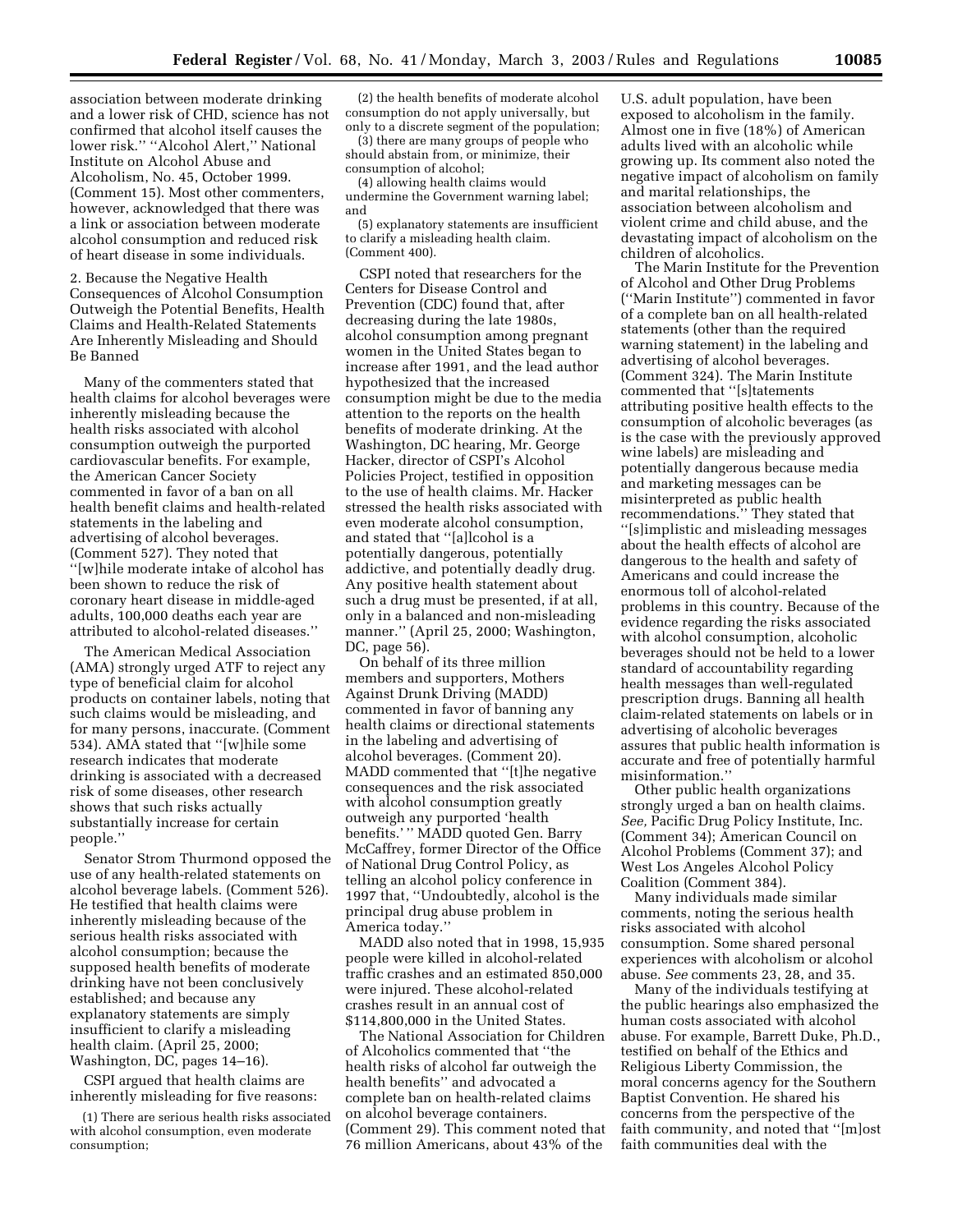devastating consequences of alcohol abuse on a regular basis in their churches, missions, and benevolent ministries. \* \* \* Families have been destroyed. Lives have been lost. Careers have been ruined. Men and women have left the ministry as a direct result of alcohol abuse. Furthermore, alcohol is often a primary contributing component to poverty, forcing faith communities to use precious limited resources to assist the alcohol abuser as well as the abuser's intended or unintended victims.'' (April 25, 2000; Washington, DC, page 151).

Ms. Suzanne Harrington-Cole, Chair of the Vallejo Alcohol Policy Coalition, testified in favor of a complete ban on the use of health claims on alcohol beverage containers. She stated that alcohol is present in more than 50% of all incidents of domestic violence (May 24, 2000; San Francisco, CA, page 245), and noted that ''[w]e do not need a government sanction on more drinking in the name of health.'' (*Id.* at page 243).

3. The Issue Is Too Complex To Be Summarized on an Alcohol Beverage Label Because the Effects on Health of Alcohol Consumption Vary From Person to Person

Many of the commenters stated that a summary statement of health benefits on an alcohol beverage label would mislead consumers because the effects on health of alcohol consumption vary from person to person, based on various factors. These commenters also suggested that the issue was too complex to be summarized on an alcohol beverage label, rendering all such labeling statements inherently misleading. Thus, the American Cancer Society noted that the potential health impact of alcohol consumption varied from individual to individual, and that a ''brief message on any beverage container cannot provide a consumer with adequate information to make an informed decision about drinking 'for health related reasons.''' (Comment 527).

NCADD urged ATF to ''prohibit labels and advertisements that make claims regarding potential health benefits associated with the consumption of alcoholic beverages, because it would be impossible to adequately and appropriately convey the negative health consequences.'' (Comment 15). NCADD noted that elderly consumers have special concerns, and that NIAAA's definition of moderate drinking for women and men over the age of 65 is no more than one drink a day. They cited a study showing that among persons older than 65, moderate and heavy drinkers were 16 times more

likely than nondrinkers to die of suicide.12

Senator Thurmond also testified that the effects of alcohol consumption vary from individual to individual, and any clarifying statement along those lines would ''have to address factors such as age, sex, family, medical history, diet, weight, and activity.'' (April 25, 2000; Washington, DC, page 16). MADD noted ATF's historic policy of requiring balance in health claims, and suggested that in ''order to 'appropriately qualify and balance' the alleged health claim benefits with the negative consequences, the alcohol label would have to be the size of a billboard and advertising messages would be longer than the State of the Union Address.'' (Comment 20). Accordingly, MADD suggested that to avoid misleading consumers, such claims should be banned entirely.

The United Communities Against Drug & Alcohol Abuse commented that ''[n]o brief message on any beverage container can possibly provide a consumer with adequate information to make a decision about drinking 'for health-related reasons.''' Instead, they suggested that in order to balance a health message, ''consumers would need to be provided with a detailed multi-page document (similar to those now provided by manufacturers of prescription medication) in order to make [an] informed choice about whether or not a decision to consume an alcoholic-beverage for health reasons would be, on balance, a good or a bad decision.'' (Comment 31). The Marin Institute (Comment 324) agreed, commenting that ''[d]etailed, balanced and cautionary information about potential harmful effects would be required (as it is with advertisements of prescription drugs) in order to offset the demonstrated confusion of the general public about the health effects of alcohol. The volume of information needed could hardly be legible if it were displayed on a bottle of wine or beer.''

4. Even if Moderate Alcohol Consumption Is Linked to a Reduced Risk of Heart Disease, There Are Safer Ways To Achieve the Same Reduction Without the Risks Associated With Alcohol Consumption

Many commenters suggested that even if alcohol consumption resulted in health benefits for certain individuals, there were less risky ways to obtain those benefits. For example, the Central Nebraska Council on Alcoholism, Inc. (Comment 14) noted that ''[t]here are simply less risky ways to attain the same health benefits that consuming small amounts of alcoholic beverages

provide to a limited group of people. It would be irresponsible for the government to allow a health-claims statement on alcoholic beverages that urge the most risk laden way of obtaining those benefits.''

CSPI also suggested that there were safer methods of reducing one's risk of heart disease, stating that the ''discrete category of people who may benefit from moderate drinking could also lower their risk of heart disease by other less risky alternatives, such as quitting smoking, reducing fat in the diet, getting regular exercise, taking a daily low dose aspirin, or reducing stress. All of those methods are much less likely to cause accidents or other health problems than consuming alcohol, even in moderation.'' (Comment 400).

The Tangipahoa Alcohol and Drug Abuse Council (Comment 24) noted that consumers often look for ''the easy way out,'' and that many may believe that drinking alcohol will get the same benefits as an overall healthy lifestyle. The Pacific Drug Policy Institute, Inc. commented that ''smoking cessation, good diet, exercise, and stress management techniques provide cardiac benefits with much lower risk of adverse consequences. When there are low risk ways to attain the health benefits attributed to wine, it would appear absurd to allow advertisement of medicinal value in high-risk alcohol consumption.'' (Comment 34).

Ted Miller, PhD, an economist, testified at the hearings that a more costeffective way to obtain the purported benefits associated with consumption of wine would be to walk a mile, drink a glass of juice, or eat one cup of vegetables every day. (April 25, 2000; Washington, DC, pages 179–183).

5. Health Claims and Health-Related Messages Would Be Misconstrued by Consumers, Particularly Those With a History of Alcoholism or Who Are Susceptible to Alcohol Abuse Problems, as an Endorsement To Consume or Abuse Alcohol

Many professionals in the field of addiction medicine commented that health claims and health-related messages were likely to be misinterpreted by those most susceptible to problem drinking. Many of these commenters were particularly concerned with the risk that recovering alcoholics would use information about the purported health benefits of alcohol consumption to justify their continued use of alcohol. For example, a physician who has worked in the alcohol and substance abuse treatment field for 18 years stated that any message about purported health benefits sends the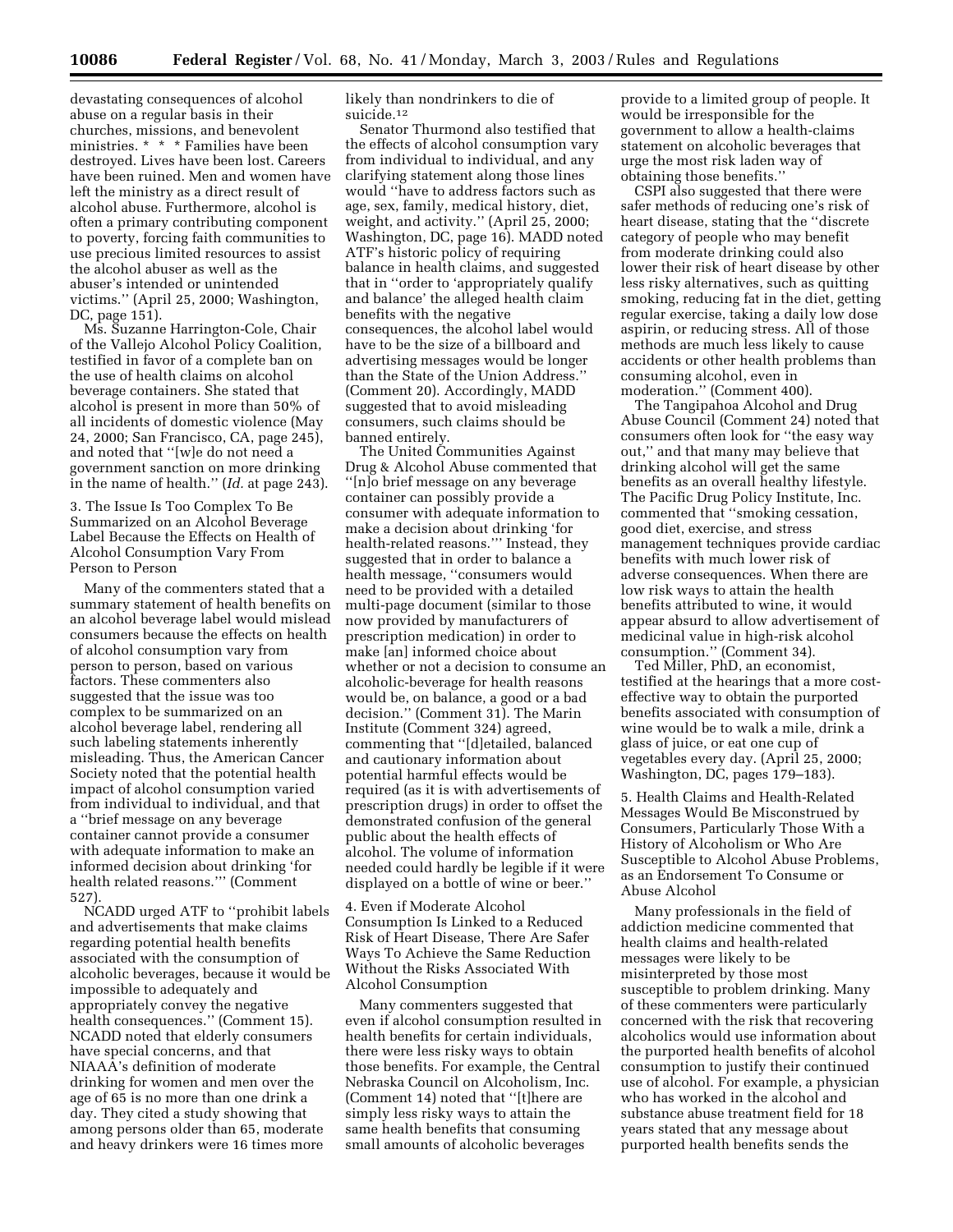wrong message to the public, especially the alcohol abuser or alcoholic. He expressed concern that such a message ''would only encourage the alcoholic to drink more to 'help his heart''' and feared that ''many current alcoholics who are in total recovery and abstinence may use this as a justification to begin drinking alcohol again, thinking they can control it.'' (Comment 381). Another doctor made a similar point, (Comment 385) as follows:

The American public has become accustomed to warning labels on harmful products \* \* \*. A label touting health benefits of use of alcoholic beverages in controlled and low amounts, is likely to be misinterpreted by problem drinkers, especially by alcoholics, whose belief systems about their drinking distort reality with respect to the relative benefits and risks of consumption. \* \* \* I do not deny the scientific validity of reports of health benefits of consumption of one glass of wine per day for females or two glasses of wine per day for males. However, the risk of misinterpretation by the drinking public is far greater than any public health or public information benefit that may be alleged to accrue from adding labels to products that promote health benefits from drinking.

The National Association for Children of Alcoholics (Comment 29) also suggested that health claims can lead to confusion among children of alcoholics about the role of alcohol, and can reinforce and perpetuate the denial process of the alcohol-addicted person.

6. The Use of the Term ''Moderate'' in a Specific Health Claim Would Be Misleading Unless the Term Is Defined

Many public health organizations commented that the use of the term ''moderate'' in a health claim could mislead consumers who did not understand the definition of the term. The United Communities Against Drug & Alcohol Abuse noted that ''moderate'' drinking was poorly defined. It noted that the Substance Abuse and Mental Health Services Administration (SAMSHA) study showed that ''virtually all drinkers define their personal level of consumption as 'moderate,' whether they consume one drink per week or five per day.'' (Comment 31). CSPI also noted that consumers had varying definitions of the term ''moderate.'' (Comment 400). Rather than recommending moderate consumption, CSPI suggested that any health claims should provide specific quantities of alcohol that constitute moderate consumption, including a recommendation that consumers drink no more than one drink per day.

Nancy Piotrowski, PhD, testified that she had been conducting research on alcohol consumption for the past 16

years, and is in the middle of ongoing research on the perceptions of drinkers regarding moderate alcohol consumption. She noted that previous studies had shown that perceptions of moderate drinking were clearly related to drinkers' current drinking patterns and their history of problems relating to drinking. (May 23, 2000; San Francisco, page 37).

## *B. Comments in Favor of Health Claims*

A few commenters specifically supported ATF's proposal to allow qualified, detailed and balanced health claims in the labeling and advertising of alcohol beverages. One comment, from CEI and CA, specifically supported the use of summary health claim statements without qualification or disclosure of the adverse effects on health caused by alcohol consumption. Finally, approximately 45 commenters supported the general use of health claims with respect to alcohol beverages.

1. Comments in Favor of Allowing Balanced Health Claims, as Set Forth in the Proposed Rule

The comments in favor of the substantive health claim provisions of the proposed rule generally stated that ATF had struck an appropriate balance in dealing with a difficult issue. For example, the National Consumers League (NCL), a national nonprofit consumer advocacy organization that was founded in 1899 to represent consumers in the marketplace and workplace, recognized the difficult nature of the issue as follows:

NCL believes that the proposed rule raises a serious public policy question for which there is no easy answer. NCL understands ATF's concern as to whether health claims should be permitted on alcoholic beverages at all. While there is a body of research showing that moderate consumption of alcohol reduces the risk of coronary heart disease (CHD), there is also evidence that moderate drinking may increase the risk of certain cancers. Moreover, as ATF notes, moderate drinking is risky for certain individuals who are prone to alcoholism, some of whom may not realize that they are. Excessive alcohol consumption is unquestionably harmful. Whether a properly qualified health claim should be permitted on alcoholic beverage labels is a serious policy question that has been debated by public health experts for years.

NCL concluded that while it ''has reservations about authorizing any health claim for alcoholic beverages, we believe a properly qualified and balanced claim would be of value to many consumers. \* \* \* A healthclaim that includes the elements specified in the proposed rule would provide these

consumers with useful information.'' (Comment 388).

Two major associations representing the wine industry also commented in support of the substantive health claims provisions of the proposed rule. The Wine Institute commented ''that the public should receive the whole story regarding the responsible consumption of wine and applaud[ed] ATF's efforts, as reflected in the additional proposed regulation language, to refine and focus the conditions which must be met before any substantive claim regarding health benefits can be made on wine labels or in advertisements.'' (Comment 401).

The AVA also stated it had no objection to the proposed amendment to the regulations to reflect current ATF policy, noting that ''[a]s our members have been required to conform to these policies for some years, converting them to regulation would pose no further hardship.'' (Comment 417).

A comment from the Washington Legal Foundation (WLF) focused primarily on legal issues, noting that if the rule was properly implemented, it would pass muster under the First Amendment. (Comment 390). This comment will be discussed further under section XIX.

2. Comment Supporting Summary Health Claims Without Qualification or Disclosure of Adverse Effects

Only CEI and CA specifically argued in favor of allowing summary health claims without qualification or disclosure of adverse effects in the labeling and advertising of alcohol beverages. CEI and CA opposed ATF's notice on the grounds that it would serve to suppress truthful and nonmisleading speech. (Comment 326). CEI and CA argued that the cardiovascular and overall health benefits associated with moderate alcohol consumption are amply supported by the medical evidence, and summary statements of these benefits are protected by the First Amendment.

CEI and CA suggested that those individuals who would not benefit from moderate drinking ''know who they are and are unlikely to be misled.'' CEI and CA also suggested that the CSAP survey supports a conclusion that consumers would not be misled by directional statements, that such statements would not change the drinking patterns of consumers, and that the population studied understands the risks of drinking, particularly that drinking is counter-indicated during pregnancy.

CEI and CA claimed that other Federal agencies have approved summary health statements without the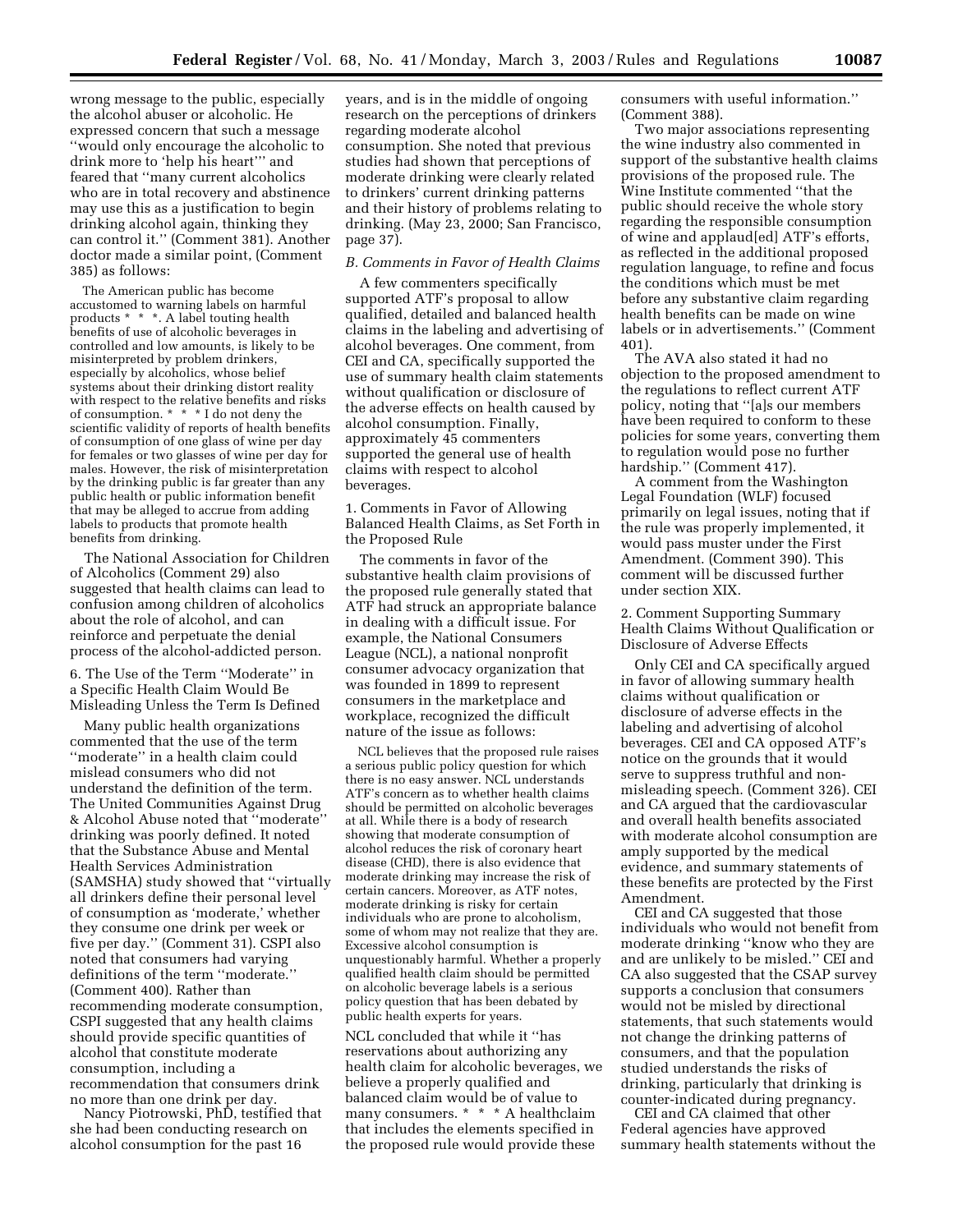extensive qualifications that would be required under ATF's proposed rule. As examples, they pointed to health claims approved by FDA for diets low in saturated fat and cholesterol and diets low in sodium. They also suggested that the ''balance'' ATF is ostensibly seeking would automatically be provided by the mandatory health warning statement on alcohol beverage containers.

The CEI and CA comment suggested that the proposed rule would result in regulations that violated the First Amendment; thus, the proposed rule should be withdrawn. At the public hearing, Mr. Ben Lieberman testified on behalf of CEI and stated that CEI believed that the rulemaking should result in a ''policy allowing a wide range of accurate summary statements about moderate drinking and health to appear on alcoholic beverage labels and ads.'' (April 25, 2000; Washington, DC, page 119). Mr. Lieberman also suggested that ATF had not accurately summarized the evidence demonstrating the health benefits associated with moderate alcohol consumption, but instead spent ''much of its time identifying and somewhat exaggerating every conceivable category of individual who is not likely to benefit from moderate drinking, such as adults too young to be at risk for heart disease, pregnant women, and recovering alcoholics.'' (*Id.* at page 120).

In response to a question from the panel, Mr. Lieberman confirmed that it was CEI's belief that a health claim regarding cardiovascular benefits, such as ''there is significant evidence that moderate consumption of alcoholic beverages may reduce the risk of cardiovascular disease,'' could appear on a label with no disclaimer and still not mislead consumers. He stated that ''it is well known that people understand the limitations of advertising and labeling and that they would be skeptical. They would also read the government warning, which does at least allude to the other side of this story.'' (April 25, 2000; Washington, DC, pages 133–134).

3. Other Comments in Favor of Health Claims

Approximately 45 comments supported the use of substantive health claims in the labeling and advertising of alcohol beverages. However, these commenters did not specifically support the type of summary health claim advocated by CEI and CA. Instead, they commented in favor of the general principle that health claims for alcohol beverages are not inherently misleading. In some cases, it was difficult to determine whether these commenters

meant to support directional statements only or whether they specifically supported the use of substantive health claims on labels or in advertisements.

Most of the comments that favored a rule allowing the use of substantive health claims reflected a general perception that consumers were entitled to information about potential health benefits associated with moderate alcohol consumption. For example, one individual suggested that ''consumers have the right to know and can be trusted to handle this scientific information.'' (Comment 300). Another comment supported ''the rights of wineries to list the health benefits of their product on the labels.'' (Comment 277).

Some of the individuals commenting in favor of health claims specifically supported the concept that the claims be balanced, although it was unclear whether they were suggesting that the balance would come from qualifications in the claims or the required Government warning statement. For example, one individual stated that ''[i]t is only fair and proper that the labels on the bottle contain the positive health benefits as well as the proper health warnings.'' (Comment 143). Another commenter expressed his support for ''producers of wine to be able to print both the adverse and the positive effects of consuming wine.'' (Comment 340).

Many of the commenters suggested that consumers need to be made aware of health-related information, including the positive and negative effects of alcohol consumption, in order to make informed decisions regarding its use. For example, one commenter, a psychologist and attorney, stated that it was ''necessary to rationally accept that alcohol has benefits as well as dangers \* \* \*. Since Americans can easily and legally drink, and most in fact do so, the need to inform them of the range of drinking consequences and the related drinking limits for each is both prudent and democratic.'' (Comment 243). A doctor commented as follows:

It makes more sense to put more information on the label in order for the consumer to make a better decision. As a physician, I implore my patients to read labels. There are certainly some potential health benefits to wine as well as potential downsides in individuals. (Comment 145).

Two commenters argued that alcohol producers have a First Amendment right to market the health benefits of alcohol consumption, provided that such information is presented in a nonmisleading manner. However, neither of these comments suggested that industry members were entitled to use summary health claims without any qualification

or disclosure of adverse effects. The First Amendment issues raised by these commenters will be addressed separately in section XIX.

Among the medical experts who testified at the hearings in favor of allowing health claims or health-related statements on labels or in advertisements, some specifically noted that consumers should be made aware of both the risks and purported benefits of moderate alcohol consumption. For example, Dr. Ellison suggested that an appropriate message on a label would be '' '[w]hile light to moderate alcohol consumption can be consistent with a healthy lifestyle for most individuals and has been shown to dramatically reduce the risk of heart disease, certain individuals should not drink at all.' Then, you should go through the list of the people that we are advising not to drink.'' (April 26, 2000; Washington, DC, page 116).

Finally, Mr. John Hinman testified on behalf of the American Wine Alliance for Research and Education as well as the Coalition for Truth and Balance, a group of California wineries. Mr. Hinman suggested that it was the Government warning statement, rather than the directional statements, which misled consumers about the health consequences of alcohol consumption. (May 23, 2000; San Francisco, CA, page 149). Mr. Hinman was also one of the few individuals responding to ATF's question about whether it was possible to craft a balanced substantive health claim. He noted that he had submitted a 664-word statement to ATF for review in 1993, entitled ''Wine and Health— Behind the French Paradox.'' (*Id.* at page 151). Mr. Hinman stated that ''considering that 664 words makes for a very wordy wine label, we seriously doubt whether any wine maker really has an interest in providing such a statement on the bottle. However, the statement can and should be available to hand out to those customers who request more information or are interested in the subject matter.'' (*Id.* at page 152). Accordingly, Mr. Hinman stated he was resubmitting the statement to ATF for review, and later clarified in response to a question from the panel that he would put the statement on an application for label approval. (*Id.* at pages 152, 165).

In response to a question from the panel, Mr. Hinman stated that neither the American Wine Alliance nor the Coalition for Truth and Balance was ''interested, to my knowledge, in necessarily using CEI's proposed label. \* \* \* On the other hand, as a lawyer \* \* \* that's an absolutely accurate statement that CEI is using on that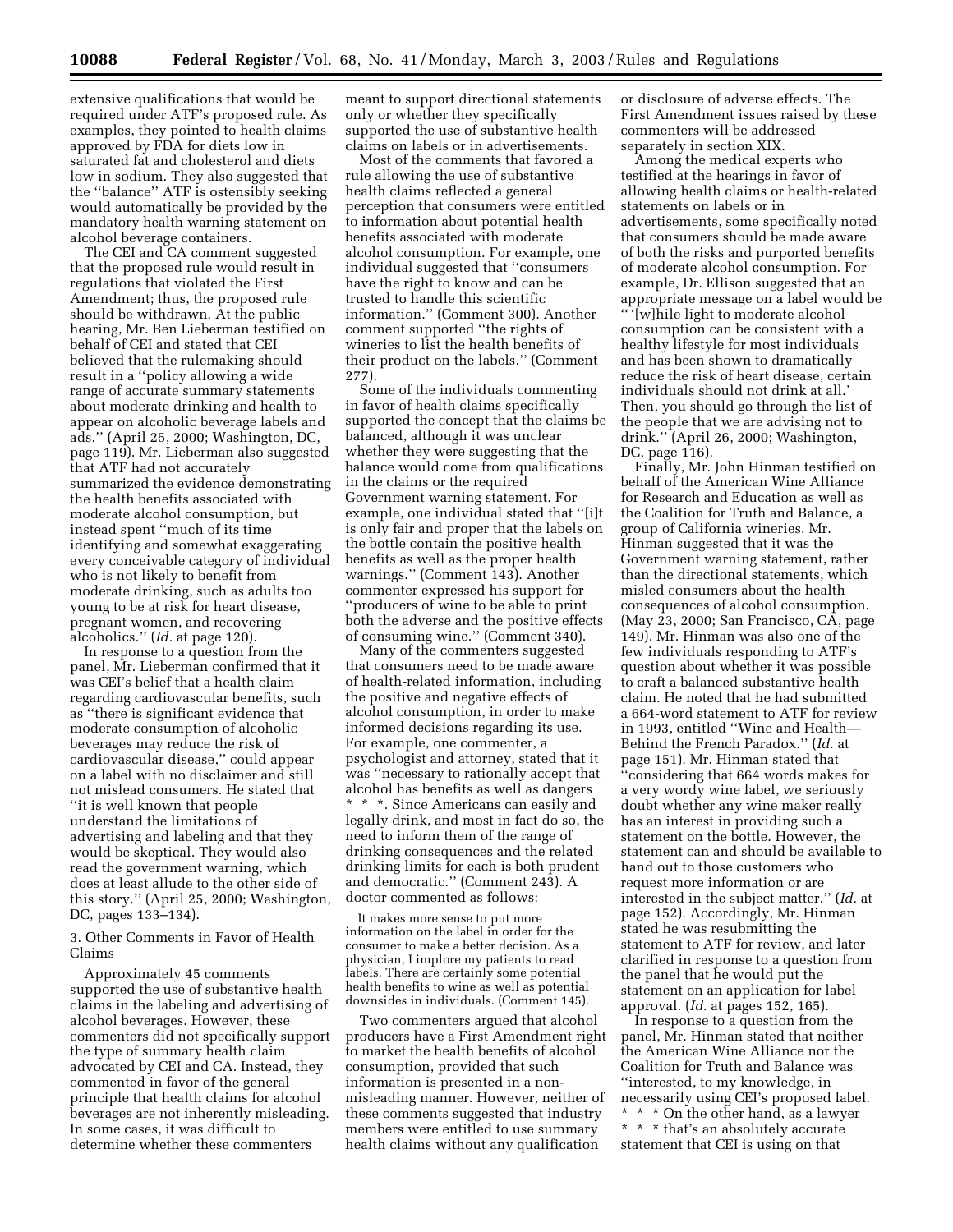particular thing, and I would support their First Amendment right to utilize it. It's going to be up to them to find people that are, in fact, going to use it.'' (*Id.* at page 167).

## *C. Decision*

After careful consideration of the record, TTB finds that the comments and testimony on this issue establish that the use of health claims in the labeling or advertising of alcohol beverages has the potential to mislead consumers as to the very serious health consequences associated with alcohol abuse and consumption. In particular, TTB finds that the rulemaking record overwhelmingly supports the conclusion that the type of detail, qualification, and balance required by the proposed rule would be necessary to avoid misleading consumers about the serious health risks associated with alcohol consumption.

Based on the comments on this issue, however, TTB is adopting certain changes to the final rule to set forth more specifically how a substantive health claim would comply with the requirements of the regulation. For example, TTB agrees with the NCADD comment that it has not been proven that alcohol itself lowers the risk of heart disease in certain people; this comment is consistent with the 1999 ''Alcohol Alert'' published by NIAAA. The 2000 Dietary Guidelines state only that ''[d]rinking in moderation may lower risk for coronary heart disease, mainly among men over age 45 and women over age 55.'' The final rule provides that a specific health claim would not be approved unless it is truthful and adequately substantiated by scientific or medical evidence. Thus, TTB would not approve any claim implying that alcohol consumption itself caused a reduced risk of heart disease in the absence of scientific or medical evidence substantiating such a claim.

TTB also agrees with those commenters who suggested that the effects on health of alcohol consumption vary from person to person, and that any labeling or advertising statement that failed to take this into account would mislead consumers. Consistent with the 2000 Dietary Guidelines, many commenters noted that moderate consumption provided little, if any, health benefit for younger people, who are at low risk of heart disease. As noted above, the Dietary Guidelines provide that ''[d]rinking in moderation may lower risk for coronary heart disease, mainly among men over age 45 and women over age 55.''

In consideration of these comments, the final rule specifically provides that a claim will not be approved unless it is sufficiently detailed and qualified with respect to the categories of individuals to whom the claim applies. For example, assuming that the evidence continues to indicate that the potential health benefits associated with moderate alcohol consumption are mainly associated with men over age 45 and women over age 55, then the claim would have to specifically set forth this qualification. Furthermore, the concerns expressed in the comments regarding the definition of the term ''moderate'' would also be addressed by requiring, where necessary, sufficient detail in the claim itself regarding the meaning of this term. This level of detail could include specific information as to what constitutes ''moderate'' levels of consumption, possibly including separate definitions for men, women, and the elderly.

Many commenters suggested that there are safer ways to reduce the risk of heart disease without the negative health consequences associated with alcohol consumption. Again, this is a point noted in the 2000 Dietary Guidelines, which remind consumers that ''there are other factors that reduce the risk of heart disease, including a healthy diet, physical activity, avoidance of smoking, and maintenance of a healthy weight.'' In reviewing whether a health claim tends to mislead consumers, TTB will certainly consider whether the health claim misstates the role played by these factors in reducing one's risk of heart disease.

Several commenters suggested that any health claim might be misinterpreted by alcoholics and other abusers of alcohol as a rationalization for their own consumption levels. TTB recognizes the possibility that certain consumers will selectively interpret data regarding the health consequences of alcohol consumption to justify their own behavior. We believe that summary health benefit claims that do not disclose the adverse health consequences of alcohol consumption would be particularly susceptible to this type of misinterpretation. We recognize the possibility that certain abusers of alcohol may use information regarding the potential cardiovascular benefits of alcohol consumption to justify alcohol abuse that clearly poses significant health risks. However, it is our conclusion that the best way to prevent this type of misinterpretation of a health claim, by both alcohol abusers as well as consumers who do not abuse alcohol, is to require detailed information regarding the health risks associated

with various levels of alcohol consumption.

Accordingly, the final rule provides that a specific health claim must adequately disclose the health risks associated with both moderate and heavier levels of alcohol consumption. It is misleading to imply that moderate alcohol consumption confers only health benefits; the administrative record establishes that there are significant risks associated with moderate consumption, including an increased risk of certain cancers. Even if a claim is made regarding only moderate consumption, consumers should be advised of the health risks of heavier levels of alcohol consumption. The record reveals that a high percentage of the alcohol consumed in this country is consumed at levels that exceed ''moderate drinking.'' The Marin Institute comment states that alcohol is consumed at heavy levels (3 or more drinks per day, or more than 5 drinks at one time) in 78 percent of all drinking occasions. (Comment 324). Furthermore, Dr. Criqui testified that half of all the alcohol consumed in the United States is consumed by the 10% of men and the 5% of women who are alcoholdependent. (May 23, 2000; San Francisco, CA, page 57). Finally, a study submitted by CEI and CA noted that ''[i]n the United States, less than 10% of the population reports drinking more than two drinks per day, the cutoff for 'heavy drinking' in national survey research. This means that 'moderate' drinkers, because of their much greater numbers, probably account for well over half of all alcohol problems, a finding that led researchers at the Institute of Medicine to observe in a groundbreaking report that 'if all the clinically diagnosed alcoholics were to stop drinking tomorrow, a substantial fraction of what we understand as alcohol problems would still remain."<sup>13</sup> These statistics make it clear that a specific health claim touting the potential health benefits of moderate alcohol consumption would be misleading without a referral to the health risks associated with both moderate and higher levels of alcohol consumption.

In addition, the administrative record establishes that there are certain categories of individuals for whom any alcohol consumption at all is not recommended. Accordingly, the final rule provides that any specific health claim must outline the categories of individuals for whom any levels of alcohol consumption may cause health risks. The Beer Institute commented that ATF's proposed standard on this issue made it unclear whether ''disclaimers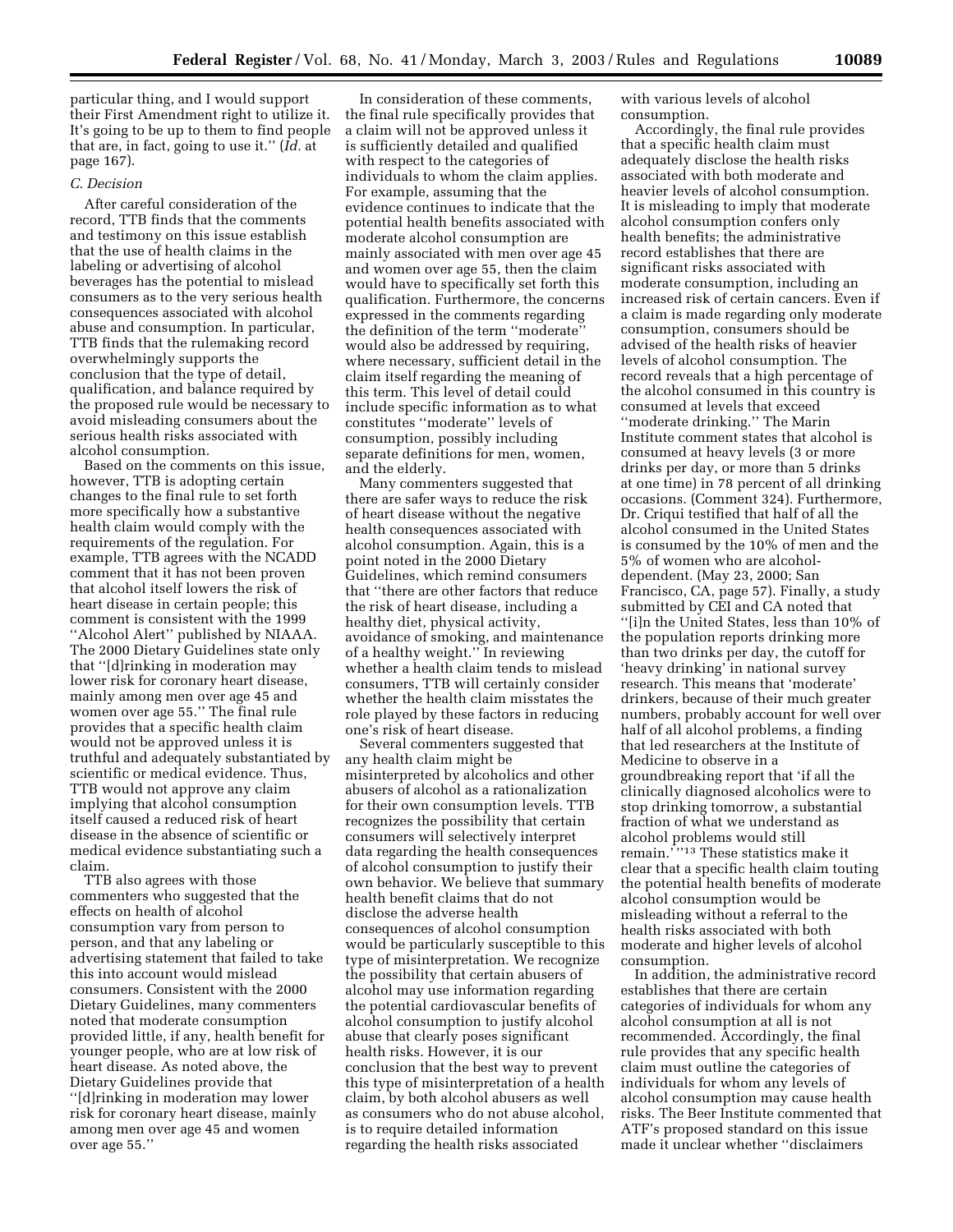are required only for categories of individuals whose potential negative health effects are literally numerous or whether the potential negative health effects would be aggregated for the purposes of performing the balancing test envisioned by the proposed regulation.'' (Comment 396). Accordingly, the final rule clarifies that this requirement is intended to cover the categories of individuals for whom alcohol consumption is not recommended (*e.g.*, pregnant women, individuals taking certain medications, *etc.*).

We do not agree with CEI and CA that it is unnecessary to set forth this information in conjunction with a health claim because these people know who they are. For example, it is not at all clear that most consumers know that alcohol can interact harmfully with a variety of prescription and over-thecounter medications. It is TTB's conclusion that any labeling or advertising statement that makes a substantive health claim regarding alcohol consumption would mislead consumers if it does not set forth this important information about the adverse consequences of alcohol consumption. Notwithstanding the above, we find that the rulemaking record does not support a conclusion that health claims in the labeling and advertising of alcohol beverages are inherently misleading. Nor does the record support a conclusion that the potentially misleading nature of such claims cannot be cured with the appropriate use of disclaimers and qualifying statements.

Initially, it should be noted that none of the commenters who supported a total ban on the use of health claims in the labeling and marketing of alcohol beverages presented consumer data on the use of substantive health claims in the labeling or advertising of alcohol beverages. Thus, we have no consumer data establishing that consumers would be misled by the use of properly qualified health claims that are sufficiently detailed and specific, and which disclose the adverse health consequences of alcohol consumption.

A complete ban on the use of health claims or health-related statements in the labeling and advertising of alcohol beverages would prohibit even the most qualified, detailed, and balanced discussion of health consequences in advertising materials. For example, in Industry Circular 93–8, ATF advised industry members that the regulations did not prohibit them from including the entire text of NIAAA's April 1992 edition of ''Alcohol Alert'' in advertising materials. This NIAAA publication presents a comprehensive

overview of the benefits and risks associated with alcohol consumption. If the regulations imposed a complete ban on advertising materials that included health-related statements, then industry members would no longer be allowed to include this NIAAA publication in advertising materials. Yet TTB finds nothing in the record to establish that the inclusion of this type of comprehensive discussion of effects on health in an advertisement in any way misleads consumers as to the health risks of alcohol consumption. Accordingly, we find that the record does not support an overall ban on the use of specific health claims and healthrelated statements in the advertising of alcohol beverages.

A closer issue is presented by the labeling of alcohol beverages. As ATF noted in Industry Circular 93–8, we believe that it would be difficult to compose a health claim that is detailed and specific enough to meet our standards, yet short enough to fit on a traditional alcohol beverage label. In addition, TTB will not approve any labeling health claim that contradicts the message of the required Government warning statement.

TTB agrees with the commenters who suggested that a summary substantive health claim which does not include sufficient detail and qualification would mislead consumers about the serious health consequences of alcohol consumption. However, we do not believe that this provides a basis for banning all substantive health claims on alcohol beverage labels. Instead, as set forth above, TTB is making changes to the final rule to clearly provide that a specific health claim will not be allowed unless it is truthful and adequately substantiated by scientific or medical evidence; sufficiently detailed and qualified with respect to the categories of individuals to whom the claim applies; adequately discloses the health risks associated with both moderate and heavier levels of alcohol consumption; and outlines the categories of individuals for whom any levels of alcohol consumption may cause health risks.

We disagree with the arguments made by CEI and CA, the only commenters who specifically favored allowing industry members to make summary statements regarding health benefits that contained no qualification, balance, or disclosure of adverse effects. In the first place, the record did not establish that there was any concrete interest on the part of the alcohol beverage industry in using the summary health claim proposed in the CEI petition. Secondly, we find that statements such as the one

proposed by CEI would mislead consumers by not disclosing the significant adverse effects on health associated with alcohol consumption, which are set forth in great detail in this rulemaking record.

TTB has not drafted a model health claim for use on alcohol beverage labels because this extensive rulemaking record has revealed little, if any, interest on the part of industry members in using substantive health claims on alcohol beverage labels. In fact, industry members not only failed to express such an interest, in many cases, they specifically disavowed any interest in using substantive health claims. Furthermore, as discussed further in section XVIII, any such claim might well subject the product to regulation as a drug under FDA regulations.

Accordingly, TTB will leave it to any interested industry members to seek approval of a substantive health claim through the label approval process. The final rule sets forth the standards that would apply to any such labeling statement. If an industry member wishes to use a substantive health claim on a label in compliance with the standards set forth in the final rule, it should apply for a certificate of label approval.

ATF announced in Industry Circular 93–8 that dissemination of the full text of the April 1992 edition of ''Alcohol Alert'' as published by NIAAA, would not be in violation of the regulations. The final rule does not change this policy. Furthermore, dissemination of the entire Dietary Guidelines as advertising materials by industry members, or dissemination of the two pages from the current Guidelines dealing with alcohol beverages (pages 36 and 37) would not violate the final rule. Both of these materials provide a comprehensive discussion of the health consequences of alcohol consumption. The information in these materials regarding the health consequences of alcohol consumption is truthful and supported by scientific evidence. The information is sufficiently detailed, qualified and specific, and sets forth the health risks associated with both moderate and heavier levels of alcohol consumption. Both of these publications further set forth the categories of individuals for whom any level of alcohol consumption may pose health risks. Accordingly, these materials comply with the standards set forth in the regulations.

As ATF stated in Industry Circular 93–8, we will continue to evaluate any additional text that accompanies these materials, such as editorializing, advertising slogans, or exhortations to consume the product, to determine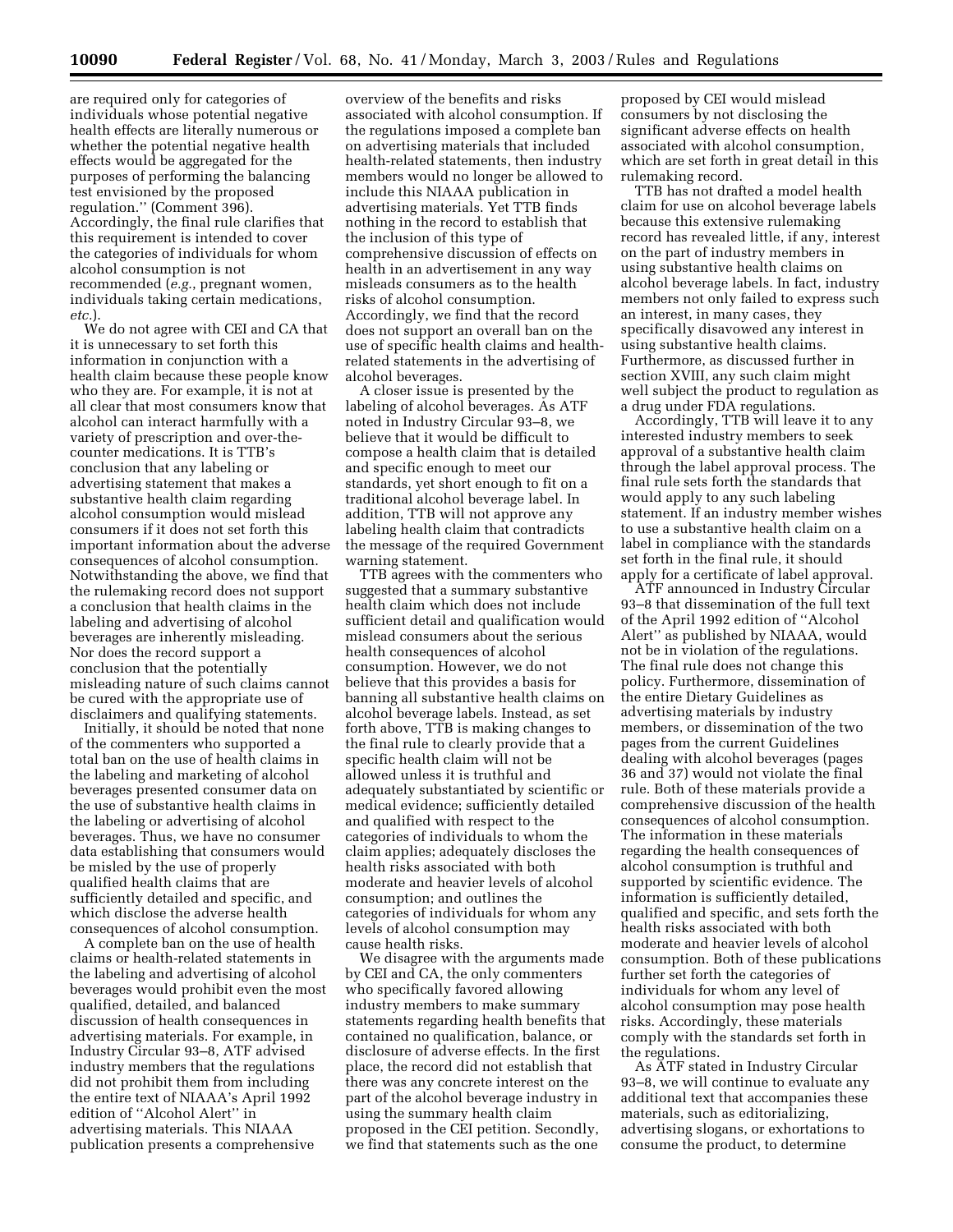whether or not the advertisement as a whole presents truthful and nonmisleading information regarding the risks associated with alcohol consumption. Furthermore, the use of any buttons, shelf talkers, table tents, and similar items that excerpt any portion of the NIAAA publication or the Dietary Guidelines, or that are based on any other publication or article about the health consequences of alcohol consumption, will be closely scrutinized to determine if they tend to mislead consumers about the serious risks associated with alcohol consumption.

## **XVI. Are Health-Related Directional Statements Misleading?**

As previously noted, the vast majority of the commenters addressed the issue of health-related directional statements, such as the ones approved by ATF in 1999, rather than the issue of substantive health claims. Approximately 355 commenters expressed support for the use of directional statements on alcohol beverage labels. Many commenters stated that directional statements are not substantive health claims and that they merely refer consumers to other sources for information about the effects on health of alcohol consumption. As such, the commenters maintain that directional statements are not misleading to consumers. On the other hand, most of the approximately 120 comments in opposition to the use of health claims also opposed the use of health-related directional statements in the labeling and advertising of alcohol beverages.

## *A. Comments and Testimony in Favor of the Use of Health-Related Directional Statements*

Most of the comments in support of directional statements shared the view set forth in the Wine Institute's comment as follows:

Directing consumers to consult with their doctors or to refer to the Dietary Guidelines regarding the health effects of wine consumption constitutes a responsible and neutral message. Far from misleading the public, such statements are designed to educate and empower each individual to make fully informed choices regarding the consumption of wine. (Comment 401).

The Wine Institute's comment also stated that health-related directional statements were ''certainly not misleading because they do not constitute substantive health claims in the first instance.'' They cited the CSAP survey, which concluded that the drinking patterns of 88.3% of the participants would not be influenced by directional statements, with an additional 3.9% indicating they would drink less.

In response to ATF's question of whether the negative consequences of alcohol consumption and abuse disqualified alcohol beverages from entitlement to health claims or healthrelated statements, the Wine Institute submitted extensive summaries of scientific studies on moderate consumption of wine and alcohol for the Dietary Guidelines Review Process. An updated compilation of that submission was attached to their comment. The Wine Institute stated that it ''fully subscribes to an open and vigorous dialogue driven by the findings of the scientific community on the health effects of alcohol consumption.''

The Wine Institute submitted a supplemental comment in which it stated that it wished ''to underscore how critical it is to make the distinction between health-related statements and those in which a substantive claim of health benefits is advanced. A substantial number of submissions you have received to date appear to blur this crucial difference and argue against directional labels by incorrectly classifying such labels as health claims.'' (Comment 401b).

Mr. John DeLuca, President and CEO of the Wine Institute, testified at both the Washington, DC and San Francisco, California hearings. Mr. DeLuca stated that he believed that wineries have a First Amendment right to use the directional label, and pointed to the CSAP survey as evidence that consumers would not increase consumption as a result of directional statements. (April 25, 2000; Washington, DC, page 32). He urged the empowerment of the public through dissemination of information, and urged that the public should be trusted ''to handle this information.'' (*Id.* at pages 32–33).

When asked about substantive health claims, Mr. DeLuca stated that ''we are not trying to sell wine as health food or as a medicine.'' (*Id.* at page 37). He said that ''we should be erring on the side of making it as hard as possible for someone to make a health claim. It really is not the province of the industry to be talking that way. We want thirdparty peer review journals research to be what is presented to the public, not what we put to the public.'' (*Id.* at page 38). In response to a question about whether the directional statements were perceived as health claims, Mr. DeLuca stated that the Wine Institute had withdrawn its original label submission, which included the phrase ''health benefits,'' because they ''knew it was

going to lead to a cascade of criticism'' and that the phrase ''health effects'' came from the Appropriations Committee's language in appropriating funds for NIH and NIAAA to research the effects on health of moderate drinking. (*Id.* at page 40).

When asked about consumer reaction to the directional statements, Mr. DeLuca noted that only 17 companies had received approval from ATF for using directional statements before the moratorium went into effect—5 received approval for the Dietary Guidelines statement, and 12 utilized the family doctor statement. (May 23, 2000; San Francisco, CA, pages 14–15). Mr. DeLuca stressed that the Wine Institute did not encourage wineries to use the label, noting that ''[w]e always thought of this as a voluntary option for our members. They were designed primarily for public policy, not for public relations, a distinction with an enormous difference.'' (*Id.* at 15).

The AVA, a trade association of American wineries representing approximately 600 members, also noted that it had been involved on behalf of one of its members in the ATF review process for the directional statements approved in 1999. (Comment 417). AVA stated that it agreed with the applicant, Mr. Patrick Campbell, that the directional statement ''makes no claim, pro or con, therapeutic or curative, true or false. The COLA [certificate of label approval] makes no claim at all. It merely (and sensibly) encourages consumers to consult with their family doctor about their personal use of the product. \* \* \* Since this COLA makes no claim, questions about its potential to mislead are irrelevant.'' (Comment 417). The President of AVA, Mr. Simon Siegl, testified at the public hearings in support of a winery's right to use a directional label. (April 26, 2000; Washington, DC, page 65).

Many winemakers also commented in support of the use of directional statements. Some emphasized the neutral content of the directional statements. The Associated Vintage Group asked ''what can be a better message than referring them [consumers] to our own government's nutritional guides or, even better, checking with their doctors.'' (Comment 173). Mr. Kent Rosenblum commented that ''[d]irectional labels do not constitute health claims, and government survey data indicate no changes in drinking patterns would occur.'' (Comment 151). He then went on to note that ''[t]here is a developing scientific consensus that moderate wine and alcohol consumption can be part of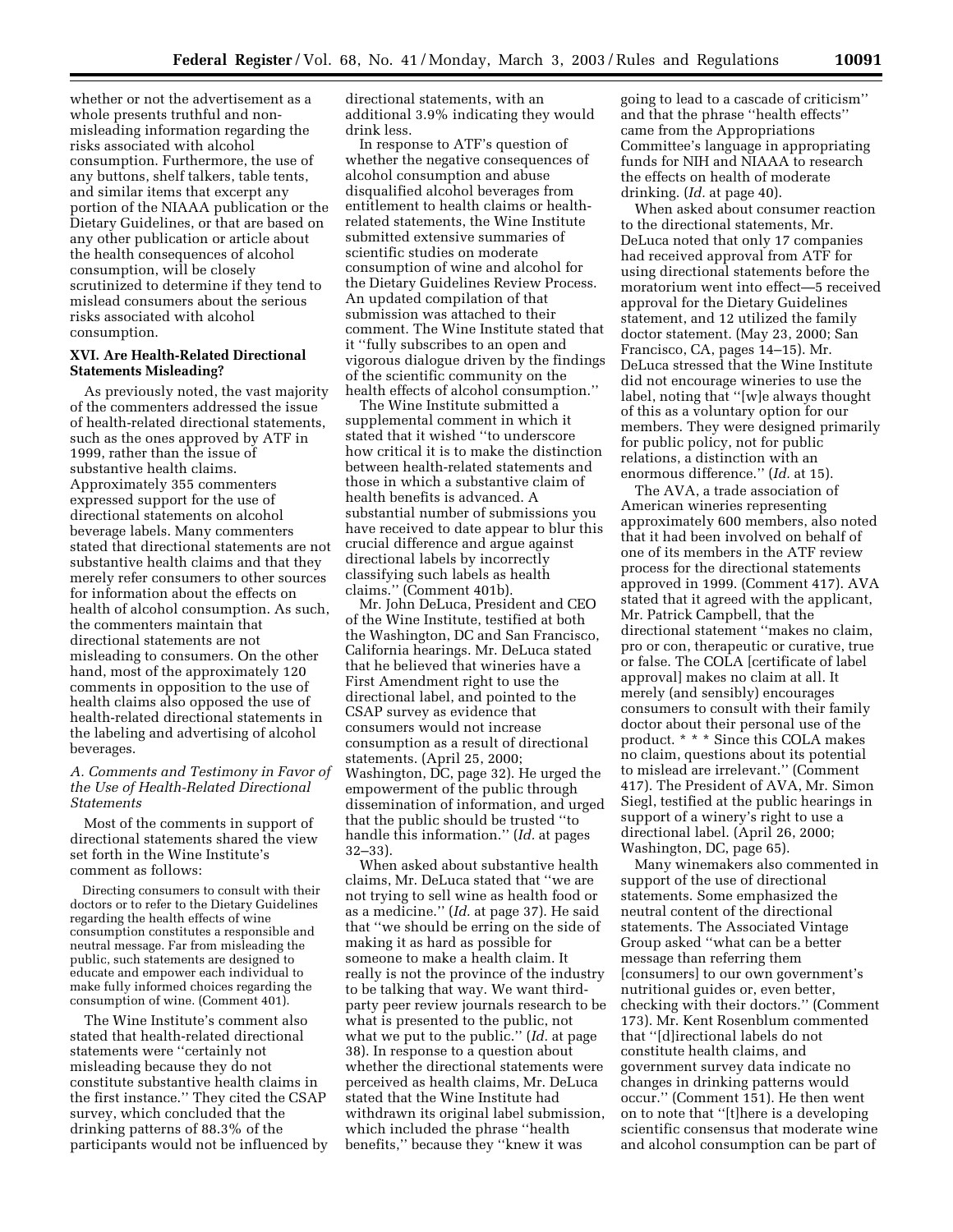a healthy diet and lifestyle for those who choose to drink.''

Other wineries specifically referenced the directional statements as providing balance to the Government warning statement, or referring to the ''benefits'' of consumption. For example, De Rose Vineyards commented that ''[t]he U.S. Dietary Guidelines for Americans constitutes a responsible and neutral message.'' The winery also stated that ''[t]here is a very substantial body of scientific data that verifies the efficacy and healthfulness of moderate wine consumption. Withholding this most helpful and beneficial information, and instead only emphasizing the harmful effects of wine consumption, is ludicrous and ultimately destructive and irresponsible. A forthright balance of both positive and negative simply educates an informed public and allows them to make responsible decisions.'' (Comment 172). Two other wine producers made similar comments (Comments 214 and 387).

Many commenters who did not identify themselves as being part of the wine industry also supported the directional statements. Some supported the general concept of directing consumers to the Dietary Guidelines or their physician for more information about the effects on health of alcohol consumption. One suggested that ''[t]he wording is neutral and *not* positive, thereby serving as education rather than propaganda.'' (Comment 332). Several commenters referred to the consumer survey conducted by CSAP as evidence that the statements did not mislead consumers.

Some commenters argued that consumers have a right to know all the scientific information available on both the positive and negative effects of various levels of alcohol consumption, and that such information allows consumers to make informed decisions regarding alcohol consumption. For example, one commenter stated that ''people are generally capable of making sensible decisions, if assisted by complete information. \* \* \* Moreover, the small minority who do not make sensible decisions will not be deterred by suppressing the presentation of accurate, balanced information.'' (Comment 423). An individual suggested that ''in an era when we all are trying to eliminate governmental control of those areas of our lives where we can be treated as adults, it seems odd for you to be against a neutral statement that wine drinkers should consult their doctors about the possible health benefits of wine.'' (Comment 136).

Many of the commenters suggested that the directional statements or other

positive health-related statements were necessary to ''balance'' the negative information provided by the Government warning statement. For example, one commenter supported the directional statements because the warning statement should be supplemented with ''equally valid'' information ''explaining the benefits and positive effects of responsible consumption.'' (Comment 296). Another individual supported the use of ''positive health related statements'' and stated that ''[t]he wine industry deserves to be afforded an opportunity to address the latest beneficial health aspects of moderate wine consumption, as outlined in the U.S. dietary guidelines, on its products. The entire thrust of Government Warning labels has been entirely negative.'' (Comment 240).

Finally, some commenters argued that the Government should encourage consumers to seek the best advice possible from the most credible sources available on any health issue. With respect to the consumption of alcohol beverages, the National Association of Beverage Retailers suggested that ''[p]hysicians and the U.S. Dietary Guidelines are among the most credible sources available to give professional, objective, responsible and balanced advice on an important health issue.'' (Comment 424).

At the hearings, several doctors testified in support of the directional labeling statements. Some specifically supported the statement encouraging consumers to consult with their physician. For example, Dr. Michael Apstein, a gastroenterologist and liver doctor, testified that advice regarding alcohol consumption should be targeted to specific populations rather than generalized for the entire population. He stated that ''[t]hese are complex issues that can't easily be summarized on a label that goes on a wine bottle. They need to be discussed with a person's physician and individualized to that person's situation. Therefore, I am in favor of a directional label that advises individuals to discuss this topic with their physicians, because I am hopeful that a directional label will stimulate another kind of educational experience, so people can use alcohol responsibly if they so desire and avoid it if they should be avoiding it.'' (April 25, 2000; Washington, DC, page 167).

Similarly, Dr. Harvey Finkel, a physician and clinical professor of medicine, testified that both directional statements should be allowed, stressing the importance of advising consumers to consult their doctors, because the public has a right to be fully informed about the health consequences of alcohol

consumption. (April 26, 2000; Washington, DC, pages 30–33). Mr. George Linn, a consumer, also testified in support of the concept of referring consumers to their physicians for more individualized advice about alcohol consumption. (May 24, 2000; San Francisco, CA, page 256). On the other hand, Dr. Paul Scholten, an associate professor of obstetrics, gynecology, reproductive medicine, and nursing, testified in support of the directional statement referring consumers to the Dietary Guidelines, but expressed concerns about whether doctors were well trained to advise patients about the health consequences of alcohol consumption. (May 23, 2000; San Francisco, CA, pages 170–171).

Some individuals commented in support of the general concept of directional statements. Dr. Dwight Heath, a Professor of Anthropology, testified that while he opposed the use of substantive health claims, he favored the use of the directional statements on labels. (April 26, 2000; Washington, DC, page 13). Dr. Heath suggested that the more people know about alcohol consumption, the less likely they are to have alcohol-related problems. (*Id.* at page 5). Similarly, Professor R.L. Williams, of the Oenological Research Facility of Old Dominion University, stated that in his opinion, ''the level of scientific information regarding the positive health effects of moderate consumption of wine is now quite overwhelming. \* \* \* This information should be made more available to the consumers in regard to the directional health statements." (April 26, 2000; Washington, DC, page 91). Mr. Archie Brodsky, a senior research associate in psychiatry and the law, testified in favor of the use of directional statements on alcohol beverage labels. He stated that the CSAP survey confirmed that the labels would have a ''negligible'' influence on consumers'' drinking habits. (April 26, 2000; Washington, DC, page 171).

Mr. Patrick Campbell of Laurel Glen Winery, who submitted the first directional statement to ATF for approval in 1995, testified on behalf of the Coalition for Truth and Balance. Mr. Campbell stated that discussion of the health benefits or risks of alcohol consumption was not relevant to a discussion of the directional statements, since ''the approved messages do not constitute health-related statements or make substantive claims regarding health benefits.'' (May 23, 2000; San Francisco, CA, page 75). He asserted that the message encouraging consumers to consult with their family doctors ''is neither true nor false. It makes no claim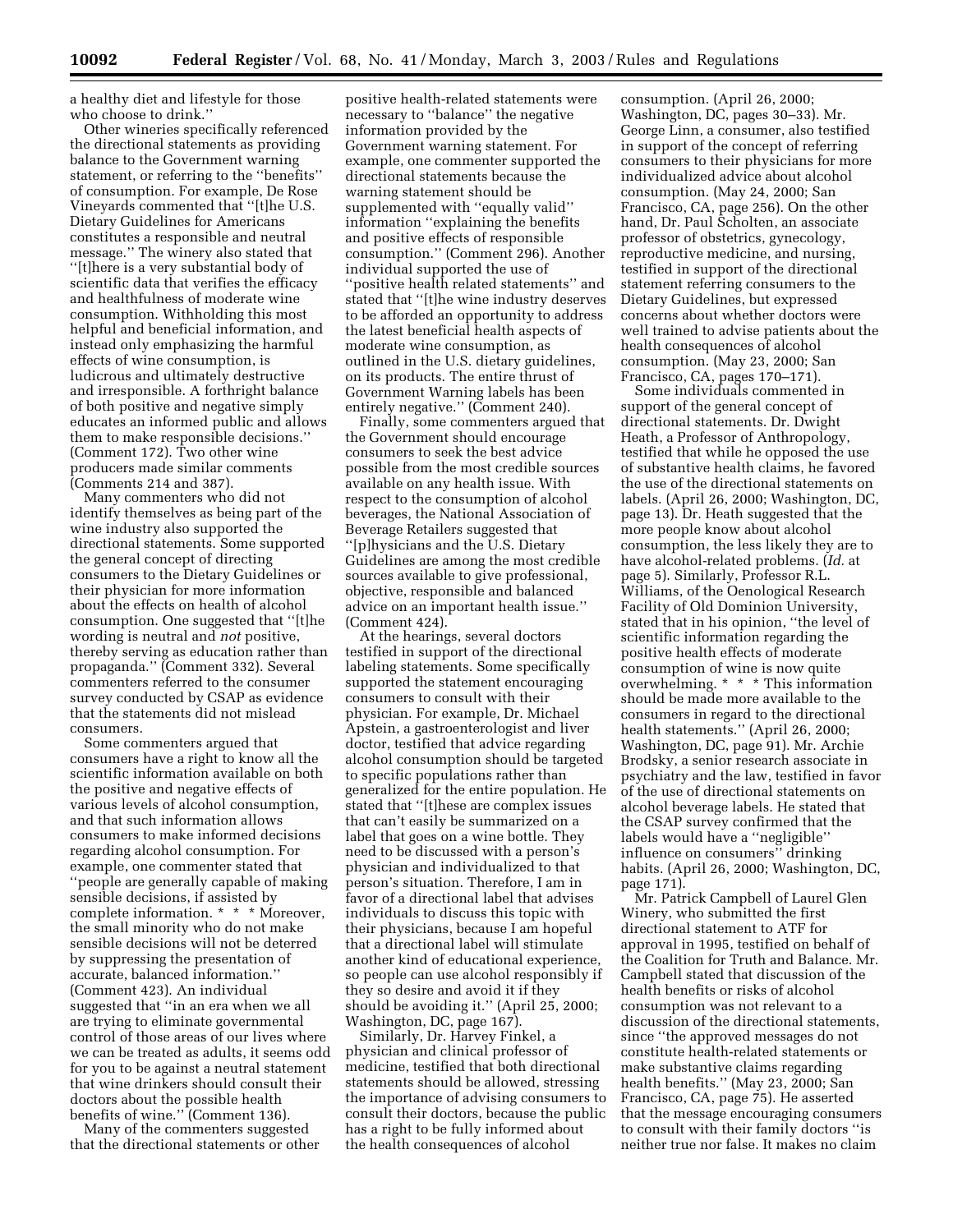\* \* \* positive or negative, therapeutic or curative, pro or con.'' (*Id.* at 76). Mr. Campbell argued that the message was not misleading in that it ''presumes nothing. It presupposes nothing. It in no way directs the outcome of any consultation the consumer may or may not undertake with his or her family physician. For all the winery knows, the doctor might tell all of his or her patients never to touch the stuff \* \* \*. It's a thoroughly neutral and impartial message.'' (*Id.* at 76–77).

Mr. Campbell expressed surprise at the controversy over the message, and said he would have expected that ''every health professional and governmental agency in the country would welcome it. \* \* \* After all, if you can't trust your family doctor for truthful and not misleading advice on health issues who can you trust?'' (*Id.* at 78). Mr. Campbell noted that the American Heart Association ''publishes a section on alcohol in their dietary guidelines that explicitly recommends that patients consult with their personal physician on questions of alcohol use \* \* \*.'' (*Id.* at 80).

Mr. Campbell stated that on June 3, 1999, before the moratorium on approving directional statements went into effect, ATF approved a version of the directional statement which omitted the language about ''the proud people who made this wine'' and instead read as follows: ''We encourage you to consult with your family doctor about the health effects of wine consumption.'' (*Id.* at page 74). He stated that he now preferred this version, since he believes that it fits better in the label, it's not pompous, and it was an appropriate response to the people who argued that the ''proud people'' language constituted an implicit endorsement of alcohol consumption. (*Id.* at page 87).

In response to a question from the panel, Mr. Campbell stated that he had gotten no feedback from consumers as to how they viewed the directional statements. He said that ''[n]obody's said anything, it's unbelievable. I mean, it cost a lot of money to put these on the label.'' (*Id.* at page 88).

Mr. Jack Stuart testified on behalf of the Napa Valley Vintners Association. He stated that ''we think that the directional warning is a good thing. We don't consider it to be a positive health claim. If you take out the phrase 'proud people,' certainly it's a neutral statement, it's simply a way of getting information, and we think it's a good idea for anyone who is proposing to drink, or who does drink, or who does any other thing having to do with food, their diet, their lifestyle, to consult their physician about the choices they make in that regard.'' (May 24, 2000; San Francisco, California, page 200). In response to a question from the panel, Mr. Stuart suggested that ''to have a balanced message, to me the ideal would be to somehow combine both the warning and the directional message.'' (*Id.* at page 210).

Mr. Mark Chandler, the Executive Director of the Lodi-Woodbridge Winegrape Commission, also testified in favor of the directional statements. He stated that ''[g]rowers and wineries have no intention to market their products as health food. But, unlike other food products, we are prevented by regulation from even mentioning our product's positive health attributes, thus the need for directional labels.'' (May 24, 2000; San Francisco, CA, page 250). Mr. Gordon Murchie testified on behalf of the Virginia Wineries Association in favor of the use of directional statements, calling them public service announcements that ''direct the concerned citizen to another source of professional non-biased, balanced information.'' (April 26, 2000; Washington, DC, page 78). In response to a question from the panel, Mr. Murchie said his members would be interested in using directional statements on labels, but were reluctant to do so until they saw that the statements were accepted by the Government and the public. (*Id.* at pages 86–87).

Dr. Ellen Mack, a physician and part owner of a winery, testified that ''[i]f wine were considered a medication and I'm not at all advocating that it should be—it would be like most other medications, the dose is critical. Too little may not have the desired effect, and too much can be dangerous or even deadly.'' (May 23, 2000; San Francisco, CA, page 132). Dr. Mack suggested that ''the directional wine labels are effective agents in that the sources of information—the U.S. Dietary Guidelines and personal physicians will clearly make the point that the beneficial health effects result from moderate consumption of alcohol, and these sources will define moderate as no more than one drink per day for women and no more than two drinks per day for men.'' *Id.*

Various other individuals testified in favor of the directional statement. For example, Ms. Annette Shafer, author of ''The Wine Sense Diet'' testified in favor of a ''more balanced message on the bottle,'' suggesting that the warning label is ''very one-sided.'' (May 24, 2000; San Francisco, CA, page 212).

## *B. Comments and Testimony in Opposition to Directional Statements*

Public health organizations and other commenters raised the following specific objections to the use of directional health-related statements in the labeling and advertising of alcohol beverages.

1. Directional Statements Are Implicit Health Claims That Reinforce the Inaccurate Perceptions of Consumers About Alcohol and Health

CSPI commented that the directional statements were actually implied health claims. Its comment argued that the ''reference to the 'health effects of wine consumption' offers no useful information, but simply reinforces existing inaccurate knowledge about the health benefits of alcohol consumption, as spread through the media and the wine industry's misleading publicity campaign, and implies that those benefits are substantial and universal.'' (Comment 400).

The American Cancer Society noted that ''[w]ith the publicity in the past few years about the health benefits of consuming alcoholic beverages, any less-detailed claim or reference to health impacts or benefits might be interpreted by the uninformed consumer as a suggestion that people should drink alcohol for their health. Sufficient information is needed to allow consumers to make a well-educated decision regarding their risk from consumption of this product.'' (Comment 527). Accordingly, the American Cancer Society concluded that directional labels ''may mislead the general public regarding the health benefits of alcohol consumption by providing inadequate information regarding the risks.''

Senator Thurmond commented that the directional statements were inherently misleading. He stated that it was unlikely that consumers who read the directional statements would actually send for the Dietary Guidelines or consult their physicians. Instead, Senator Thurmond suggested that ''consumers may be left with the impression that these statements refer to studies that suggest drinking alcohol may have some positive health benefits.'' He noted that ''[t]his impression may reinforce inaccurate assertions about the health benefits of alcohol consumption spread through the media. These statements may also be inappropriately viewed as the government's endorsement of drinking. However, any suggestion that the government endorses drinking for health reasons is false.'' (Comment 526).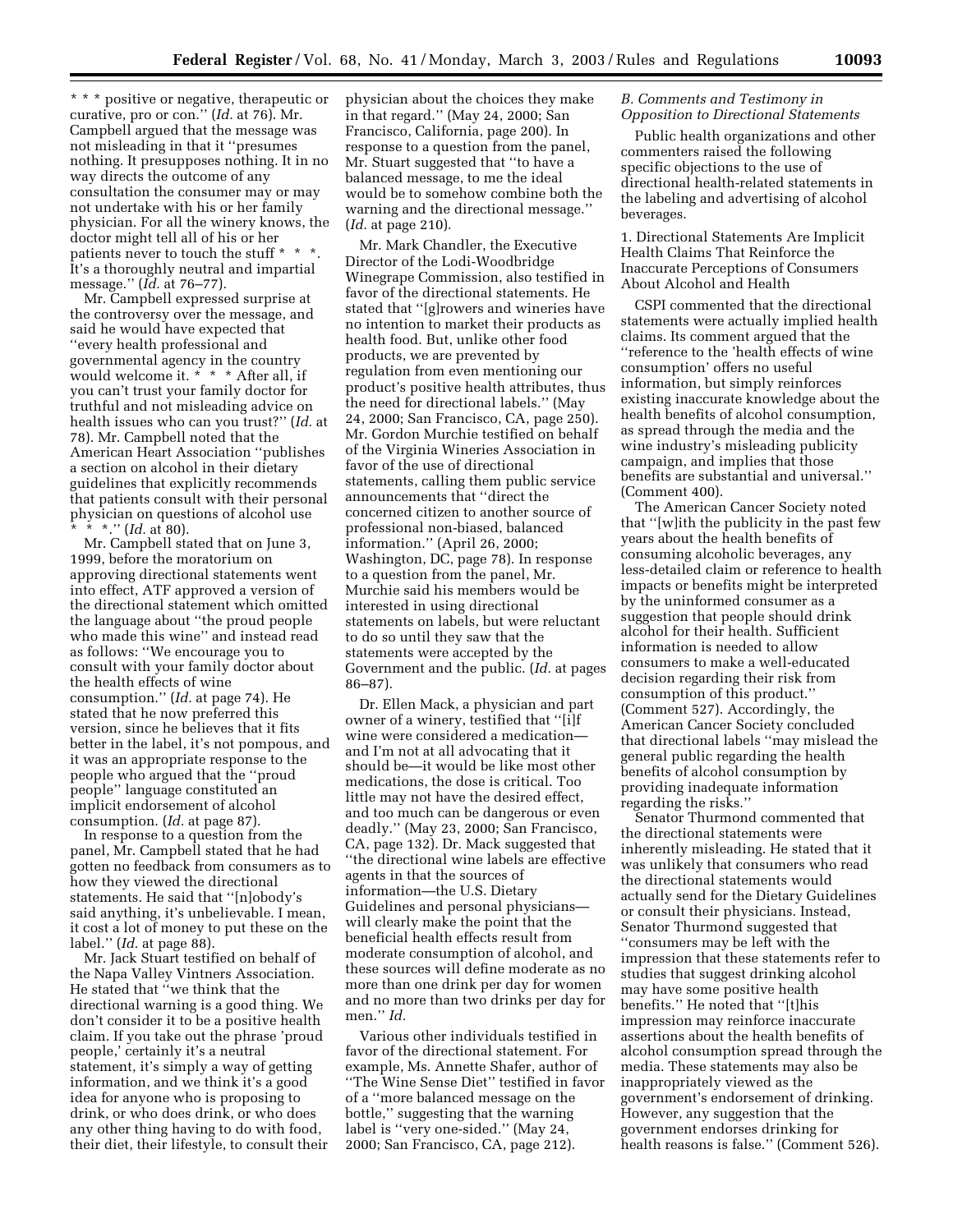2. Directional Statements Undermine the Mandatory Government Warning Statement and May Be in Violation of the Alcoholic Beverage Labeling Act

NCADD's comment stated that the directional statements approved by ATF in 1999 ''are misleading and potentially confusing to consumers in juxtaposition to the federally mandated government warning on all alcoholic beverage containers sold in the United States.'' (Comment 15). Similarly, MADD commented that ''[t]he public and particularly youth are being given a mixed message with the inclusion of 'health messages' in alcohol advertising and on warning labels and the net result is consumer confusion.'' (Comment 20). MADD also noted that ''[w]arning labels on alcoholic beverages were created for a specific purpose—to make the consumer aware of the potential harm they could suffer as a result of the use or abuse of the product.''

The United Communities Against Drug & Alcohol Abuse commented that ''Congress has already required a warning statement on alcoholicbeverage containers. Any other reference to health impacts or benefits is likely to confuse consumers and undermine the impact of the existing warning statement.'' (Comment 31). The American Council on Alcohol Problems urged ATF ''not to contribute to confusion by allowing any insinuation of health benefits from alcohol consumption.'' (Comment 37).

Dr. Thomas Greenfield, a psychologist, testified in opposition to the use of health-related statements. He stated he was principal investigator of the Impact of Alcoholic Beverage Warning Labels Research Project from 1991–1997. He stated that research showed that the mandatory Government warning statement had ''fragile but beneficial effects'' and that ''one must be concerned that a vague health effects message, by implication positive, may wipe out the small gains in reminding the public of situational hazards of drinking when driving or pregnant, and also the health risks.'' (May 24, 2000; San Francisco, CA, pages 182–183). He suggested that in order to be truly neutral, a directional statement ''should have a tone that would be to look at the health risks and health benefits, and potential health benefits. And one would have to do it in such a way that it emphasized that—which is, we believe, strongly the case—that the health benefits [are] \* \* \* relatively small in comparison to the health harms.'' (*Id.* at page 191).

CSPI commented that if ATF allowed any health claim or health-related

statement on a label, it ''should be worded and displayed in a manner that does not overshadow, contradict, or undermine the government warning label. For example, the claim should appear in the same type size and style as the government warning label, and should not contain any claim that contradicts any of the statements in the warning label.'' (Comment 400).

Senator Thurmond testified that the purpose of the ABLA was to provide ''a clear, non-confusing reminder of the health hazards associated with alcohol consumption.'' (April 25, 2000; Washington, DC, page 17). Senator Thurmond suggested that ''the two directional statements which the ATF approved last year dilutes the required warnings and, worse, may be seen as the government's endorsement of drinking. As one of the authors of the Alcohol Beverage Labeling Act, let me stress that the intent of the legislation was to exclude such misleading statements.'' *Id.* In response to the First Amendment concerns raised by some individuals, Senator Thurmond suggested that at a minimum, ''groups supporting healthrelated statements should be required to prove beyond any reasonable doubt that such claims are not misleading and do not detract from the government warning.'' (*Id.* at page 18).

In addition to Senator Thurmond's comment, a letter signed by Senators Thurmond, Byrd, and Helms supported a ban on all health-related statements and directional health statements on labels. (Comment 526). In this comment, the three Senators stated that the directional statements approved by ATF in 1999 ''dilute the required government warning and mislead consumers. In fact, these labels might inappropriately be seen as the government's endorsement of alcohol consumption.'' The comment also noted the difficulty of presenting a balanced statement on the effects on health of alcohol consumption on an alcohol beverage label. The Senators stated that ''Congress has spoken clearly on this important public health issue. The purpose of the ABLA should not be subverted.''

3. Directional Statements Are Misleading Because Drinkers Are Unlikely To Seek Health Information

Many commenters suggested that the directional statements were misleading because the CSAP consumer survey established that consumers who read the directional labels were unlikely to seek additional information from their doctors or send for the Dietary Guidelines. For example, CSPI argued that ''referring consumers to a government publication which offers

balanced information is only credible if there is a reasonable likelihood that such referral will in fact result.'' (Comment 400). CSPI suggested that ''according to consumer research, few people would actually look at or write for the Dietary Guidelines on the basis of the label language.'' CSPI and others questioned whether consumers would get complete information from either the Dietary Guidelines or their doctors.

Similar points were raised in the testimony of Mr. James Mosher on behalf of the California Council on Alcohol Policy, a nonprofit membership organization dedicated to promoting public health approaches to the prevention of alcohol-related problems. Mr. Mosher argued that the directional labels were inherently misleading and thus did not constitute protected commercial speech under the First Amendment. Because the directional statements themselves make no claim about the effects on health of alcohol consumption, Mr. Mosher suggested that the key to determining whether they would mislead consumers depends upon ''the sources to be consulted, the likelihood of consumers actually consulting them, and the possibility that the wording will lead to consumer confusion, misleading or deceptive impressions.'' (May 23, 2000; San Francisco, CA, page 92).

4. Directional Statements Are Misleading Because Drinkers Are Likely To Rationalize Their Consumption Patterns

As previously mentioned, several doctors who have been certified by the American Society of Addiction Medicine commented in opposition to the use of both health claims and health-related directional statements in the labeling and advertising of wines. These commenters suggested that health claims and directional statements could be misconstrued by problem drinkers in order to rationalize their own levels of consumption. For example, one doctor suggested that these statements could be misconstrued by consumers, because ''consumers, especially those with a vulnerability to alcoholism, may take the message as an endorsement of excessive drinking.'' Accordingly, he urged that ATF ''prohibit the alcoholicbeverage industry from making these misleading and potentially dangerous claims.'' (Comment 167).

Another medical doctor urged ATF to rescind approval of the directional labeling statements, stating that ''[a] brief message on any beverage container will not provide consumers with adequate information about use of alcohol for health-related reasons. Due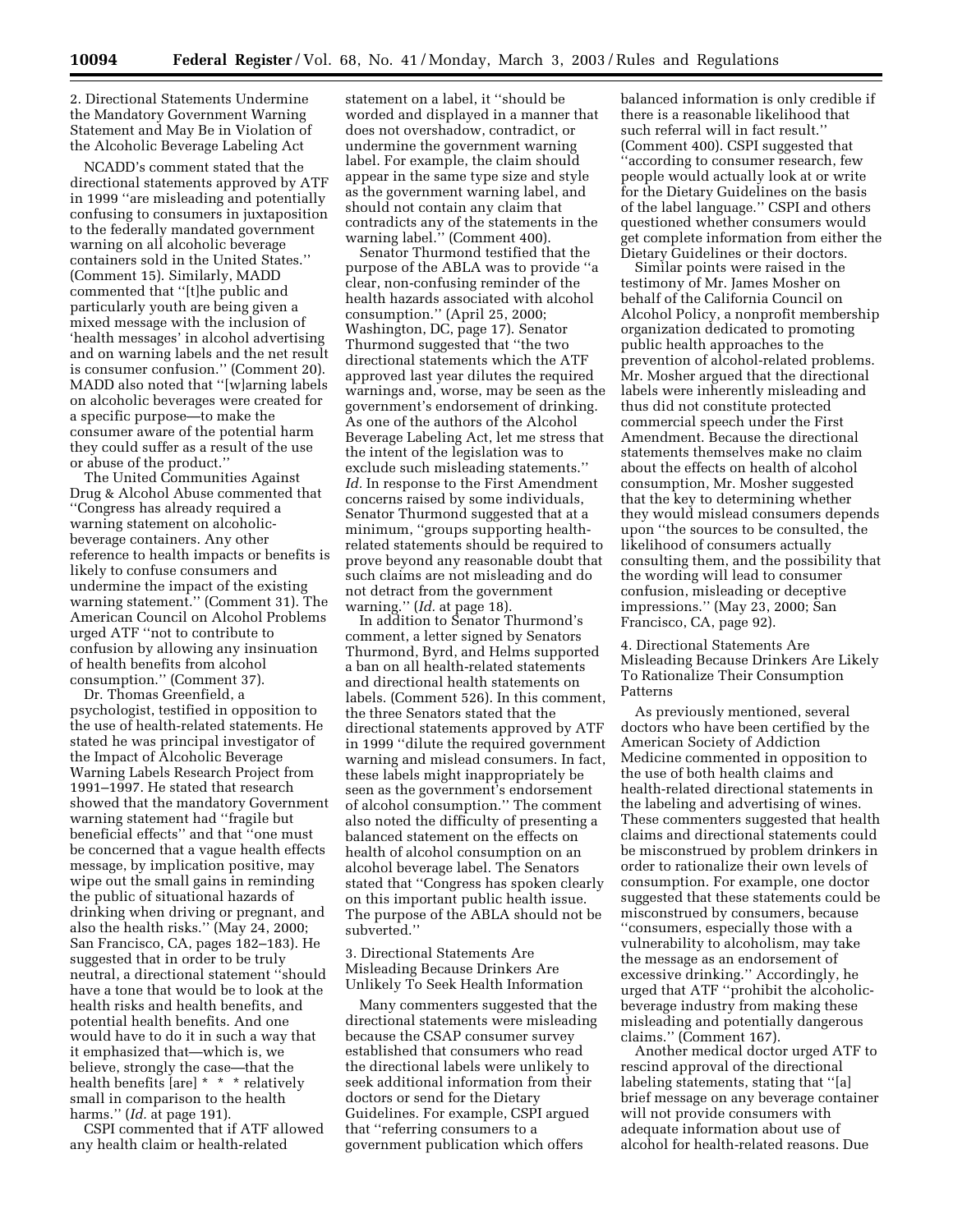to the publicity in the past few years about the health benefits of moderate alcohol consumption, a brief label may be interpreted by the uninformed consumer as a government-authorized statement supporting consumption of alcohol for health benefit.'' (Comment 410).

NCADD also cited the CSAP study as establishing that focus group members were ''generally aware'' of the reports on positive effects on health of wine consumption, and that the heavier drinkers were more aware of the media reports. NCADD suggested that heavy drinkers would use these ''beliefs'' about the effects on health of wine consumption to justify their drinking levels. (Comment 15).

Ms. Joan Kiley, coordinator of the Alcohol Policy Network of Alameda County, testified in favor of a complete ban on health claims or health-related statements in the labeling or advertising of alcohol beverages. She stated that the directional statements were inherently misleading, since they were ''incomplete statements that do not put research results in their proper context.'' (May 24, 2000; San Francisco, CA, page 228). Ms. Kiley noted that ''[c]onsumers are not always aware of the effect that images and attitudes promoted in advertising have on their own desires.'' (*Id.* at page 232). In response to a question from the panel, Ms. Kiley said that in her experience, people with alcohol problems were ''very skilled at finding good reasons to drink. They \* \* \* can use a multiple number of reasons to drink, that might just be another one.'' (*Id.* at page 239).

## 5. Directional Statements Could Be Interpreted as the Government's Endorsement of Alcohol Consumption

The former Surgeon General, Dr. David Satcher, testified that it was important to ''carefully consider any action, whether it involves the health warning or claims that could encourage underage drinking or mislead about the very real, adverse health consequences.'' (April 25, 2000; Washington, DC, page 73). Dr. Satcher stated he was ''concerned that references to the U.S. dietary guidelines on the labels of certain wine products could wrongly lead consumers to conclude that consumption of wine would reduce health risks or that it was recommended by guidelines or by family physicians. References to alcohol in the guidelines should not be construed as evidence of health benefits nor encouragement that consumers drink. \* \* \* In fact, the Public Health Service does not recommend consumption of alcohol beverages.'' (*Id.* at page 74).

The Marin Institute for the Prevention of Alcohol and Other Drug Problems (Comment 324) suggested that the directional statements attributed positive effects on health to the consumption of alcohol beverages, and were thus ''misleading and potentially dangerous because media and marketing messages can be misinterpreted as public health recommendations.'' The Marin Institute stated that the ''60 Minutes'' report on the possible heart protective effects of drinking red wine led to a 44 percent increase in red wine sales. They quoted the marketing manager of a winery as stating in ''Impact'' magazine in 1997 that information about health benefits was ''increasing consumption more than anything else.'' Ms. Hilary Abramson testified on behalf of the Marin Institute at the San Francisco hearing that the socalled French Paradox (''the apparent coexistence in France of a low heart disease rate and a diet rich in saturated fat, and the belief that alcohol [red wine] is the explanation for it'') had been overestimated, and the French heart disease statistics underestimated. She stated that after the 60 Minutes Broadcast in November 1991 on the French Paradox, ''sales of red wine in the United States rocketed 44%, and a Gallup poll showed that 58% of Americans were aware of research linking moderate drinking to lower rates of heart disease.'' (May 23, 2000; San Francisco, CA, pages 115–116).

Similarly, the Greater Spokane Substance Abuse Council's Prevention Center commented that ''[a]ny statement or labeling in reference to supposed 'health benefits' could be construed by an uninformed consumer population as a government endorsement to consume a likely harmful product.'' (Comment 32). The American Council on Alcohol Problems also commented that ''[i]f health claims are allowed on labels or even implied, many uninformed consumers would interpret this as a government sanctioned statement suggesting that people drink alcohol for their health. Quite to the contrary, research clearly shows that any measure which increases the level of alcohol consumption will result in increased levels of disease and accidents.'' (Comment 37).

6. Other Testimony Against Directional Statements

Many of the medical experts who testified at the public hearings expressed concerns that the directional statements would mislead consumers about the effects on health of alcohol consumption. For example, Dr. Camargo concluded that ''with all of these variety

of factors influencing the net health effect of alcohol, I think it is really quite foolhardy to believe that any onesentence generic health claim about moderate wine consumption would serve public-health interests, or even provide reliable consumer advice. In addition to the gross simplification of a complex risk/benefit analysis, the labels will also lead to several other levels of confusion.'' (April 25, 2000; Washington, DC, page 90). In particular, he noted that few consumers would actually consult the Dietary Guidelines for information on the effects of alcohol consumption, that many people who notice the label would interpret the phrase ''health effects'' as ''healthy effects,'' that there is considerable confusion about what constitutes moderate drinking, and that if consumers do consult their family physician, ''it is very unlikely the physician will be in a position to provide accurate, up-to-date information about all of the risks and benefits of moderate drinking.'' (April 25, 2000; Washington, DC, pages 91–92). Dr. Camargo also noted that ''generic health claims are likely to be misinterpreted by those at greatest risk of alcohol problems, a group that would likely use the health claim to justify continued or increased consumption of excessive alcohol with all of its attendant health hazards.'' (*Id.* at page 92).

Dr. Criqui also testified that because of the negative health consequences associated with alcohol consumption and abuse, the directional statements are inherently misleading. (May 23, 2000; San Francisco, CA, page 60). He stated that the approved directional statements appear to implicitly endorse the value of alcohol as a pharmacological protective agent. (*Id.* at page 59). Dr. Criqui offered his opinion that consumers interpret the approved statements as substantive health claims, which means that at least for most people drinking is good and has health benefits and that the Government endorses this position. Because the directional statements are recent and come in the context of media discussion about the possible benefits of alcohol consumption, Dr. Criqui stated that the statements are likely to be interpreted as implicitly endorsing alcohol consumption as being potentially healthy, since they do not emphasize or even mention the dangers of alcohol consumption. (*Id.* at pages 59–60).

Some people suggested that consumers would interpret the directional statements as making positive health-related claims simply because of an assumption that the industry would not use the statements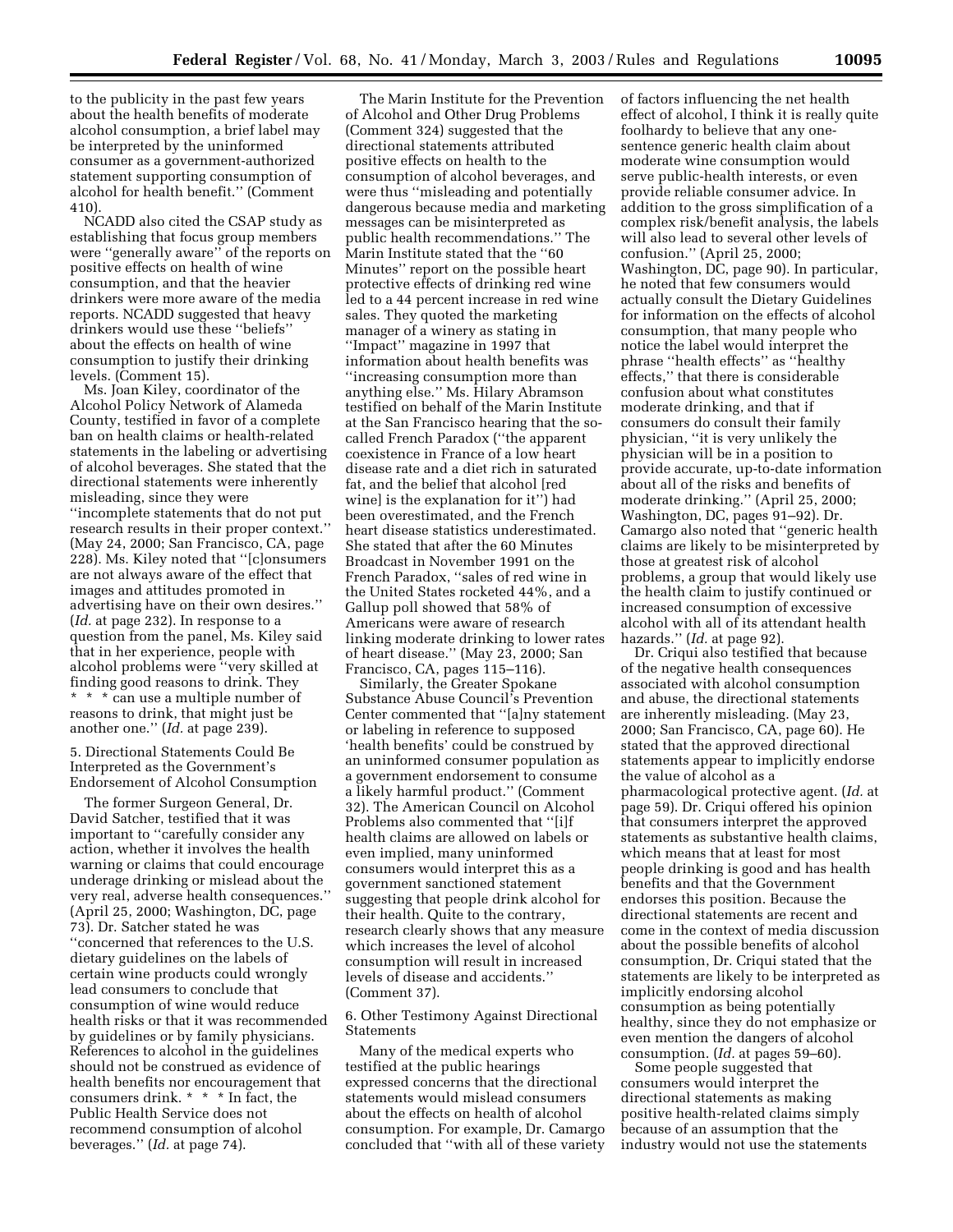unless they were positive. For example, Dr. Duke, representing the Ethics and Religious Liberty Commission, the moral concerns agency for the Southern Baptist Convention, suggested that the directional statements were misleading because they ''create an impression of endorsement of the health claims made by the alcohol industry. \* \* \* The average person would not conclude that the alcohol industry would direct people to information damaging to their claim. Consequently, the average person will assume a doctor would agree that drinking alcohol is good for one's health.'' (April 25, 2000; Washington, DC, 154–155).

Ms. Diana Conti testified on behalf of the American Public Health Association in support of a ban on all health-related statements on labels and in advertisements, other than the required warning statement. Ms. Conti suggested that the directional statement regarding the Dietary Guidelines ''provides no specific information, no definition of moderate drinking, and no cautions to those who should not drink. The message is confusing and it's contradictory to the warning label.'' (May 23, 2000; San Francisco, CA, page 106). She stated that ''[t]he lack of substantive information creates the impression that the government says moderate wine consumption is good for your health, and few, if any, will actually read the guidelines for the more complete information.'' (*Id.* at page 107).

#### *C. Decision*

When ATF approved the directional statements in 1999, it concluded that the record did not establish that the statements would mislead consumers about the risks associated with alcohol consumption. ATF relied heavily upon the CSAP consumer survey, which concluded that the directional statements would not encourage most consumers to alter their consumption levels or patterns.

After careful consideration of the comments and testimony on this issue, it is TTB's conclusion that while the two directional statements approved in 1999 were worded in a way that was intended to represent a neutral referral to doctors or the Dietary Guidelines for additional information, the statements were capable of being interpreted in a very different fashion. In particular, the statements could be interpreted as encouraging the consumption of alcohol for health reasons.

While the CSAP survey established that the vast majority of consumers would not alter their consumption patterns after exposure to the two directional statements, it did not

explore whether consumers would interpret the statements as encouraging the consumption of alcohol for health reasons. Since TTB has no consumer data on this issue, we must rely upon the secondary data that is available to us, including the opinions of medical and public health experts in the field of alcohol and health.

Initially, TTB would note that many media reports about approval of the directional statements referred to these statements as health claims or references to health benefits. *See* section VII, *infra.* We recognize that these reports only indirectly reflect consumer reactions to the directional statements, and that they may have been influenced by the industry's or the public health sector's characterizations of the statements. Nonetheless, to the extent that these media reports both reflect and shape the perceptions of consumers, we believe that these reports are persuasive evidence that the directional statements are perceived by many as making a positive claim about the effects on health of alcohol consumption.

We are also persuaded by the opinions of many of the foremost public health experts in the nation. These public health experts believe that the allegedly neutral directional statements in fact communicated a message that the Government endorsed drinking for health reasons, or that the Dietary Guidelines or a family physician would endorse the consumption of alcohol for health reasons. For example, the former United States Surgeon General testified that he was ''concerned that references to the U.S. dietary guidelines on the labels of certain wine products could wrongly lead consumers to conclude that consumption of wine would reduce health risks or that it was recommended by guidelines or by family physicians.'' (April 25, 2000; Washington, DC, page 74). Similarly, the American Cancer Society noted that ''[w]ith the publicity in the past few years about the health benefits of consuming alcoholic beverages, any less-detailed claim or reference to health impacts or benefits might be interpreted by the uninformed consumer as a suggestion that people should drink alcohol for their health'' and concluded that directional labels ''may mislead the general public regarding the health benefits of alcohol consumption by providing inadequate information regarding the risks.'' (Comment 527). Other commenters, including the American Medical Association and the Marin Institute, supported a ban on directional statements for similar reasons.

TTB also finds persuasive the testimony of many of the foremost

experts on the medical research regarding alcohol and health. For example, Dr. Camargo testified that in his opinion, consumers would interpret the phrase ''health effects'' to mean ''healthy effects.'' (April 25, 2000; Washington, DC, pages 90–92). Dr. Criqui offered his opinion that the approved directional statements appear to implicitly endorse the value of alcohol as a pharmacological protective agent, and that consumers interpret the approved statements as substantive health claims meaning that at least for most people drinking is good and has health benefits and that the Government endorses this position. Because the directional statements are recent and come in the context of media discussion about the possible benefits of alcohol consumption, Dr. Criqui stated that the statements are likely to be interpreted as implicitly endorsing alcohol consumption as being potentially healthy, since they do not emphasize or even mention the dangers of alcohol consumption. (May 23, 2000; San Francisco, CA, pages 59–60).

TTB does not disregard the testimony of those medical professionals, including Dr. Apstein, Dr. Finkel, and Dr. Scholten, who testified in favor of the use of directional statements. We agree that industry members have the right to suggest, in labels or in advertisements, that consumers refer to third party sources for additional information regarding the effects on health of alcohol consumption. The question presented is how to make such referrals without misleading consumers.

We would also note that many of the comments in favor of the use of directional statements referred to the need to provide ''balance'' to the negative message of the health warning statement, and thus implicitly recognized that the directional statements were meant to convey a positive message about the effects on health of alcohol consumption. In this regard, it is noteworthy that in a comment submitted after the hearings were held, Beer Institute suggested that the position of several proponents of directional statements that such statements did not constitute health claims was inconsistent with those same proponents' attempts ''to defend the directional statements by relying on well-known published medical literature that attributes certain health benefits to the moderate consumption of alcohol beverages. Given the history of this issue and the evidence cited by supporters of the directional statements, it seems impossible to characterize the directional statements as anything but health claims subject to the automatic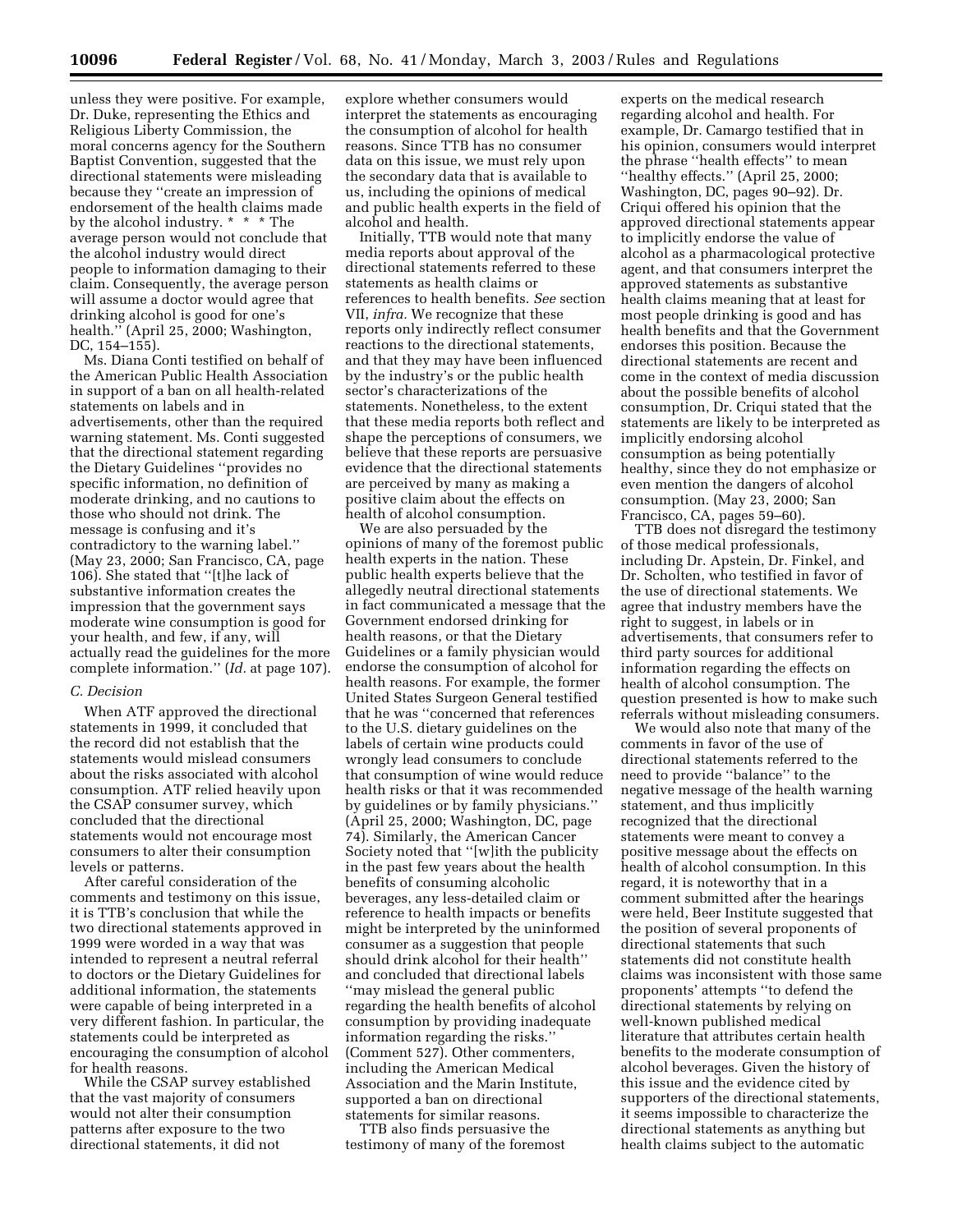qualifying provisions of the proposed new regulations.'' (Comment 396b).

After careful consideration of the comments and testimony in the rulemaking record, it is TTB's view that the directional statements approved in 1999 may be interpreted as advocating the consumption of alcohol beverages for health reasons. We recognize that producers of alcohol beverages have contended that they have a constitutionally protected right to advocate that consumers drink their products for health reasons. However, if such a claim is made on a label or in an advertisement, it must be made in a truthful and non-misleading fashion. Furthermore, such a claim would fall within the category of a specific health claim, and would be subject to the requirements in the final rule applicable to such claims. To the extent that producers instead wish to make a neutral referral to third parties for additional information regarding the effects on health of alcohol consumption, we believe that it is necessary to provide a disclaimer that clarifies that the labeling or advertising statement should not encourage consumption of alcohol for health reasons.

Accordingly, the final rule provides that directional statements will not be allowed in the labeling or advertising of alcohol beverages unless accompanied by a disclaimer. The final rule provides a model disclaimer that alcohol beverage producers may use in conjunction with a general statement that directs consumers in a neutral or other non-misleading manner to a third party for balanced information regarding the effects on health of alcohol (wine, distilled spirits, or malt beverage) consumption: ''This statement should not encourage you to drink or to increase your alcohol consumption for health reasons.'' It should be noted that in some cases, an acceptable disclaimer might be incorporated into the language of the directional statement itself; thus, if the directional statement makes it clear that it is not advocating consumption of alcohol for health reasons, then an additional disclaimer may not be necessary.

## **XVII. Should the Same Standards Apply to Wines, Distilled Spirits, and Malt Beverages?**

#### *A. Issue*

The DISCUS comment opposed the Bureau's suggested ''case-by-case'' approach, noting that the effects on health of alcohol consumption apply across the board to all beverage alcohol products. Accordingly, DISCUS

suggested that public policy and regulatory policy require fair and equal treatment for each form of beverage alcohol, and any label statement for a beverage alcohol container should apply equally to each type of beverage alcohol. (Comment 530).

#### *B. Decision*

Both the proposed and final rules make it clear that the same standards apply to wine, distilled spirits, and malt beverages. The rulemaking record does not provide a basis for setting forth different standards for these types of alcohol beverages. The two directional statements approved by ATF in 1999 were both submitted by wineries, and thus both referred to the effects on health of ''wine consumption.'' To the extent that a directional statement complies with the standards set forth in this final rule, it may be used in the labeling of a wine, distilled spirit, or malt beverage product.

## **XVIII. Should TTB Adopt the Procedures Set Forth in FDA's Regulations?**

## *A. Issue*

Several commenters suggested that ATF should adopt the substantive standards already in place in FDA's regulations governing the use of health claims in the labeling of foods. FDA also raised several concerns about consistency between ATF's proposed regulations and its own health claim regulations.

FDA (Comment 327) commented that it was ''imperative that [ATF] regulate these claims in a manner consistent with the provisions of the Federal Food, Drug, and Cosmetic Act (FFDC Act) to ensure the meaningful and nonmisleading use of such claims.'' FDA pointed out that pursuant to the Nutrition Labeling and Education Act (NLEA), a manufacturer may make a health claim on a food label only if FDA determines ''based on the totality of publicly available scientific evidence (including evidence from well-designed studies conducted in a manner which is consistent with generally recognized scientific procedures and principles), that there is significant scientific agreement, among experts qualified by scientific training and experience to evaluate such claims, that the claim is supported by such evidence.'' 21 U.S.C. 343(r)(3)(B)(i).

FDA also noted that the use of claims for foods that may have a negative health impact generally is not appropriate under the NLEA. The statute provides that a health claim may not be made for a food that contains, as

determined by regulation, any nutrient in an amount that increases to persons in the general population the risk of a disease or health-related condition that is diet-related. 21 U.S.C. 343(r)(3)(A)(ii). FDA may grant an exception to allow foods with disqualifying nutrient levels to bear a health claim if the claim is accompanied by a disclosure statement regarding the disqualifying nutrient and FDA has determined by regulation that such a claim would assist consumers in maintaining healthy dietary practices. 21 U.S.C. 343(r)(3)(A)(ii) and 343(r)(2)(B). FDA requires rigorous evidence to support a conclusion that a health claim on a food with a disqualifying nutrient level would assist consumers in maintaining healthy dietary practices.

FDA expressed the following concern about the use of health claims on alcohol beverage labels:

Alcohol beverages are foods for which there is evidence of a substantial number of undisputed negative health effects. FDA has not evaluated the evidence supporting the putative health benefits of alcohol beverages. Therefore, we cannot say whether health claims for an alcohol beverage would be prohibited under FDA's existing health claim authorization process, or if not prohibited, could be authorized with a disclosure statement of the type required by 21 U.S.C.  $343(r)(2)(B)$ . We are concerned, however, that the evidence for the well-known direct causative relationships between alcohol and numerous health risks would be a significant hurdle to our concluding that label information about a relationship between consumption of alcohol and a health claim could assist consumers in maintaining healthy dietary practices.

FDA also noted that the absence of any significant nutritive value of alcohol products would be another obstacle to FDA authorizing a health claim for alcohol beverages.

FDA stated that it was concerned that ''certain therapeutic or curative claims sought by manufacturers of alcohol beverages may in fact be claims that would require regulation of the alcohol beverages as drugs.'' It noted that FDA has authority and responsibility under the FFDC Act to regulate all products bearing drug claims, and that the term ''drug'' is defined by statute to include an article ''intended for use in the diagnosis, cure, mitigation, treatment or prevention of disease.'' 21 U.S.C. 321(g)(1)(B). FDA concluded that ''[a]lcohol beverages could fall within this definition if their labeling contains drug claims.''

FDA expressed a concern that certain health claims that would be allowed under ATF's proposed rule might render the product a drug subject to regulation under the FFDC Act. The FFDC Act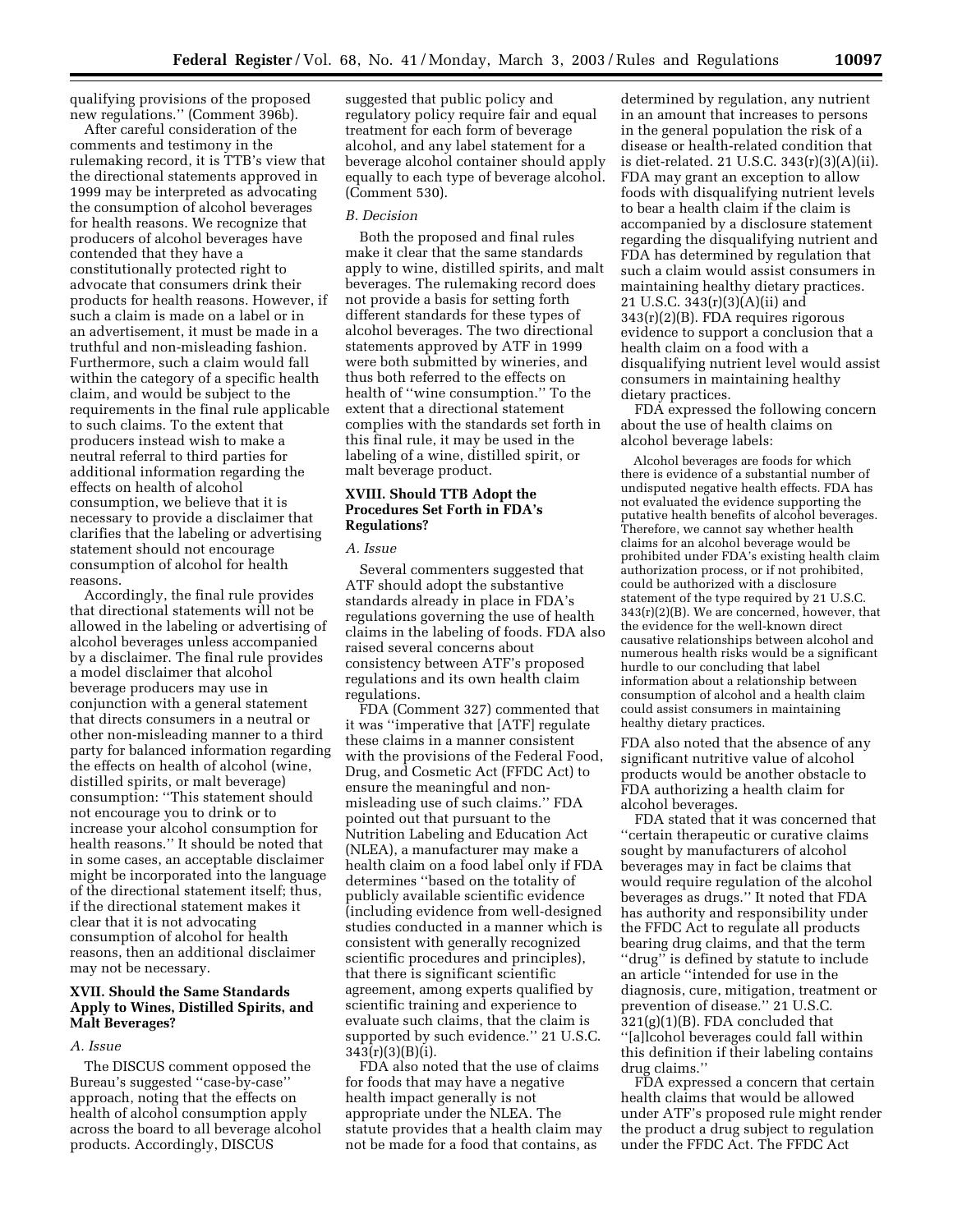provides that any drug that is not generally recognized by qualified experts as safe and effective for use under the conditions prescribed, recommended, or suggested in its labeling, or that has not been used to a material extent or for a material time under such conditions, is a ''new drug.'' 21 U.S.C. 321(p). A new drug may not be legally marketed unless FDA has approved a new drug application for such a drug. 21 U.S.C. 331(d) and 355(a). FDA noted that the FFDC Act requires substantial evidence of effectiveness and evidence that the drug is safe for its intended use before FDA will approve a new drug application. 21 U.S.C. 355(d). FDA suggested that this standard differed from the ''not misleading'' standard proposed by the ATF notice of proposed rulemaking.

FDA advised that ATF should explicitly articulate in its regulations the processes by which it would review claims intended for alcohol beverages. It stated that it was unable to determine, based on the proposed rule, whether the proposed process for a review of healthrelated statements would be consistent with FDA's statutory and regulatory authorities. Accordingly, FDA urged ATF to clarify the process and criteria it intends to use to substantiate the validity of any health claims or other health-related statements before finalizing the proposed rule.

The former Surgeon General, Dr. David Satcher, also testified in support of adopting standards ''consistent with that relied upon by the Food and Drug Administration or for regulated health claims for foods and drugs.'' (April 25, 2000; Washington, DC, page 77). Accordingly, ''[c]laims should be based on significant scientific agreement, and they should be qualified to identify those categories of persons for whom the claims are relevant, as well as to identify those for whom the negative consequences would outweigh any positive effect.'' (*Id.* at page 78). In response to a question from the panel, Dr. Satcher agreed that there were problems with consumers selfmedicating without knowing all the facts, noting that ''with alcohol, you also have the added effect that you are dealing with an addictive drug.'' (*Id.* at page 80). Senator Thurmond also commented that ''[a]pplication of the FFDC Act to this issue would appear to prohibit any health-related statements on alcohol beverage labels. It is absurd that the government would prevent whole milk from making health-related claims but allow such claims by alcohol beverages.'' (Comment 526).

CSAP commented that ''[a]lcohol abuse and alcoholism continue to be

among the most vexing public health problems facing the United States. Indeed, alcohol is the nation's number one drug problem among youth.'' While CSAP did not take a position on any of the issues on which comment was sought, it noted that ''[o]ne of the key issues challenging our efforts is the mixed or misleading messages that consumers receive from a variety of sources. The addition of health related information on beverage alcohol labels must be carefully considered in relation to the general public's understanding of alcohol-related health risk.'' (Comment 430).

CSPI suggested that ATF adopt regulations similar to FDA's regulations under the NLEA, noting that USDA did so on a voluntary basis for health claims on meat and poultry. CSPI stated that under regulations similar to those of FDA, health claims would be prohibited because alcohol consumption increases the risk of other diseases, noting that ''[t]o allow health claims for alcohol, America's most devastating drug, while health claims for foods such as whole milk are prohibited, would be indefensible and would make a mockery of the federal government's health-claim regime.''

CSPI also noted that if an alcohol beverage label or advertisement claims that alcohol may reduce the risk of disease, the beverage may be regulated as a drug by FDA. CSPI argued that, ''aside from its regulatory classification, alcohol is a drug. Depending on a variety of factors such as dose and schedule of use, individual metabolism, personality factors, and situation, alcohol is variously a stimulant and depressant, euphorigan and soporific, irritant and anxiety reducer. Alcohol, like other intoxicants, can produce such dependency phenomena as persistent search behavior, withdrawal, relapse, and loss of control.''

#### *B. Decision*

After giving careful consideration to these comments, and consulting with FDA, TTB does not agree that its health claim regulations should be identical to those of FDA. FDA regulations were promulgated pursuant to a very specific grant of authority by Congress under the NLEA. Because of the differences in statutory authority, as well as the differences in the products regulated under these two statutes, TTB's regulatory scheme for health claim labeling will differ from FDA's regulatory scheme.

However, TTB agrees with the FDA comment in several respects. Most importantly, we agree that it is important to ensure that alcohol

beverage producers do not violate the new drug provisions of the FFDC Act when seeking to use specific health claims on alcohol beverage labels. It would be where the use of that claim would render the product subject to FDA's jurisdiction over drugs. Furthermore, FDA's authority over new drugs has significant public health and safety consequences. TTB does not wish to create any confusion on the part of industry members regarding their obligations to comply with FDA's requirements over drug claims.

In the past, ATF merely advised industry members that they should be aware of the fact that the use of a health claim on an alcohol beverage label may subject the product to FDA's jurisdiction. However, after reviewing the comments on this issue, we met with FDA to discuss a process whereby TTB and FDA could consult on the use of specific health claims on alcohol beverage labels. In this way, FDA would have an opportunity to object to the use of a specific health claim, based on its jurisdiction over drugs, prior to any TTB action.

Accordingly, the final rule now provides that TTB will consult with FDA, as needed, on the use of specific health claims on labels. If FDA determines that a specific health claim is a drug claim that is not in compliance with the requirements of the FFDC Act, TTB will not approve the use of such statement on a label. There is no similar provision in the advertising regulations, since advertisers are not required to obtain prior approval from TTB. We will of course consult with FDA, as appropriate, if the question arises as to whether an advertisement is in violation of the FFDC Act.

## **XIX. Is the Final Rule Consistent With the First Amendment?**

## *A. Issue*

As previously noted, many commenters suggested that the proposed rule did not comply with the protection accorded truthful and non-misleading commercial speech under the First Amendment. CEI and CA argued that ATF is precluded from placing any restrictions on the dissemination of truthful information about health benefits in the labeling and advertising of alcohol beverages. Beer Institute, DISCUS, and NABI suggested that the proposed advertising regulations would restrict protected commercial speech. Mr. Rex Davis, representing the President's Forum of the Beverage Alcohol Industry, testified that he believes the proposed rule violates the First Amendment because it would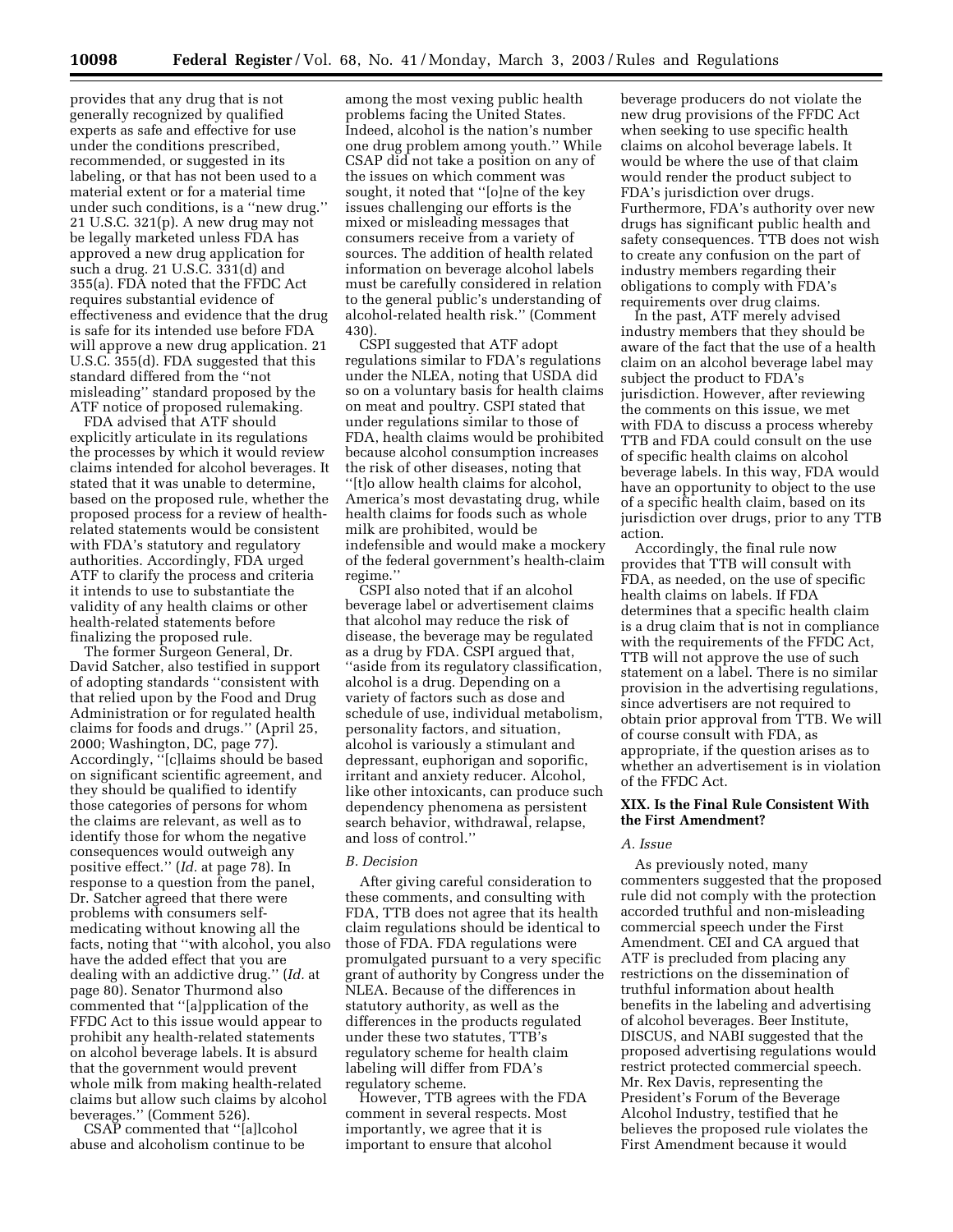restrict the industry from communicating the benefits of alcohol consumption through labels and advertisements. (April 26, 2000; Washington, DC, pages 133–141). Many other commenters defended the constitutionality of a complete ban on the use of health-related statements in the labeling and advertising of alcohol beverages.

Some of the comments that (or commentators who) addressed the First Amendment issue suggested that while ATF would have authority to restrict the use of misleading health claims, a complete ban on the use of healthrelated statements would be unconstitutional. For example, the Washington Legal Foundation concluded that an outright ban on the use of truthful health claims would be unconstitutional, but stated that the proposed regulations, ''if properly implemented, strike the appropriate balance in ensuring the First Amendment rights of industry and consumers, and the dissemination of important information regarding the health benefits proven to flow from moderate consumption of alcohol beverages.'' (Comment 390). A comment submitted on behalf of the Oregon Winegrower's Association also stated that a ban on the use of health claims on labels or in advertisements would be unconstitutional; however, the comment stated that the agency should instead ''adhere to a policy of allowing labeling and advertising claims about such health-related benefits to be fairly and objectively evaluated for substantiation, balance and qualification.'' (Comment 380).

A comment from Mr. Erik Bierbauer (Comment 395) attached a copy of a note that he wrote for the New York University Law Review as a third-year law student, entitled ''Liquid Honesty: The First Amendment Right to Market the Health Benefits of Moderate Alcohol Consumption,'' 74 N.Y.U.L. Rev. 1057 (1999). The note concludes that alcohol producers have a First Amendment right to market the health benefits of moderate drinking, as long as they do so accurately and include certain limited disclaimers. Mr. Bierbauer suggested that while such limited disclaimers would be constitutionally authorized, ''the sort of disclosure described in ATF's Industry Circular 93–8 probably would be too burdensome to comply with the First Amendment.'' However, Mr. Bierbauer's comment suggested that ''[t]he Constitution would permit the government to require health-related alcohol advertisements and labels to mention lesser-known risks that are present at moderate levels of drinking.

For example, the government might legitimately require a disclaimer warning consumers of the possible link between moderate drinking and breast cancer, and also a statement warning certain vulnerable consumers not to drink at all.'' Mr. Bierbauer concluded that ''[a]ds and labels that merely direct the consumer to other sources of information, such as the wine labels approved by ATF in February 1999, clearly would enjoy First Amendment protection.''

#### *B. Decision*

As set forth in this final rule, TTB is not imposing a complete ban on the use of health claims or other health-related statements in the labeling and advertising of alcohol beverages. Accordingly, it is not necessary to consider whether such a ban would be constitutional. Instead, the final rule requires TTB to evaluate health claims on a case-by-case basis to determine if such claims would tend to mislead the consumer.

The final rule codifies ATF's longstanding position that any substantive health benefit claim is considered misleading unless it is truthful and adequately substantiated by scientific or medical evidence; sufficiently detailed and qualified with respect to the categories of individuals to whom the claim applies; adequately discloses the health risks associated with alcohol consumption; and outlines the categories of individuals for whom any levels of alcohol consumption may cause health risks. The final rule clarifies that the identified health risks must include those associated with both moderate and higher levels of consumption. Thus, the rule would require any such claim to include appropriate qualifications and disclaimers about the health risks associated with alcohol consumption. In addition, health-related directional statements that are not substantive health claims must nonetheless include a disclaimer to clarify that the statement does not advocate the consumption of alcohol beverages for health reasons, or some other appropriate disclaimer to avoid misleading consumers. The rule's requirements for appropriate disclaimers and qualifications in order to avoid consumer deception about a health issue comport completely with the safeguards articulated by the Supreme Court to protect nonmisleading commercial speech.

Commercial speech is defined as speech that proposes a commercial transaction. *Virginia State Board of Pharmacy* v. *Virginia Citizens Consumer Council, Inc.,* 425 U.S. 748, 762 (1976).

Information on alcohol beverage labels is considered commercial speech. *Rubin* v. *Coors Brewing Co.,* 514 U.S. 476, 481 (1995). Commercial speech is generally protected by the First Amendment; however, it enjoys a more limited measure of protection. *Florida Bar* v. *Went For It, Inc.,* 515 U.S. 618 (1995). Nonetheless, the Government bears the burden of justifying a restriction on commercial speech. *See Greater New Orleans Broadcasting Ass'n* v. *United States,* 527 U.S. 173, 183 (1999).

In order to regulate commercial speech, the Government must satisfy a 4-prong test. *Central Hudson Gas & Electric Corp.* v. *Public Serv. Comm'n,* 447 U.S. 557, 563–566 (1980). First, the expression is protected by the First Amendment only if it concerns lawful activity and is not misleading. Second, the Government must establish a substantial interest. Third, the regulation must directly advance the governmental interest asserted. Finally, the regulation must be no more extensive than necessary to serve the interest asserted.

In two recent cases involving alcohol beverages, the Supreme Court has struck down bans on truthful and nonmisleading commercial speech. In *Rubin* v. *Coors Brewing Co.,* 514 U.S. 476, 491 (1995), the Supreme Court applied the *Central Hudson* analysis in striking down the FAA Act's prohibition against statements of alcohol content on malt beverage labels unless required by State law. In *44 Liquormart, Inc.* v. *Rhode Island,* 517 U.S. 484 (1996), the Supreme Court struck down Rhode Island's ban on advertising the price of alcohol beverages on First Amendment grounds. More recently, in *Lorillard Tobacco Co.* v. *Reilly,* 533 U.S. 525 (2001), the Supreme Court struck down certain restrictions imposed by the State of Massachusetts on the advertisement of tobacco products on First Amendment grounds. However, none of these decisions restricts the Government's authority to regulate misleading or potentially misleading commercial speech.

If commercial speech is actually misleading, then it is not protected by the First Amendment. If commercial speech is potentially misleading, the Government may regulate such commercial messages if the restrictions are ''no broader than reasonably necessary to prevent the deception.'' *In re R.M.J.,* 455 U.S. 191, 203 (1982). Potentially misleading speech cannot be banned ''if the information also may be presented in a way that is not deceptive'' through the use of ''disclaimers or explanation.'' *Id.* Requirements for disclaimers have been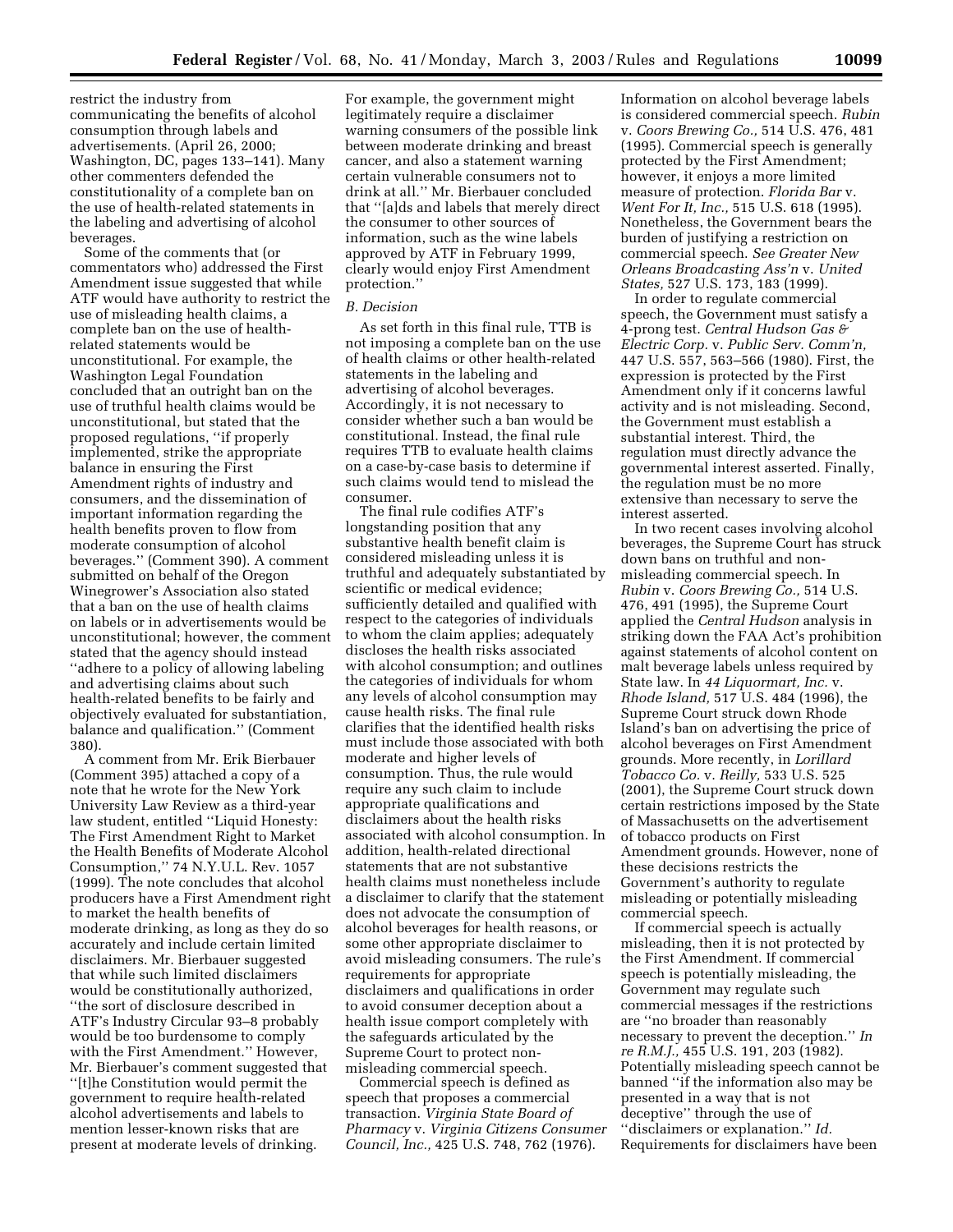upheld as long as the disclaimers are ''reasonably related to the State's interest in preventing deception'' and do not constitute an undue burden on the advertiser. *Zauderer* v. *Office of Disciplinary Counsel,* 471 U.S. 626, 651–53 (1985).

TTB recognizes that under the commercial speech doctrine, there is a preference for disclosure over suppression. *See e.g., Zauderer* and *Pearson* v. *Shalala,* 164 F.3d 650 (D.C. Cir. 1999). In *Pearson,* the Court of Appeals for the D.C. Circuit required the Food and Drug Administration to consider appropriate disclaimers for health claims on dietary supplement labels. The Court noted that ''the government's interest in preventing the use of labels that are true but do not mention adverse effects would seem to be satisfied—at least ordinarily—by inclusion of a prominent disclaimer setting forth those adverse effects.'' 164 F.3d at 659.

Consistent with the Supreme Court cases cited above, as well as the DC Circuit's ruling in the *Pearson* case, the final rule requires any industry member who wishes to make an explicit or implicit health claim on a label or in an advertisement to make a more complete disclosure of the adverse effects on health caused by alcohol consumption. The final rule does not impose any additional requirements on industry members who do not wish to make such claims. However, given the very serious health risks associated with alcohol consumption, TTB believes that the use of health claims without such qualifications and disclaimers would be misleading to consumers.

The final rule is completely consistent with the preference expressed by the courts for disclosure over suppression in the commercial speech arena. The Supreme Court has held that more speech, not less, is the preferred means of ensuring that consumers have sufficient information to make informed choices in the commercial arena. *In re R.M.J.,* 455 U.S. at 203. The final rule does not ''ban'' any type of speech regarding health claims or health-related statements in the labeling or advertising of alcohol beverages. Instead, the rule simply requires disclaimers for specific health claims and health-related directional statements.

CEI and CA suggested that there is no need for disclaimers in connection with health claims in the labeling or advertising of alcohol beverages. They point to the fact that the Government warning statement required on alcohol beverage containers already advises consumers that ''Consumption of alcoholic beverages impairs your ability to drive a car or operate machinery, and may cause health problems.'' CEI and CA further suggest that consumers are well aware of the health risks associated with alcohol abuse, and there is no need to remind them of such risks.

TTB does not agree with this comment. The administrative record contains overwhelming evidence of the serious health risks associated with alcohol consumption. These risks are not merely hypothetical; they are well documented. Among other things, the comments established that over 8 million American adults are alcoholics; alcohol is a known human carcinogen; and alcohol contributes to the deaths of more than 100,000 Americans each year. Furthermore, alcohol abuse has devastating effects on innocent third parties. In 1998, 15,935 people were killed in alcohol-related traffic crashes, and an estimated 850,000 were injured. Mothers Against Drunk Driving commented that the NIH estimated that the overall societal costs of alcohol abuse and alcoholism in 1995 (\$167 billion) were more than 50 percent higher than the costs to society of illegal drug use (\$110 billion). The health risks associated with alcohol consumption are not simply hypothetical; on the contrary, they present a serious public health problem in this country. Accordingly, the record supports a conclusion that a health claim that does not include information about these serious health risks would tend to mislead consumers about the health consequences of alcohol consumption.

TTB also disagrees with the suggestion by CEI and CA that healthrelated statements presented a necessary ''balance'' to the warning presented by the mandatory Government warning statement. The warning statement was intended by Congress to present a clear and nonconfusing reminder of the health hazards associated with consumption or abuse of alcohol beverages. *See* 27 U.S.C. 213. The use of health claims or other health-related statements without qualification or disclosure of adverse effects to ''balance'' the mandatory warning statement not only undermines the intent of the ABLA; it also tends to confuse consumers about the very real health risks associated with alcohol consumption.

The administrative record contains significant evidence that truthful statements about certain health benefits associated with moderate consumption of alcohol beverages for certain individuals will tend to mislead consumers unless such statements are truthful and adequately substantiated by scientific or medical evidence;

sufficiently detailed and qualified with respect to the categories of individuals to whom the claim applies; adequately disclose the health risks associated with both moderate and heavier levels of alcohol consumption; and outline the categories of individuals for whom any levels of alcohol consumption may cause health risks. Most consumers are unable to conduct or verify health research for themselves to determine whether a health claim is valid as to their own alcohol consumption, and are ill equipped to interpret the medical data, evaluate the potential benefits, or identify and weigh the other medical factors that may bear upon their individual decision to use alcohol for therapeutic reasons. *See In re R.M.J.,* 455 U.S. at 202 (the public's comparative lack of knowledge regarding the product being advertised is an important factor in determining whether speech is misleading). A requirement for disclaimers of this nature in such a situation is clearly directly related to the Government's interest in ensuring that consumers are not misled by health statements on alcohol beverage labels.

Some commenters suggested that the types of disclaimers and qualifications required by the proposed regulations would overly burden industry members who wish to make health claims about alcohol consumption, making such requirements unconstitutional. CEI and CA suggested that ''summary'' health claims for alcohol consumption are just as truthful as other short health claims allowed by FDA for diets low in saturated fat and cholesterol, as well as diets low in sodium. Other commenters suggested that because an alcohol beverage label is not large enough to include the volume of information necessary in order to give consumers a complete picture of the effects on health of alcohol consumption, such statements should be banned completely from alcohol beverage labels.

TTB agrees that the regulations make it difficult to present a substantive health claim (for example, one involving cardiovascular benefits associated with moderate alcohol consumption) on an alcohol beverage label, because of the level of qualification and explanation that would be necessary to set forth the risks associated with such consumption. TTB would also note that there seems to be an overwhelming lack of interest on the part of the alcohol beverage industry in using such health claims on alcohol beverage labels. The comments from major trade associations representing wineries, importers, brewers, and distillers did not indicate a concrete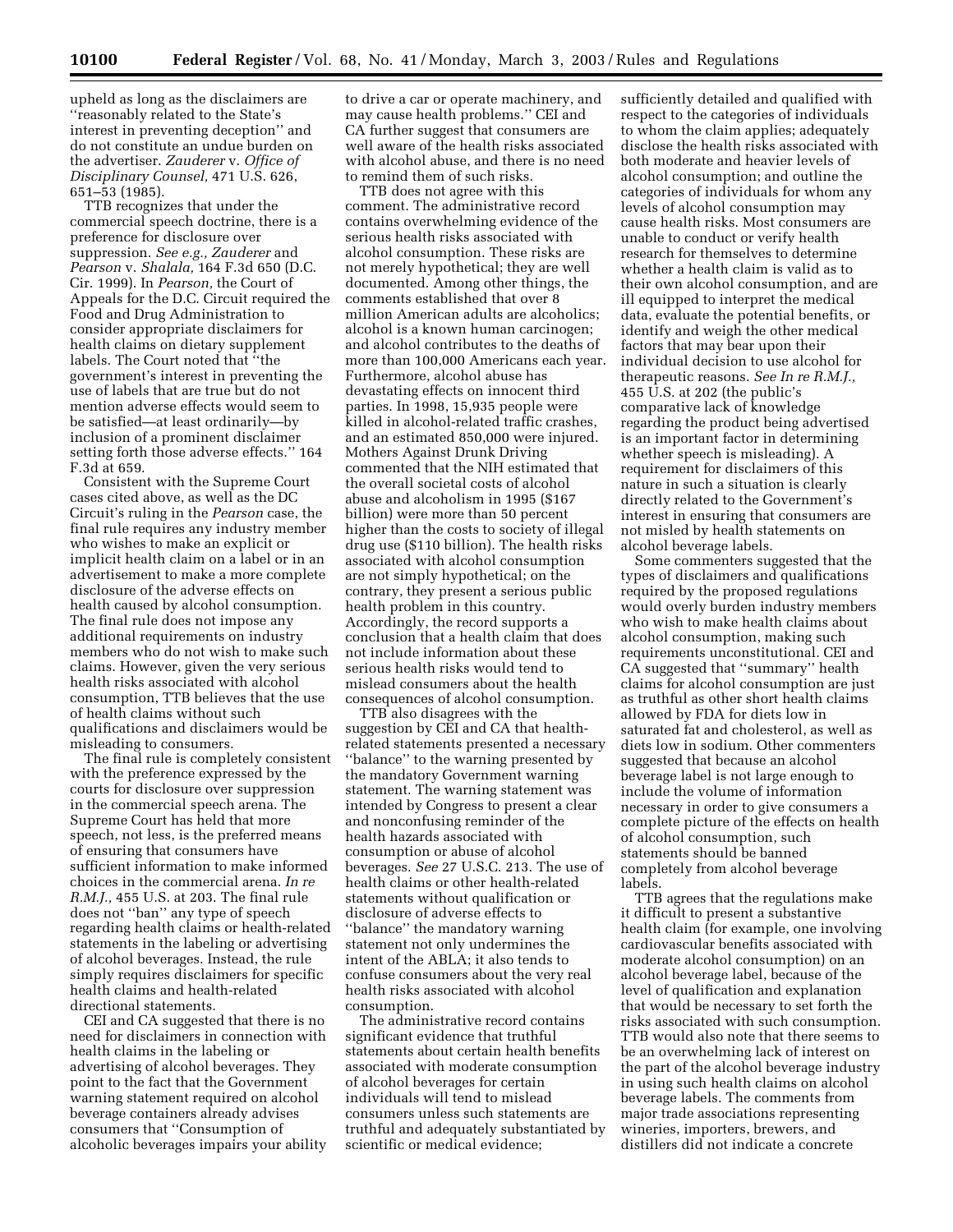interest in using substantive health claims in the labeling or advertising of alcohol beverages. One lawyer testified in support of a 664-word labeling statement regarding effects on health and asserted that members of the wine industry had the right to make such statements; however, in response to questioning, he conceded that such a long statement would not be likely to be used on a label.

In the absence of any concrete indications of industry interest in using substantive health claims on alcohol beverage labels, there is no reason for TTB to draft a model health claim for use by industry members. Discussions of whether the regulations would unduly burden the industry's ability to use qualified and truthful health claims in the labeling of alcohol beverages will be better informed if and when industry members submit such statements to TTB for review. Nothing in the regulation itself indicates that the requirements for qualification and balance are unduly burdensome. Furthermore, it must be concluded that the length of any required disclaimers and qualifications are directly related to the serious health risks associated with alcohol consumption, rather than any desire by the Government to suppress speech. In particular, the comparison made by CEI and CA with claims regarding diets low in saturated fat and cholesterol or diets low in sodium is not persuasive in the absence of any suggestion that such diets are associated with the types of documented health risks associated with alcohol consumption. Accordingly, TTB concludes that the requirements of the regulations do not unduly burden speech about the effects on health of alcohol consumption.

Because the directional statements do not make substantive health claims, but instead have been interpreted as implicitly encouraging the consumption of alcohol for health reasons, TTB does not believe it is necessary to require the same level of detail in the disclaimers required to ensure that such statements do not mislead consumers. In addition, there clearly is interest on the part of several industry members in using the directional statements. Accordingly, we have provided a model disclaimer that may be used by industry members in conjunction with such directional statements in order to avoid misleading consumers. This one-sentence disclaimer is not overly burdensome, and complies with the court cases allowing the Government to mandate disclosures necessary to prevent consumer deception. TTB will consider other disclaimers on a case-by-case basis.

Accordingly, the final rule is in accordance with the case law under the commercial speech doctrine. Because the rule does not ban any speech, but merely sets forth the type of qualification, detail, and disclosure required in order to set forth a nonmisleading health-related statement in the labeling or advertising of alcohol beverages, the rule is completely consistent with the First Amendment protection accorded truthful and nonmisleading commercial speech. On the other hand, the rule is also consistent with TTB's statutory responsibility to protect consumers from misleading commercial speech regarding the serious effects on health of alcohol consumption.

#### **XX. Final Rule**

Accordingly, this final rule amends the regulations to provide that labels and advertisements may not contain any health-related statement, including a specific health claim, that is untrue in any particular or tends to create a misleading impression. A specific health claim on an alcohol beverage label or advertisement will be considered misleading unless it is truthful and adequately substantiated by scientific or medical evidence; sufficiently detailed and qualified with respect to the categories of individuals to whom the claim applies; adequately discloses the health risks associated with both moderate and heavier levels of alcohol consumption; and outlines the categories of individuals for whom any alcohol consumption poses risks. This information must appear as part of the specific health claim and, in the case of advertising, must also appear as prominent as the specific health claim. In addition, TTB will consult with FDA, as needed, on the use of specific health claims on labels. If FDA determines that a specific health claim is a drug claim that is not in compliance with the requirements of the FFDC Act, TTB will not approve the use of such statement on a label.

The final rule provides that a healthrelated statement that is not a specific health claim or a health-related directional statement will be allowed in the labeling or advertising of alcohol beverages only if TTB determines that the claim is not untrue in any particular and does not tend to create a misleading impression as to the effects on health of alcohol consumption. We will evaluate such statements on a case-by-case basis and may require as part of the healthrelated statement a disclaimer or other qualifying statement to dispel any misleading impression created by the health-related statement.

With regard to the ''directional'' statements approved by ATF in 1999, we recognize that the producers of alcohol beverages may have a protected right under the First Amendment to convey the message on labels and in advertisements that consumers should refer to their doctors or the Government's Dietary Guidelines for additional information about the effects on health of alcohol consumption, as long as that message is conveyed in a fashion that does not mislead consumers about the health consequences of alcohol consumption. As discussed above, TTB has also determined that without disclaimers, the directional statements approved in 1999 tended to mislead consumers about the health consequences of alcohol consumption.

Accordingly, the final rule provides that a health-related directional statement is presumed misleading unless it directs consumers in a neutral or other non-misleading manner to a third party or other source for balanced information regarding the effects on health of alcohol consumption and includes as part of the health-related directional statement a brief disclaimer stating that the statement should not encourage consumption of alcohol for health reasons, or some other appropriate disclaimer to avoid misleading consumers.

As a clarifying change, the final rule uses the term ''health-related statement'' instead of ''curative or therapeutic claim.'' However, the definition of a ''health-related statement'' in the final rule incorporates ATF's historic position on what constitutes a statement of a curative or therapeutic nature, as set forth in the preamble of it's final rule concerning the labeling and advertising regulations under the FAA Act (T.D. ATF–180, 49 FR 31667; August 8, 1984). Accordingly, a health-related statement includes any claim of a curative or therapeutic nature that, expressly or by implication, suggests a relationship between the consumption of alcohol, wine, distilled spirits, malt beverages, or any substance found within the alcohol beverage, and health benefits or effects on health. The term ''health-related statement'' also includes both specific health claims and general references to alleged health benefits or effects on health associated with the consumption of alcohol, wine, distilled spirits, malt beverages, or any substance found within the alcohol beverage, as well as health-related directional statements. The term also includes statements and claims that imply that a physical or psychological sensation results from consuming wine, distilled spirits, or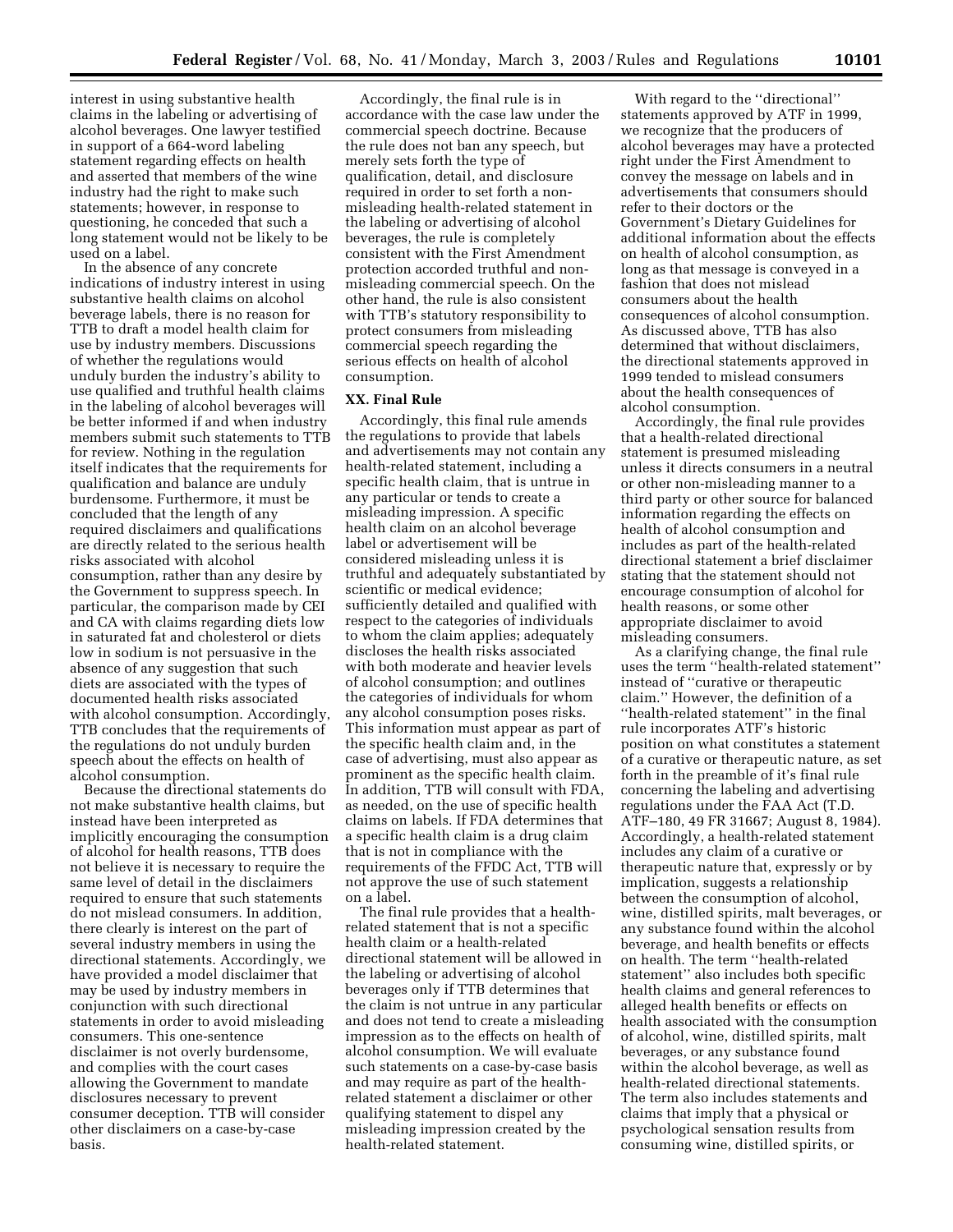**10102 Federal Register** / Vol. 68, No. 41 / Monday, March 3, 2003 / Rules and Regulations

malt beverages, as well as statements and claims of nutritional value. Statements concerning caloric, carbohydrate, protein, and fat content of alcohol beverages are not considered nutritional claims about the product. However, statements of vitamin content are considered nutritional value claims, and will be prohibited if presented in a fashion that tends to mislead consumers as to the nutritional value of the product.

The term ''specific health claim'' is defined as a type of health-related statement that, expressly or by implication, characterizes the relationship of the alcohol beverage (*e.g.*, wine, distilled spirits, or malt beverage), alcohol, or any substance found within the alcohol beverage, to a disease or health-related condition. Implied specific health claims include statements, symbols, vignettes, or other forms of communication that suggest, within the context in which they are presented, that a relationship exists between the alcohol beverage (wine, distilled spirits, or malt beverages), alcohol, or any substance found within the alcohol beverage, and a disease or health-related condition.

The term ''health-related directional statement'' is defined as a type of health-related statement that directs or refers consumers to a third party or other source for information regarding the effects on health of alcohol consumption.

The definitions in the final rule also clarify that TTB is not expanding its traditional interpretation of a curative or therapeutic claim to cover, for example, advertisements in which people are shown relaxing in an enjoyable setting while consuming alcohol beverages. Accordingly, the final rule in no way impinges on the right of industry members to advertise their products in a truthful and non-misleading fashion.

## **XXI. Applications for and Certificates of Label Approval**

Upon the effective date of this final rule, applications for certificates of label approval must be in compliance with the regulations. In accordance with the provisions of 27 CFR 13.51 and 13.72(a)(2), upon the effective date of this final rule, certificates of label approval that are not in compliance with the regulations will be revoked by operation of regulation. Certificate holders must voluntarily surrender all certificates that are no longer in compliance and submit new applications for certificates that are in compliance with the new requirements.

## **XXII. Notes Appearing in Text of Supplementary Information**

1. Hennekens, C.H., ''Alcohol and Risk of Coronary Events,'' Research Monograph No. 31, ''Alcohol and the Cardiovascular System'' at 15 (National Institutes of Health, National Institute on Alcohol Abuse and Alcoholism, Bethesda, MD, 1996).

2. *See, e.g.,* Boffetta, P. & Garfinkel, L., ''Alcohol drinking and mortality among men enrolled in an American Cancer Society prospective study,'' ''Epidemiology'' 1(5):342–348, 1990; Stampfer, M.J.; Colditz, G.A.; Willett, W.C.; Speizer, F.E. & Hennekens, C.H., ''A prospective study of moderate alcohol consumption and the risk of coronary disease and stroke in women,'' ''New England Journal of Medicine,'' 319(5):267–273, 1988; Klatsky, A.L.; Armstrong, M.A.; and Friedman, G.D., ''Alcohol and Mortality,'' ''Annals of Internal Medicine,'' 117(8):646–654, 1992. See generally National Institute on Alcohol Abuse and Alcoholism, ''Moderate Drinking,'' ''Alcohol Alert,'' No. 16, April 1992, at 2, and studies cited therein.

3. *See, e.g.,* Criqui, M.H., ''Moderate Drinking: Benefits and Risks,'' ''Alcohol and the Cardiovascular System,'' at 117–118 (''Clearly, younger persons cannot possibly benefit much from alcohol consumption, at least in the short term, because their risk of ischemic CVD events is low.'')

4. DuFour, M.C., ''Risks and Benefits of Alcohol Use Over the Life Span,'' ''Alcohol Health & Research World," Vol. 20, No. 3:145–150 at 147, 1996.

5. *See, e.g.,* Hennekens, C.H., ''Alcohol and risk of coronary events,'' Research Monograph No. 31, ''Alcohol and the Cardiovascular System'' at 20 (National Institutes of Health, National Institute on Alcohol Abuse and Alcoholism, Bethesda, MD 1996) (''while the health risks of excessive drinking are clear, there may also be hazards associated with moderate intake that must be weighed, on an individual basis, against the apparent protection against CHD.'').

6. Thun, M.J.; Peto, R.; Lopez, A.D.; Monaco, J.H.; Henley, S.J.; Heath, C.W.; and Doll, R; ''Alcohol Consumption and Mortality Among Middle-Aged and Elderly U.S. Adults,'' ''The New England Journal of Medicine,'' 337(24):1705–1714 at 1705, 1997. 7. *Id.* at 1712.

8. Manson, J.E.; Tosteson, H.; Ridker, P.M.; Satterfield, S; Hebert, P.; O'Connor, G.T.; Buring, J.E.; and Hennekens, C.H.; ''The Primary Prevention of Myocardial Infarction,'' ''The New England Journal of Medicine,'' 326(21):1406–1416 at 1412, 1992.

9. Fuchs, C.S.; Stampfer, M.J.; Colditz, G.A.; Giovannucci, E.L.; Manson, J.E.; Kawachi, I.; Hunter, D.J.; Hankinson, S.E.; Hennekens, C.H.; Rosner, B; Speizer, F.E.; and Willett, W.C.; "Alcohol Consumption and Mortality Among Women,'' ''The New England Journal of Medicine,'' 332(19):1245– 1250 at 1245, 1995.

10. *Id.* at 1246.

11. *Id.* at 1249.

12. Grabbe, L; Demi, A; Camann, M.A.; *et al.* ''The health status of elderly persons in the last year of life; A comparison of deaths by suicide, injury, and natural causes.'' ''American Journal of Public Health'' 87(3):434–437, 1997.

13. Stampfer, M.J.; Rimm, E.B.; Walsh, D.C.; ''Commentary: Alcohol, the Heart, and Public Policy,'' ''American Journal of Public Health,'' 83(6): 801–804 at 803, 1993.

## **XXIII. How This Document Complies With the Federal Administrative Requirements for Rulemaking**

## *A. Executive Order 12866*

TTB has determined that this final rule is not a significant regulatory action as defined in E.O. 12866. Therefore, a regulatory assessment is not required.

## *B. Regulatory Flexibility Act*

The Regulatory Flexibility Act (RFA) requires an agency to conduct a regulatory flexibility analysis of any rule subject to notice and comment rulemaking requirements unless the agency certifies that the rule will not have a significant economic impact on a substantial number of small entities. Small entities include small businesses, small not-for-profit enterprises, and small governmental jurisdictions. TTB has certified that this final rule will not have a significant economic impact on a substantial number of small entities. In general, the final regulations merely clarify TTB's existing policy concerning the use of health claims in the labeling and advertising of alcohol beverages and impose no burdens on the industry. With respect to health-related statements, TTB believes that the burden imposed by the additional wording required by a disclaimer or other qualifying statement is minimal. Accordingly, a regulatory flexibility analysis is not required.

#### *C. Paperwork Reduction Act*

The provisions of the Paperwork Reduction Act of 1995, Public Law 104– 13, 44 U.S.C. Chapter 35, and its implementing regulations, 5 CFR part 1320, do not apply to this final rule because no requirement to collect information is imposed.

#### **Disclosure**

Copies of the notice of proposed rulemaking, all comments, the hearing transcripts, and this final rule will be available for public inspection by appointment during normal business hours at: TTB Public Reading Room, Room 6480, 650 Massachusetts Avenue, NW., Washington, DC; 202–927–7890.

#### **Drafting Information**

The originating drafter of this document is James P. Ficaretta, Regulations Division, Bureau of Alcohol, Tobacco and Firearms.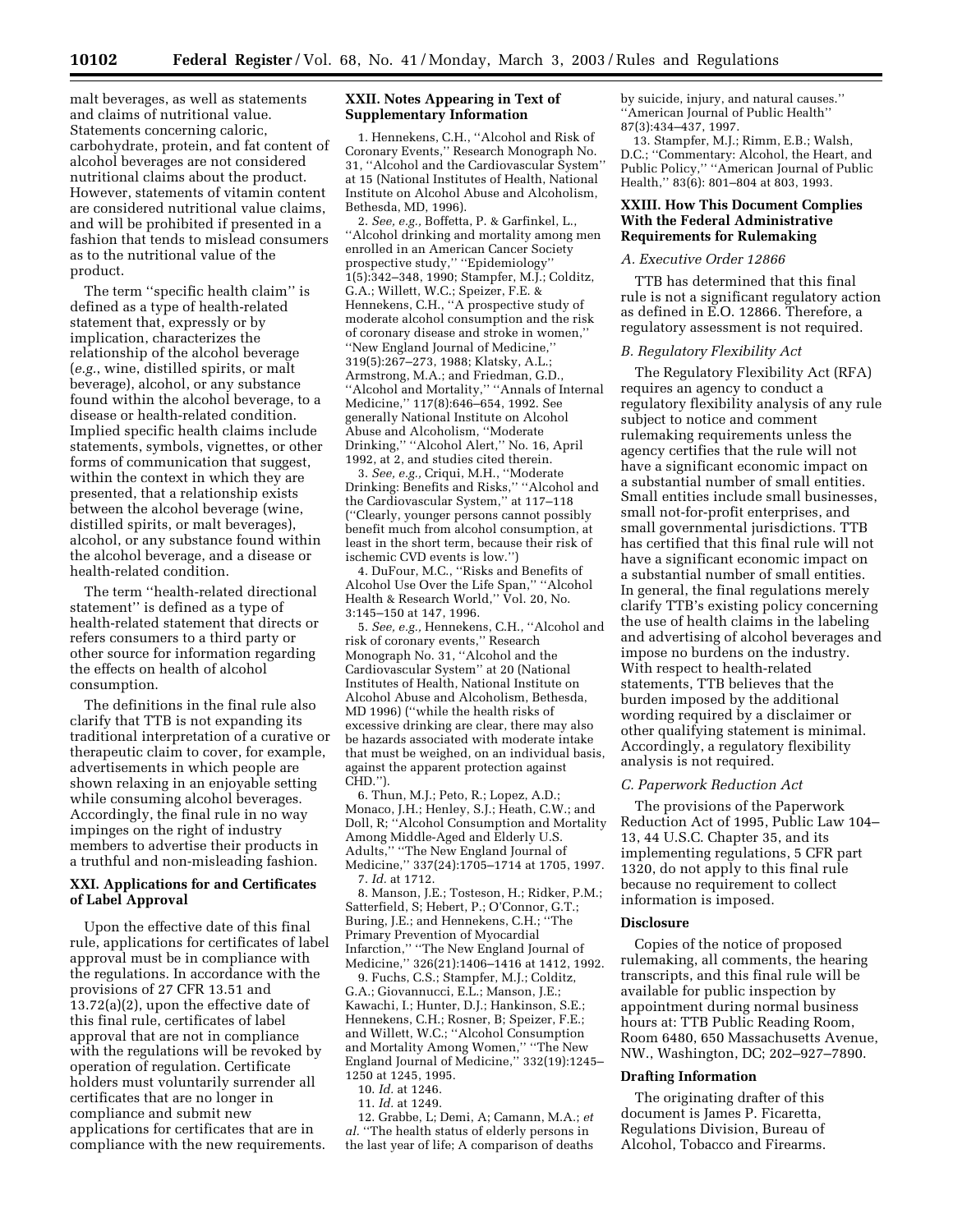However, personnel from other offices of the Bureau participated in developing this Treasury decision.

## **List of Subjects**

## *27 CFR Part 4*

Advertising, Consumer protection, Customs duties and inspection, Imports, Labeling, Packaging and containers, and Wine.

## *27 CFR Part 5*

Advertising, Consumer protection, Customs duties and inspection, Imports, Labeling, Liquors, and Packaging and containers.

#### *27 CFR Part 7*

Advertising, Consumer protection, Customs duties and inspection, Imports, and Labeling.

## **Authority and Issuance**

For the reasons discussed in the preamble, TTB amends 27 CFR Parts 4, 5, and 7 as follows:

## **PART 4—LABELING AND ADVERTISING OF WINE**

1. The authority citation for 27 CFR Part 4 continues to read as follows:

**Authority:** 27 U.S.C. 205.

2. Section 4.39 is amended by revising paragraph (h) to read as follows:

#### **§ 4.39 Prohibited practices.**

\* \* \* \* \* (h) *Health-related statements.* (1) *Definitions.* When used in this paragraph (h), terms are defined as follows:

(i) *Health-related statement* means any statement related to health (other than the warning statement required by § 16.21 of this chapter) and includes statements of a curative or therapeutic nature that, expressly or by implication, suggest a relationship between the consumption of alcohol, wine, or any substance found within the wine, and health benefits or effects on health. The term includes both specific health claims and general references to alleged health benefits or effects on health associated with the consumption of alcohol, wine, or any substance found within the wine, as well as healthrelated directional statements. The term also includes statements and claims that imply that a physical or psychological sensation results from consuming the wine, as well as statements and claims of nutritional value (*e.g.*, statements of vitamin content). Statements concerning caloric, carbohydrate, protein, and fat content do not constitute nutritional claims about the product.

(ii) *Specific health claim* is a type of health-related statement that, expressly or by implication, characterizes the relationship of the wine, alcohol, or any substance found within the wine, to a disease or health-related condition. Implied specific health claims include statements, symbols, vignettes, or other forms of communication that suggest, within the context in which they are presented, that a relationship exists between wine, alcohol, or any substance found within the wine, and a disease or health-related condition.

(iii) *Health-related directional statement* is a type of health-related statement that directs or refers consumers to a third party or other source for information regarding the effects on health of wine or alcohol consumption.

(2) *Rules for labeling.* (i) *Healthrelated statements.* In general, labels may not contain any health-related statement that is untrue in any particular or tends to create a misleading impression as to the effects on health of alcohol consumption. TTB will evaluate such statements on a caseby-case basis and may require as part of the health-related statement a disclaimer or some other qualifying statement to dispel any misleading impression conveyed by the healthrelated statement.

(ii) *Specific health claims.* (A) TTB will consult with the Food and Drug Administration (FDA), as needed, on the use of a specific health claim on a wine label. If FDA determines that the use of such a labeling claim is a drug claim that is not in compliance with the requirements of the Federal Food, Drug, and Cosmetic Act, TTB will not approve the use of that specific health claim on a wine label.

(B) TTB will approve the use of a specific health claim on a wine label only if the claim is truthful and adequately substantiated by scientific or medical evidence; sufficiently detailed and qualified with respect to the categories of individuals to whom the claim applies; adequately discloses the health risks associated with both moderate and heavier levels of alcohol consumption; and outlines the categories of individuals for whom any levels of alcohol consumption may cause health risks. This information must appear as part of the specific health claim.

(iii) *Health-related directional statements.* A statement that directs consumers to a third party or other source for information regarding the effects on health of wine or alcohol consumption is presumed misleading unless it—

(A) Directs consumers in a neutral or other non-misleading manner to a third party or other source for balanced information regarding the effects on health of wine or alcohol consumption; and

(B)(*1*) Includes as part of the healthrelated directional statement the following disclaimer: ''This statement should not encourage you to drink or to increase your alcohol consumption for health reasons;'' or

(*2*) Includes as part of the healthrelated directional statement some other qualifying statement that the appropriate TTB officer finds is sufficient to dispel any misleading impression conveyed by the healthrelated directional statement.

\* \* \* \* \* 3. Section 4.64 is amended by revising paragraph (i) to read as follows:

## **§ 4.64 Prohibited practices.** \* \* \* \* \*

(i) *Health-related statements.* (1) *Definitions.* When used in this paragraph (i), terms are defined as follows:

(i) *Health-related statement* means any statement related to health and includes statements of a curative or therapeutic nature that, expressly or by implication, suggest a relationship between the consumption of alcohol, wine, or any substance found within the wine, and health benefits or effects on health. The term includes both specific health claims and general references to alleged health benefits or effects on health associated with the consumption of alcohol, wine, or any substance found within the wine, as well as healthrelated directional statements. The term also includes statements and claims that imply that a physical or psychological sensation results from consuming the wine, as well as statements and claims of nutritional value (*e.g.*, statements of vitamin content). Statements concerning caloric, carbohydrate, protein, and fat content do not constitute nutritional claims about the product.

(ii) *Specific health claim* is a type of health-related statement that, expressly or by implication, characterizes the relationship of the wine, alcohol, or any substance found within the wine, to a disease or health-related condition. Implied specific health claims include statements, symbols, vignettes, or other forms of communication that suggest, within the context in which they are presented, that a relationship exists between wine, alcohol, or any substance found within the wine, and a disease or health-related condition.

(iii) *Health-related directional statement* is a type of health-related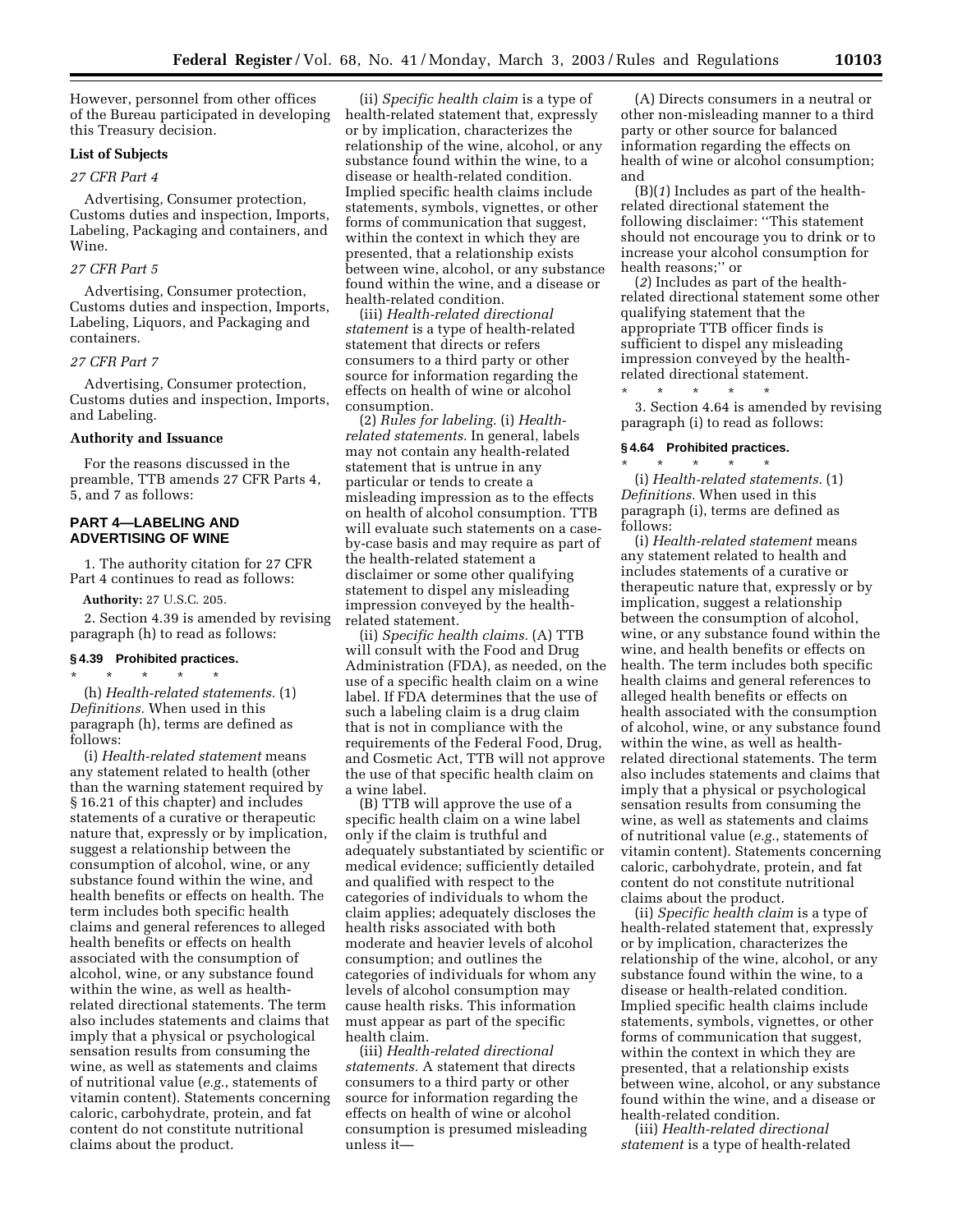statement that directs or refers consumers to a third party or other source for information regarding the effects on health of wine or alcohol

consumption. (2) *Rules for advertising.* (i) *Healthrelated statements.* In general, advertisements may not contain any health-related statement that is untrue in any particular or tends to create a misleading impression as to the effects on health of alcohol consumption. TTB will evaluate such statements on a caseby-case basis and may require as part of the health-related statement a disclaimer or some other qualifying statement to dispel any misleading impression conveyed by the healthrelated statement. Such disclaimer or other qualifying statement must appear as prominent as the health-related statement.

(ii) *Specific health claims.* A specific health claim will not be considered misleading if it is truthful and adequately substantiated by scientific or medical evidence; sufficiently detailed and qualified with respect to the categories of individuals to whom the claim applies; adequately discloses the health risks associated with both moderate and heavier levels of alcohol consumption; and outlines the categories of individuals for whom any levels of alcohol consumption may cause health risks. This information must appear as part of the specific health claim and in a manner as prominent as the specific health claim.

(iii) *Health-related directional statements.* A statement that directs consumers to a third party or other source for information regarding the effects on health of wine or alcohol consumption is presumed misleading unless it—

(A) Directs consumers in a neutral or other non-misleading manner to a third party or other source for balanced information regarding the effects on health of wine or alcohol consumption; and

(B)(*1*) Includes as part of the healthrelated directional statement, and in a manner as prominent as the healthrelated directional statement, the following disclaimer: ''This statement should not encourage you to drink or increase your alcohol consumption for health reasons;'' or

(*2*) Includes as part of the healthrelated directional statement, and in a manner as prominent as the healthrelated directional statement, some other qualifying statement that the appropriate TTB officer finds is sufficient to dispel any misleading

impression conveyed by the healthrelated directional statement. \* \* \* \* \*

## **PART 5—LABELING AND ADVERTISING OF DISTILLED SPIRITS**

4. The authority citation for 27 CFR Part 5 continues to read as follows:

**Authority:** 26 U.S.C. 5301, 7805; 27 U.S.C. 205.

5. Section 5.42 is amended by revising paragraph (b)(8) to read as follows:

## **§ 5.42 Prohibited practices.**

\* \* \* \* \*

(b) \* \* \*

(8) *Health-related statements.* (i) *Definitions.* When used in this paragraph (b)(8), terms are defined as follows:

(A) *Health-related statement* means any statement related to health (other than the warning statement required by § 16.21 of this chapter) and includes statements of a curative or therapeutic nature that, expressly or by implication, suggest a relationship between the consumption of alcohol, distilled spirits, or any substance found within the distilled spirits, and health benefits or effects on health. The term includes both specific health claims and general references to alleged health benefits or effects on health associated with the consumption of alcohol, distilled spirits, or any substance found within the distilled spirits, as well as healthrelated directional statements. The term also includes statements and claims that imply that a physical or psychological sensation results from consuming the distilled spirits, as well as statements and claims of nutritional value (*e.g.*, statements of vitamin content). Statements concerning caloric, carbohydrate, protein, and fat content do not constitute nutritional claims about the product.

(B) *Specific health claim* is a type of health-related statement that, expressly or by implication, characterizes the relationship of the distilled spirits, alcohol, or any substance found within the distilled spirits, to a disease or health-related condition. Implied specific health claims include statements, symbols, vignettes, or other forms of communication that suggest, within the context in which they are presented, that a relationship exists between distilled spirits, alcohol, or any substance found within the distilled spirits, and a disease or health-related condition.

(C) *Health-related directional statement* is a type of health-related statement that directs or refers consumers to a third party or other

source for information regarding the effects on health of distilled spirits or alcohol consumption.

(ii) *Rules for labeling.* (A) *Healthrelated statements.* In general, labels may not contain any health-related statement that is untrue in any particular or tends to create a misleading impression as to the effects on health of alcohol consumption. TTB will evaluate such statements on a caseby-case basis and may require as part of the health-related statement a disclaimer or some other qualifying statement to dispel any misleading impression conveyed by the healthrelated statement.

(B) *Specific health claims.* (*1*) TTB will consult with the Food and Drug Administration (FDA), as needed, on the use of a specific health claim on a distilled spirits label. If FDA determines that the use of such a labeling claim is a drug claim that is not in compliance with the requirements of the Federal Food, Drug, and Cosmetic Act, TTB will not approve the use of that specific health claim on a distilled spirits label.

(*2*) TTB will approve the use of a specific health claim on a distilled spirits label only if the claim is truthful and adequately substantiated by scientific or medical evidence; sufficiently detailed and qualified with respect to the categories of individuals to whom the claim applies; adequately discloses the health risks associated with both moderate and heavier levels of alcohol consumption; and outlines the categories of individuals for whom any levels of alcohol consumption may cause health risks. This information must appear as part of the specific health claim.

(C) *Health-related directional statements.* A statement that directs consumers to a third party or other source for information regarding the effects on health of distilled spirits or alcohol consumption is presumed misleading unless it—

(*1*) Directs consumers in a neutral or other non-misleading manner to a third party or other source for balanced information regarding the effects on health of distilled spirits or alcohol consumption; and

(*2*)(*i*) Includes as part of the healthrelated directional statement the following disclaimer: ''This statement should not encourage you to drink or to increase your alcohol consumption for health reasons;'' or

(*ii*) Includes as part of the healthrelated directional statement some other qualifying statement that the appropriate TTB officer finds is sufficient to dispel any misleading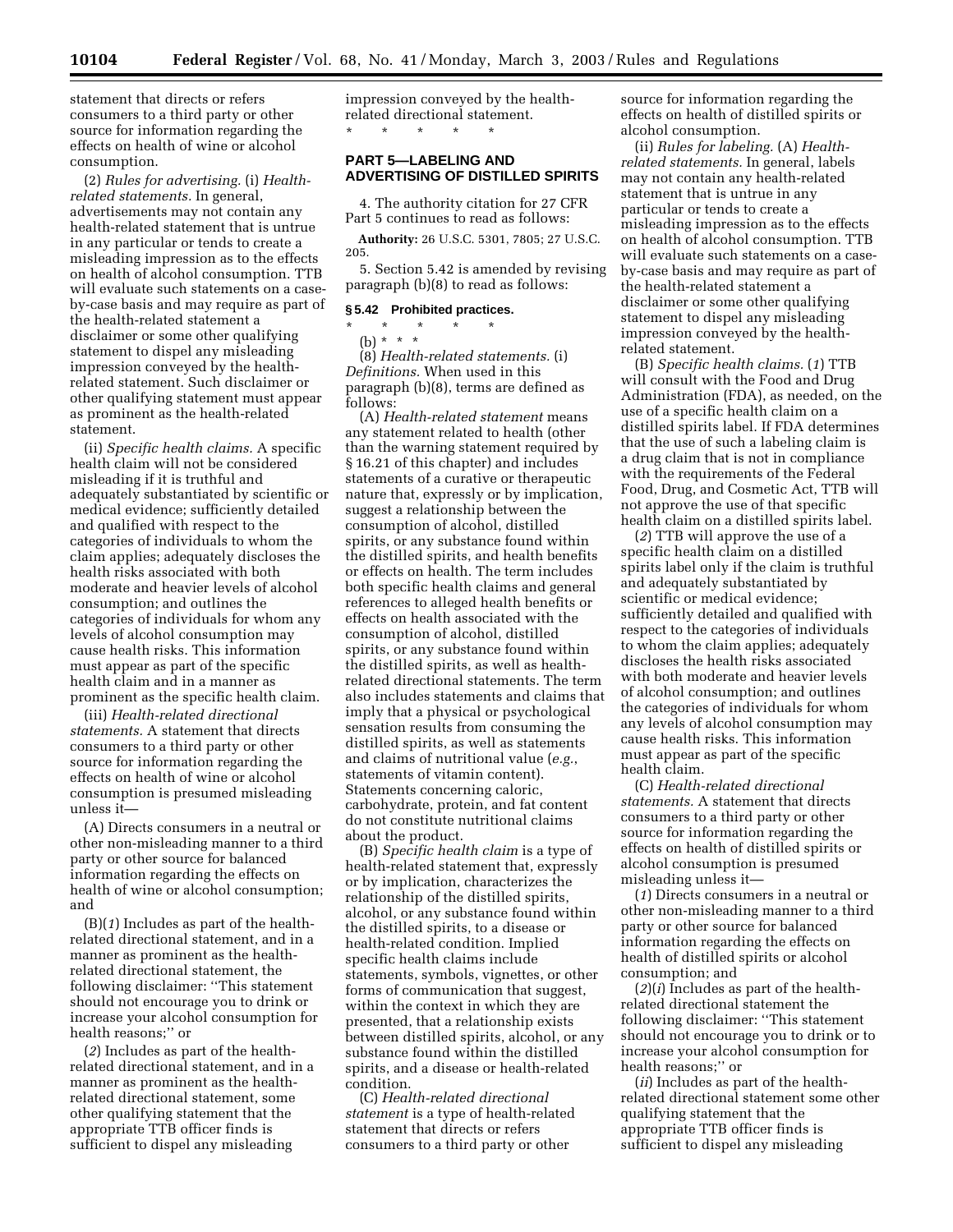impression conveyed by the healthrelated directional statement.

Par. 6. Section 5.65 is amended by revising paragraph (d) to read as follows:

#### **§ 5.65 Prohibited practices.**

\* \* \* \* \*

\* \* \* \* \* (d) *Health-related statements.* (1) *Definitions.* When used in this paragraph (d), terms are defined as follows:

(i) *Health-related statement* means any statement related to health and includes statements of a curative or therapeutic nature that, expressly or by implication, suggest a relationship between the consumption of alcohol, distilled spirits, or any substance found within the distilled spirits, and health benefits or effects on health. The term includes both specific health claims and general references to alleged health benefits or effects on health associated with the consumption of alcohol, distilled spirits, or any substance found within the distilled spirits, as well as health-related directional statements. The term also includes statements and claims that imply that a physical or psychological sensation results from consuming the distilled spirits, as well as statements and claims of nutritional value (*e.g.,* statements of vitamin content). Statements concerning caloric, carbohydrate, protein, and fat content do not constitute nutritional claims about the product.

(ii) *Specific health claim* is a type of health-related statement that, expressly or by implication, characterizes the relationship of the distilled spirits, alcohol, or any substance found within the distilled spirits, to a disease or health-related condition. Implied specific health claims include statements, symbols, vignettes, or other forms of communication that suggest, within the context in which they are presented, that a relationship exists between distilled spirits, alcohol, or any substance found within the distilled spirits, and a disease or health-related condition.

(iii) *Health-related directional statement* is a type of health-related statement that directs or refers consumers to a third party or other source for information regarding the effects on health of distilled spirits or alcohol consumption.

(2) *Rules for advertising.* (i) *Healthrelated statements.* In general, advertisements may not contain any health-related statement that is untrue in any particular or tends to create a misleading impression as to the effects on health of alcohol consumption. TTB will evaluate such statements on a caseby-case basis and may require as part of the health-related statement a disclaimer or some other qualifying statement to dispel any misleading impression conveyed by the healthrelated statement. Such disclaimer or other qualifying statement must appear as prominent as the health-related statement.

(ii) *Specific health claims.* A specific health claim will not be considered misleading if it is truthful and adequately substantiated by scientific or medical evidence; sufficiently detailed and qualified with respect to the categories of individuals to whom the claim applies; adequately discloses the health risks associated with both moderate and heavier levels of alcohol consumption; and outlines the categories of individuals for whom any levels of alcohol consumption may cause health risks. This information must appear as part of the specific health claim and in a manner as prominent as the specific health claim.

(iii) *Health-related directional statements.* A statement that directs consumers to a third party or other source for information regarding the effects on health of distilled spirits or alcohol consumption is presumed misleading unless it—

(A) Directs consumers in a neutral or other non-misleading manner to a third party or other source for balanced information regarding the effects on health of distilled spirits or alcohol consumption; and

(B)(*1*) Includes as part of the healthrelated directional statement, and in a manner as prominent as the healthrelated directional statement, the following disclaimer: ''This statement should not encourage you to drink or increase your alcohol consumption for health reasons;'' or

(*2*) Includes as part of the healthrelated directional statement, and in a manner as prominent as the healthrelated directional statement, some other qualifying statement that the appropriate TTB officer finds is sufficient to dispel any misleading impression conveyed by the healthrelated directional statement.

\* \* \* \* \*

## **PART 7—LABELING AND ADVERTISING OF MALT BEVERAGES**

7. The authority citation for 27 CFR Part 7 continues to read as follows:

**Authority:** 27 U.S.C. 205.

8. Section 7.29 is amended by revising paragraph (e) to read as follows:

## **§ 7.29 Prohibited practices.**

\* \* \* \* \*

(e) *Health-related statements.* (1) *Definitions.* When used in this paragraph (e), terms are defined as follows:

(i) *Health-related statement* means any statement related to health (other than the warning statement required by § 16.21 of this chapter) and includes statements of a curative or therapeutic nature that, expressly or by implication, suggest a relationship between the consumption of alcohol, malt beverages, or any substance found within the malt beverage, and health benefits or effects on health. The term includes both specific health claims and general references to alleged health benefits or effects on health associated with the consumption of alcohol, malt beverages, or any substance found within the malt beverage, as well as health-related directional statements. The term also includes statements and claims that imply that a physical or psychological sensation results from consuming the malt beverage, as well as statements and claims of nutritional value (*e.g.,* statements of vitamin content). Statements concerning caloric, carbohydrate, protein, and fat content do not constitute nutritional claims about the product.

(ii) *Specific health claim* is a type of health-related statement that, expressly or by implication, characterizes the relationship of the malt beverage, alcohol, or any substance found within the malt beverage, to a disease or healthrelated condition. Implied specific health claims include statements, symbols, vignettes, or other forms of communication that suggest, within the context in which they are presented, that a relationship exists between malt beverages, alcohol, or any substance found within the malt beverage, and a disease or health-related condition.

(iii) *Health-related directional statement* is a type of health-related statement that directs or refers consumers to a third party or other source for information regarding the effects on health of malt beverage or alcohol consumption.

(2) *Rules for labeling.* (i) *Healthrelated statements.* In general, labels may not contain any health-related statement that is untrue in any particular or tends to create a misleading impression as to the effects on health of alcohol consumption. TTB will evaluate such statements on a caseby-case basis and may require as part of the health-related statement a disclaimer or some other qualifying statement to dispel any misleading